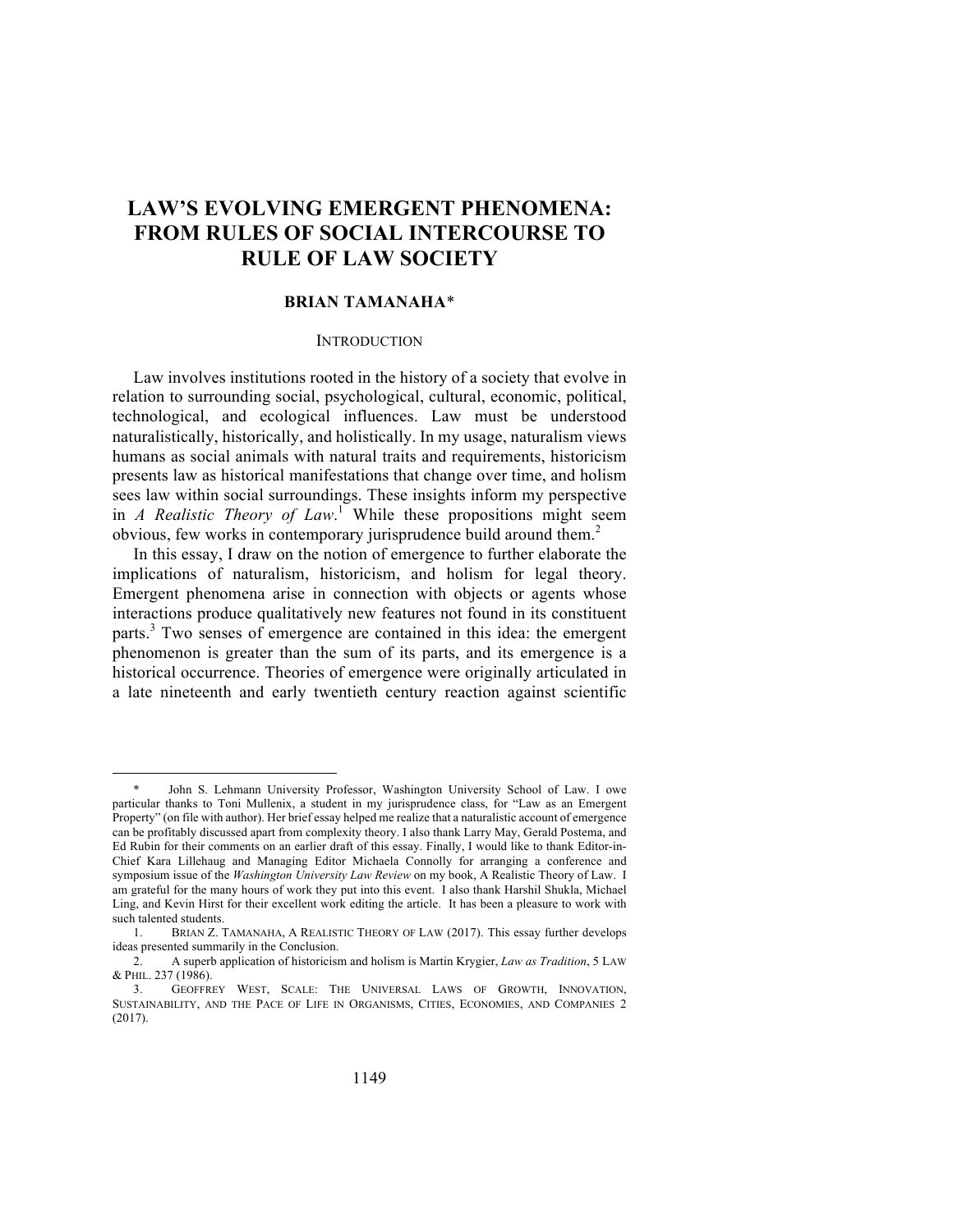reductionism.<sup>4</sup> Originating in biological theories of evolution, emergence was extended to explain a range of phenomena, including the transition in levels from physics, to chemistry, to biology, to the emergence of consciousness from material brains, to the emergence of social structures from the actions of individuals. Emergence is enjoying renewed attention as a component of complexity theory.<sup>5</sup> However, I will use the notion of emergence to illuminate aspects of law without grounding the analysis in complexity theory.<sup>6</sup>

First, I introduce emergence. Then I describe five emergent aspects of law: fundamental rules of social intercourse; legal systems as organized coercion; specialized legal knowledge; a relatively fixed legal fabric; and a rule of law society. The first three emergent phenomena in combination constitute fundamental features of modern legal systems. The two remaining emergent phenomena relate to law in contemporary society. In the course of describing these aspects of law, I address implications for various important issues in legal theory exposed by seeing them as emergent phenomena.

## I. EMERGENT PHENOMENA

The notion of emergence is applied to a host of natural and social phenomena and is taken up in several scientific disciplines. The basic idea is that something novel or additional arises out of the interaction of lower level parts. Commonly offered examples of natural emergence are the combination of hydrogen and oxygen to form water, or sodium and chloride to form salt.<sup>7</sup> Examples of social emergence include social practices, interaction patterns, cultural groups, and knowledge systems.<sup>8</sup> With

 <sup>4.</sup> *See* DAVID BLITZ, EMERGENT EVOLUTION: QUALITATIVE NOVELTY AND THE LEVELS OF REALITY (1992). Peter A. Corning, *The Re-Emergence of "Emergence": A Venerable Concept in Search of a Theory*, 7 COMPLEXITY 18 (2002).

<sup>5.</sup> *See generally* JOHN H. MILLER & SCOTT E. PAGE, COMPLEX ADAPTIVE SYSTEMS: AN INTRODUCTION TO COMPUTATIONAL MODELS OF SOCIAL LIFE (2007).

<sup>6.</sup> The application of complexity theory to law raises vexing issues. One hurdle is the difficulty of identifying the measure of fitness and the fitness landscape for law as a complex adaptive system. It is not clear what law is adapting to and how success is to be measured. For a sophisticated effort, see J.B. Ruhl, *The Fitness of Law: Using Complexity Theory to Describe the Evolution of Law and Society and Its Practical Meaning for Democracy*, 49 VAND. L. REV. 1407, 1437 (1996); J.B. Ruhl, *Complexity Theory as a Paradigm for the Dynamical Law-and-Society System: A Wake-Up Call for Legal Reductionism and the Modern Administrative State*, 45 DUKE L. J. 849 (1996). Though his account is informative, Ruhl makes questionable assertions about the measure of fitness and he shifts between society as the unit and the legal system as the unit.

<sup>7.</sup> *See* Corning, *supra* note 4, at 22, 24.

<sup>8.</sup> *See* R. KEITH SAWYER, SOCIAL EMERGENCE: SOCIETIES AS COMPLEX SYSTEMS 210–23 (2005).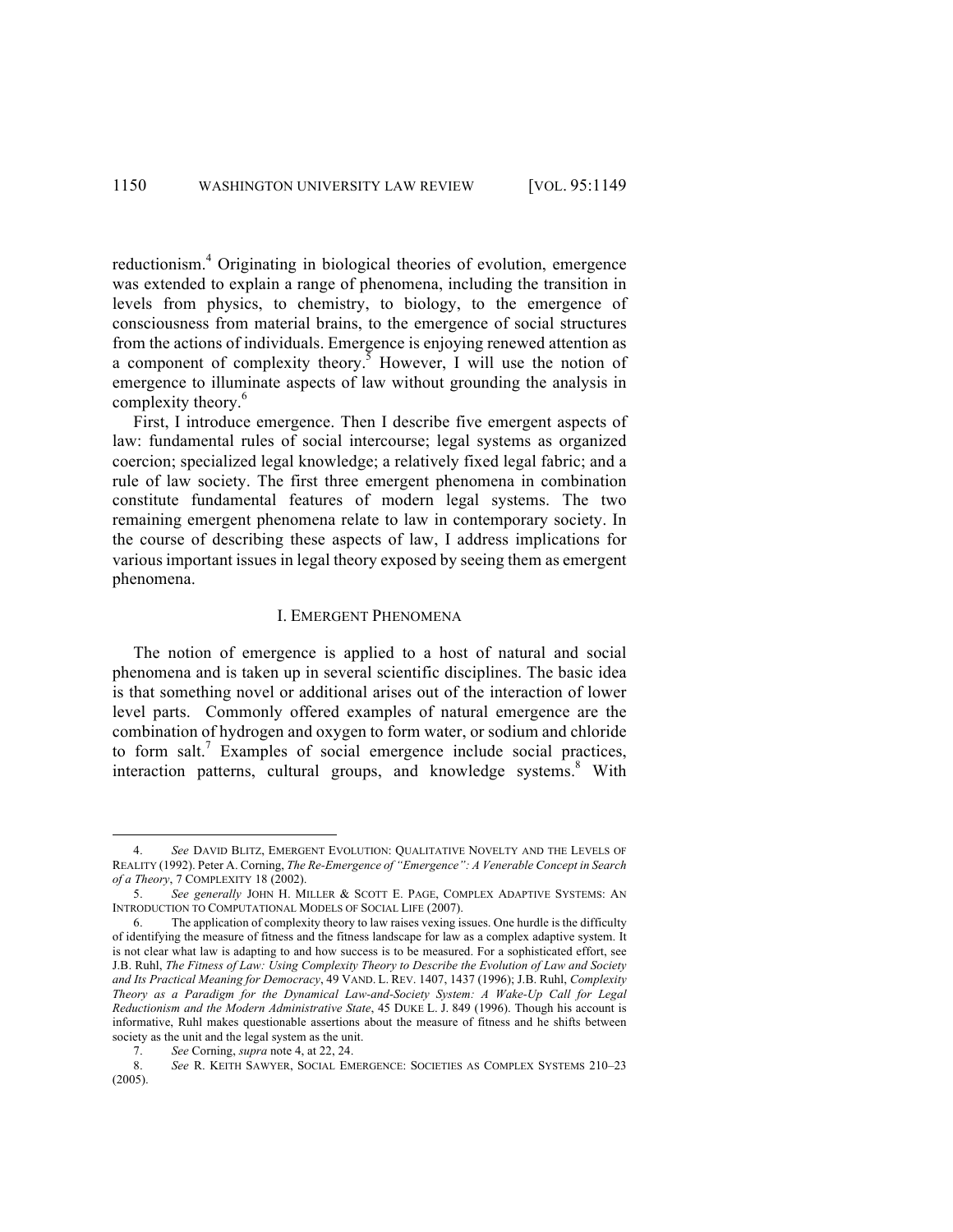emergence, something additional comes into existence—a qualitatively new synergistic effect of the combination of parts and their interactions.<sup>9</sup>

The meaning and characteristics of emergence are disputed. "Despite the recent proliferation of writings on the subject, it is still not clear what the term denotes or, more important, how emergence emerges."<sup>10</sup> An influential account in the inaugural issue of the journal *Emergence* is provided by Jeffrey Goldstein, $11$  who identifies six characteristics. First, emergent phenomena have novel features that are "neither predictable nor deducible from lower or micro-level components."<sup>12</sup> Second, they "appear as integrated wholes that tend to maintain some sense of identity over time."<sup>13</sup> Third, "the locus of emergent phenomena occurs at a global or macro level," so they must be observed at the macro level. $^{14}$  Fourth, they "are not pregiven wholes" but rather are dynamic and "arise as a complex system evolves over time."<sup>15</sup> Fifth, they can be recognized as wholes.<sup>16</sup> Sixth, emergent wholes exert downward causal influences on their constituent parts; causation is therefore bidirectional, with lower levels producing higher, and higher levels shaping interaction at the lower.<sup>17</sup> Emergent wholes, in sum, are coherently integrated through the interaction of their parts, they have certain traits present only at the level of the whole, they have causal consequences, they are resilient, they are dynamic and historical in the sense that they evolve in time, and no central control directs the whole.<sup>18</sup> The emergent legal phenomena I discuss possess these features, though I mention them only when relevant.

Five further clarifications bear on my application of emergence to legal phenomena. First, a plurality of levels and types can exist at which entities and relations cohere as wholes—family, sub-community, occupational group, social practice, etc.—each with its own character.<sup>19</sup> Explanation focuses on the whole and the unique dynamics of each type at each level,

- 10. *Id.* at 21.
- 11. Jeffrey Goldstein, *Emergence as a Construct: History and Issues*, 1 EMERGENCE 49 (1999).
- 12. *Id.* at 50.
- 13. *Id.* 14. *Id.*
- 15. *Id.*

17. *Id.* at 61–62.

18. For a concise summary of these characteristics, see Tom De Wolf & Tom Holvoet, *Emergence Versus Self-Organisation: Different Concepts but Promising When Combined*, *in* ENGINEERING SELF-ORGANIZING SYSTEMS 1, 3–5 (Sven A. Brueckner et al. eds., 2005).

19. Goldstein, *supra* note 11.

<sup>9.</sup> Corning, *supra* note 4, at 22–24.<br>10. *Id.* at 21.

<sup>16.</sup> *Id.* ("[E]mergents are . . . ostensively recognized.").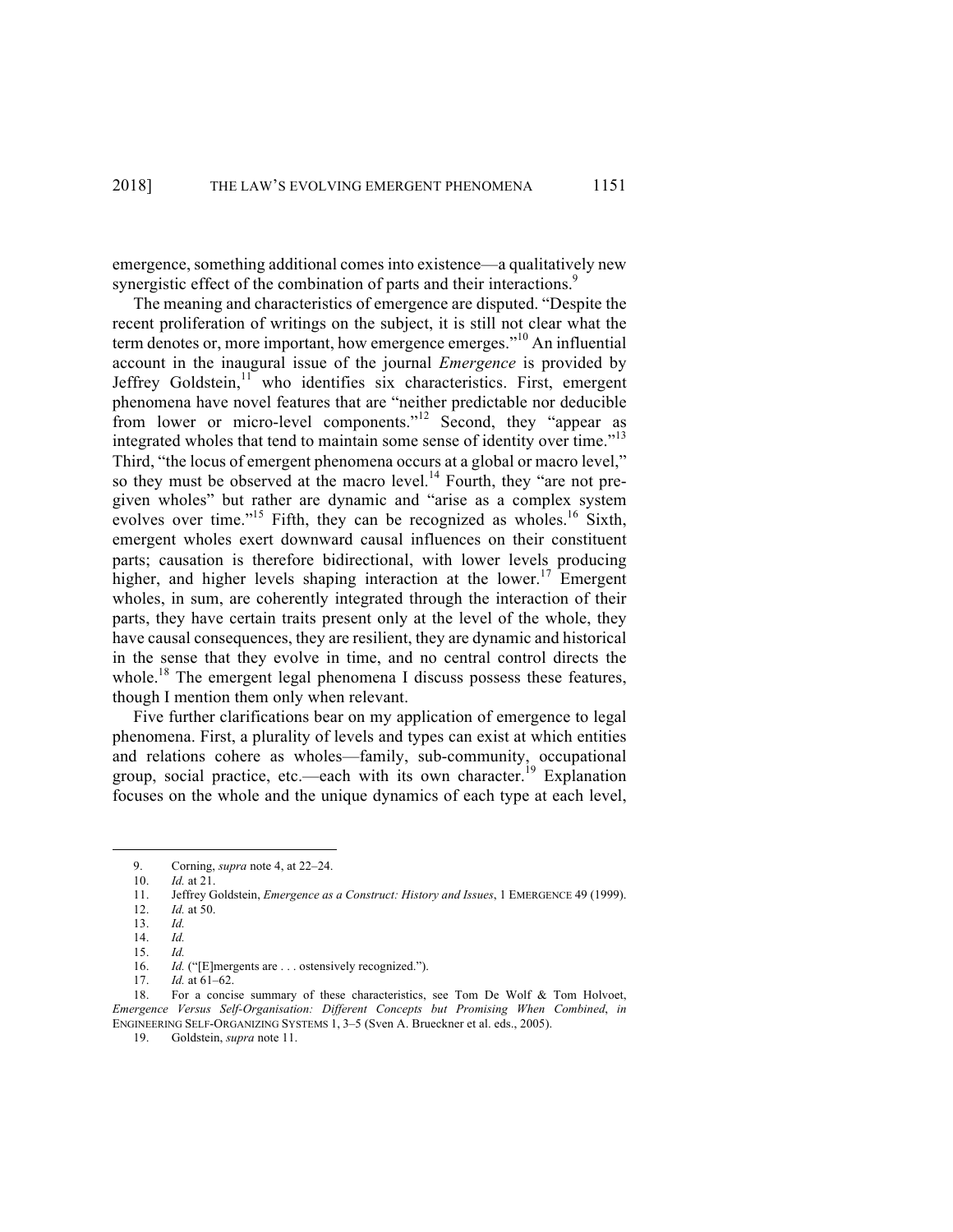though not to the exclusion of the parts.<sup>20</sup> My discussions of fundamental rules of social intercourse, coercive legal systems, specialized legal knowledge, the legal fabric, and the rule of law society involve different levels and types of legal phenomena.

Second, emergent wholes are historical products whose particular courses of development are contingent on initial conditions and continuous interaction with their environment.<sup>21</sup> "Wholes produce unique combined effects, but many of these effects may be codetermined by the context and the interactions between the whole and its environment(s). In fact, many of the 'properties' of the whole may arise from such interactions."<sup>22</sup> Holism has two senses in my usage: attention to the emergent as a whole as well as attention to this whole within its environment. All five emergent legal phenomena are conveyed as wholes thoroughly immersed within and interacting with their surroundings.

Third, emergence is not identical with self-organizing processes, though they share certain characteristics. Developed primarily in physics, computer science, and systems theory, theories of self-organization involve systems that produce autonomously generated, maintained, and changed order without external control and without purposeful creation of the order by agents.<sup>23</sup> Emergent wholes involving human organizations, in contrast, can result from agents purposefully organizing to achieve functions or ends within the environment.<sup>24</sup> Many legal phenomena are the product of purposive actions, though the wholes identified in this essay were not intentionally constructed as such at their inception.

Fourth, emergence theory prompted a dispute over whether evolution can generate qualitative changes. While Charles Darwin argued evolution is continuous and incremental, Alfred Wallace, the co-founder of evolutionary theory, argued qualitative novelties can emerge through evolution.<sup>25</sup> My application of emergence in effect takes both positions. The legal developments conveyed in this essay gradually evolved over eons of human history in various societies. Looking backward with the benefit of hindsight, I frame a series of legal phenomena as emergent wholes to draw out theoretical insights.

 <sup>20.</sup> *Id.* at 61. For example, the levels of explanation from physics, to chemistry, to biology, to psychology. *See* MILLER & PAGE, *supra* note 5, at 45.

<sup>21.</sup> Corning, *supra* note 4, at 26.

<sup>22.</sup> *Id.* at 24.

<sup>23.</sup> *Id.* at 5–6. *See generally* De Wolf & Holvoet, *supra* note 18. Niklas Luhmann's autopoeisis is a theory of self-organizing processes applied to law. *See, e.g.*, NIKLAS LUHMANN, SOCIAL SYSTEMS (Joseph Bednarz, Jr. trans., 1996).

<sup>24.</sup> *See* Corning, *supra* note 4, at 24.

<sup>25.</sup> BLITZ, *supra* note 4, at 1.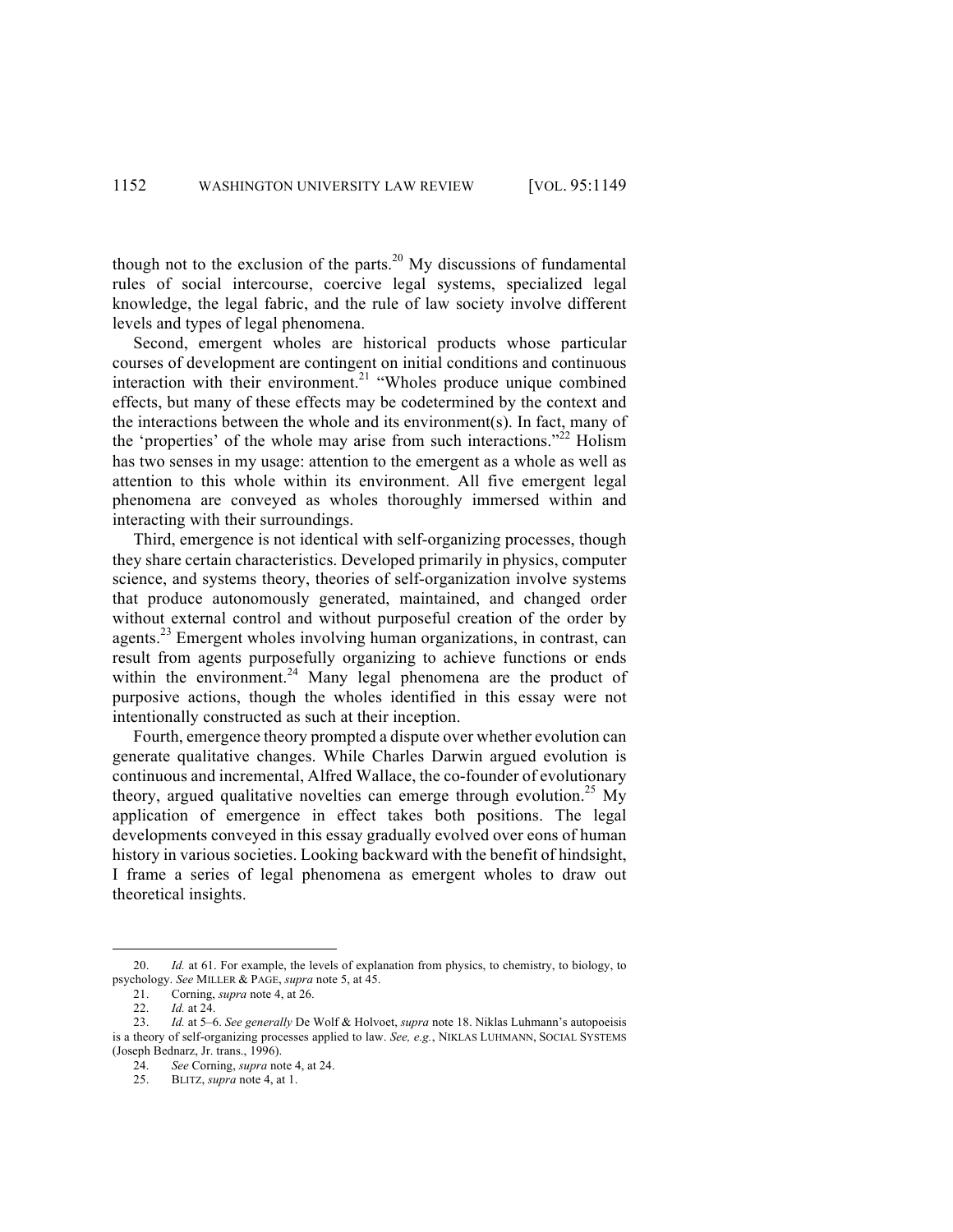Finally, theorists disagree over whether emergent social phenomena are ontologically real or are merely theoretical constructs. <sup>26</sup> Methodological individualists who discuss emergent social phenomena—including economists and individualist-oriented sociologists<sup>27</sup>—deny that there are irreducible social properties, and insist that all social phenomena can be explained through individuals and their interactions.<sup>28</sup> Sociological holists assert emergent social phenomena exist, which though dependent on individuals and their interactions, have irreducible social properties and causal consequences. <sup>29</sup> I prescind from ontological claims. What matters here is not whether emergent social phenomena (and the "wholes" invoked by holism $30$ ) actually exist but whether informative generalizations can be generated by seeing them as such. "[E]mergence functions not so much as an explanation but rather as a descriptive term pointing to the patterns, structures, or properties that are exhibited on the macro-level."<sup>31</sup> Emergence for my purposes is a heuristic device that helps draw out significant aspects of law.

#### II. EMGERGENT ASPECTS OF LAW

## *A. Fundamental Rules of Social Intercourse*

H.L.A. Hart observed, "there are certain rules of conduct which any social organization must contain if it is to be viable."<sup>32</sup> These basic rules are tied to human nature and the requirements of life in social groups. We need food, clothing, and shelter, and we reproduce. We are physically vulnerable and roughly equal in our abilities. We are self-interested and also altruistic toward others. There are limited available resources to meet our needs and desires, so we must compete with others. We also cooperate with others to achieve objectives, and we engage in mutually beneficial exchanges. Our

 <sup>26.</sup> *Id.* at 25. The reality of an emergent phenomenon arguably can be demonstrated through showing its causal effects. Goldstein, *supra* note 11, at 62.

<sup>27.</sup> Not all economists take this position. Arguing against methodological individualism, economic theorist Kenneth Arrow argued that "every economic model one can think of includes irreducibly social principles and concepts." Kenneth J. Arrow, *Methodological Individualism and Social Knowledge*, 84 AM. ECON. REV. 1, 2 (1994). He focused on the social pool of technical knowledge, which cannot be reduced to individuals, but also suggests other examples like socially produced tastes, organizations, and social rules and relations more generally. *Id.* at 4–5.

<sup>28.</sup> SAWYER, *supra* note 8, at 42–44, 73–78, 195–96.

<sup>29.</sup> *Id.* at 118–24, 210–23.

<sup>30.</sup> Alexander Rosenberg calls this "methodological" or "instrumental" holism. Alexander Rosenberg, Philosophy of Social Science 158 (3d ed. 2008).

<sup>31.</sup> Goldstein, *supra* note 11, at 58.

<sup>32.</sup> H.L.A. HART, THE CONCEPT OF LAW 188 (1961).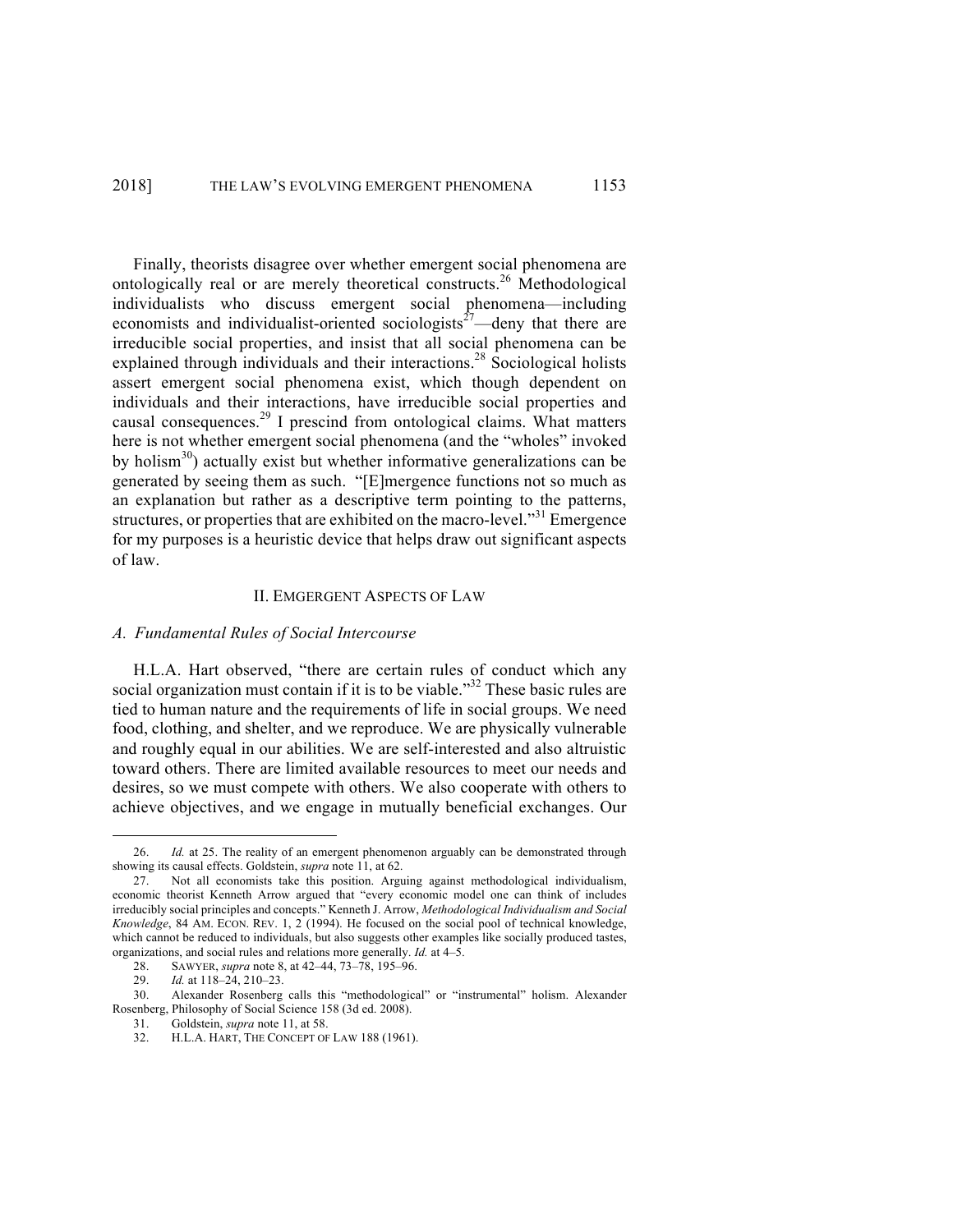understandings are limited, and we have mixed motives and weak wills. These conditions, Hart asserted, give rise to the legal "protection for persons, property, and promises.<sup>33</sup> Arising out of natural necessity, he dubbed this the "minimum content of Natural Law."<sup>34</sup> Natural law theorist John Finnis, grounding his analysis not in human nature but in basic human goods, also identified universally existing legal requirements providing protection of property, protections for life and limb, restrictions on sexual activity, and the call for justice, among others.<sup>35</sup>

Anthropological and psychological research has confirmed the existence of human universals, with a great deal of cultural variation in their expressions.<sup>36</sup> Among a variety of universals (group living, shelter, tools, music, play, aesthetic standards, reciprocal gift giving, cosmology, etc.), those specifically related to law include property rights, prohibitions against murder, redress for violent injuries, marriage, inheritance, sexual restrictions, collectively binding decisions, rights and obligations related to status, and punishments for infractions.<sup>37</sup> A naturalistic, evolutionary basis for a number of these universals is suggested by the fact that other primates (as well as other animals) exhibit enforcement of property rights, a sense of fairness, punishments for breach of reciprocity or cheating, and sexual restrictions by dominant males over mates.<sup>38</sup>

The underlying sources of law-related universals have not been conclusively identified. A leading theory proposes that humans have evolved subject to natural selection to possess moral intuitions—immediate, automatic, and often emotional reactions to situations. These intuitive moral judgments enhance group cohesion and survival; reasoned moral analysis is secondary, mainly used to rationalize the initial intuitive reaction.<sup>39</sup> Jonathan Haidt, a proponent of the moral intuitionist model, asserts that universal moral intuitions are lodged in an ancient affective system within the human brain (experiencing positive and negative reactions like sympathy for suffering and anger at unfairness), which preceded language and the ability to engage in conscious moral reasoning.<sup>40</sup> Evidence showing

 <sup>33.</sup> *Id.* at 195.

<sup>34.</sup> *Id.* at 189 (emphasis omitted).

<sup>35.</sup> JOHN FINNIS, NATURAL LAW AND NATURAL RIGHTS 83 (1980).

<sup>36.</sup> *See* DONALD E. BROWN, HUMAN UNIVERSALS (1991).

<sup>37.</sup> *Id.* at 136–40. *See also* ROBERT M. SAPOLSKY, BEHAVE: THE BIOLOGY OF HUMANS AT OUR BEST AND WORST 271–72, 493–95 (Penguin Press 2017); KENT FLANNERY & JOYCE MARCUS, THE CREATION OF INEQUALITY: HOW OUR PREHISTORIC ANCESTOR SET THE STAGE FOR MONARCHY, SLAVERY, AND EMPIRE 54–65 (2012); EDWARD O. WILSON, THE SOCIAL CONQUEST OF EARTH 192–93 (2012).

<sup>38.</sup> *See* MARC D. HAUSER, MORAL MINDS: HOW NATURE DESIGNED OUR UNIVERSAL SENSE OF RIGHT AND WRONG 357–418 (2006).

<sup>39.</sup> Jonathan Haidt, *The New Synthesis in Moral Psychology*, 316 SCIENCE 998 (2007).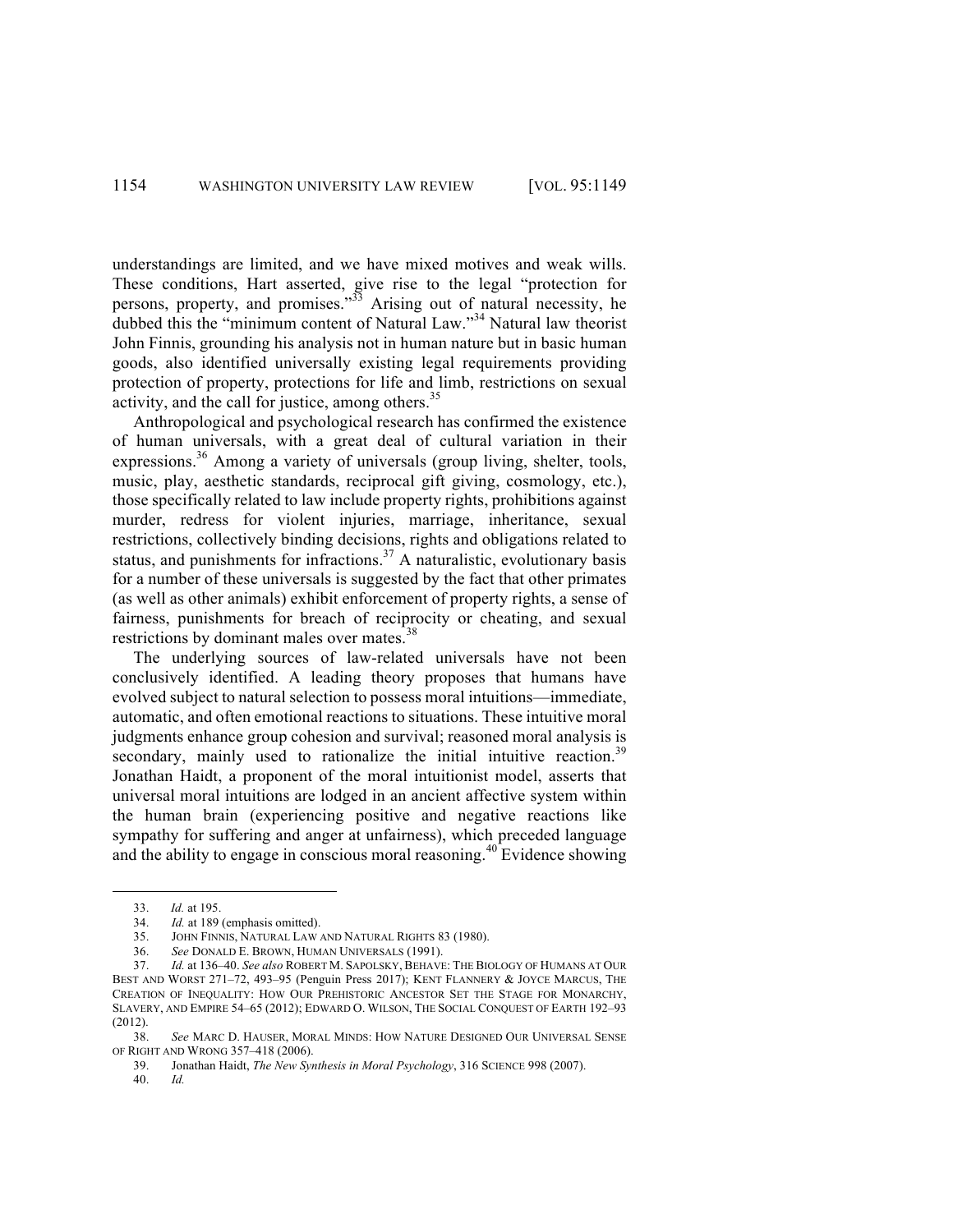the operation of this instinct include instantaneous moral reactions under experimental conditions (too quick for reasoning), neuroimaging that shows the activation of intuitionist brain regions, and multiple studies finding that toddlers and various species (crows, ravens, dogs, and monkeys) punish perceived injustice.<sup>41</sup>

An ambitious competing theory is that humans possess an innate universal moral faculty analogous to Noam Chomsky's innate language faculty.<sup>42</sup> According to proponent John Mikhail, cognitive systems are structured in ways that generate mental representations and moral reactions to situations involving rules, concepts, and principles. <sup>43</sup> The existence of this moral faculty is evidenced by: studies showing that young children exhibit an "intuitive jurisprudence" when they distinguish intentional from unintentional acts, use proportionality to determine punishment, and make other sorts of legal distinctions; the presence in every language of deontic concepts like "obligatory, permissible, and forbidden;" and universal prohibitions of murder, rape, and other injurious actions, along with concepts of causation and intention.<sup>44</sup>

The moral intuition theory resembles Oliver Wendell Holmes's identification of the origins of law in primitive opinions of "vengeance," "a feeling of blame," "an opinion  $\ldots$  that a wrong has been done."<sup>45</sup> His account was presaged by Adam Smith's grounding of law in natural reactions to situations of injustice.<sup>46</sup> "Fraud, falsehood, brutality, and violence" excite reactions of "scorn and abhorrence," Smith observed, and murder, theft, and robbery "call loudest for vengeance and punishment."<sup>47</sup> This innate sense of justice is the "main pillar that upholds" society, without which it would "crumble into atoms."<sup>48</sup> "Nature has implanted in the human breast that consciousness of ill desert, those terrors of merited punishment which attend upon its violation, as the great safeguards of the association of

 <sup>41.</sup> SAPOLSKY, *supra* note 37, at 481–87.

<sup>42.</sup> For an accessible introduction to Chomsky's theory, see STEVEN PINKER, THE LANGUAGE INSTINCT: HOW THE MIND CREATES LANGUAGE (1994).

<sup>43.</sup> *See* John Mikhail, *Universal Moral Grammar: Theory, Evidence and the Future*, 11 TRENDS COGNITIVE SCI. 143 (2007). For a critique of universal moral grammar, see Emmanuel Dupoux & Pierre Jacob, *Universal Moral Grammar: A Critical Appraisal*, 11 TRENDS IN COGNITIVE SCI. 373 (2007). The authors do not doubt the biological roots of morality, but rather question whether it is properly understood in terms parallel to Chomsky's linguistic framework.

<sup>44.</sup> Mikhail, *supra* note 43, at 143 (emphasis omitted).

<sup>45.</sup> OLIVER WENDELL HOLMES, THE COMMON LAW 3 (1881).

<sup>46.</sup> *See* Lisa Herzog, *Adam Smith's Account of Justice Between Naturalness and Historicity*, 52 J. HIST. PHIL. 703, 705–07 (2014).

<sup>47.</sup> ADAM SMITH, THE ESSENTIAL ADAM SMITH 94, 116 (Robert L. Heilbroner ed., 1986).

<sup>48.</sup> *Id.* at 97.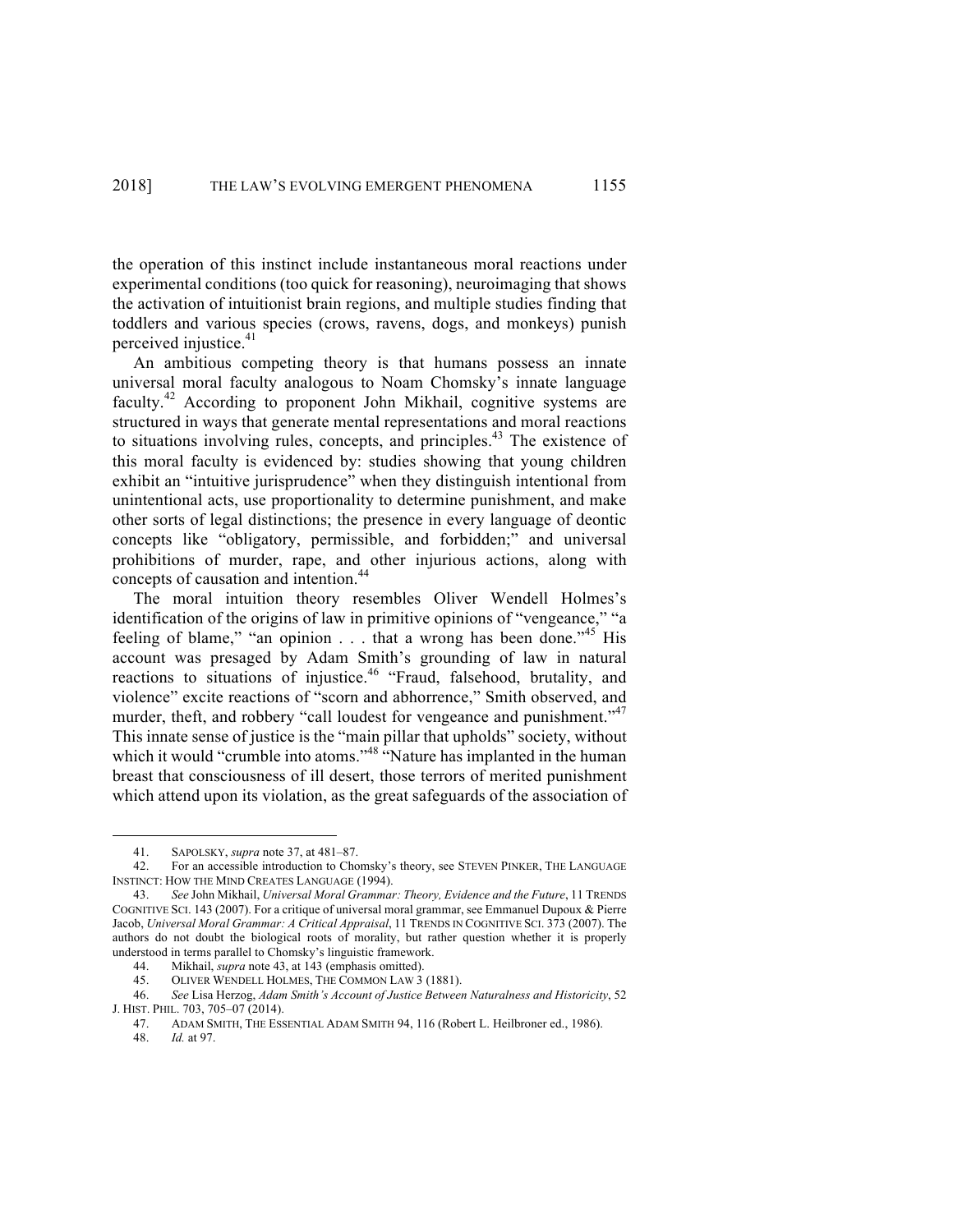mankind, to protect the weak, to curb the violent, and to chastise the guilty."<sup>49</sup> Recent scientific studies lend support to Smith's speculations, particularly the finding that when citizens administer punishments to norm violators—"altruistic punishments"—parts of their brains linked to pain, anger, and disgust are activated.<sup>50</sup> Neurobiologist Robert Sapolsky observes that humans manifest brain states that provoke punishment at perceived injustice, which is essential to cooperation and sociality within groups. "The decision to punish, the passionate motivation to do so, is a frothy limbic state."<sup>51</sup>

Fundamental rules of social intercourse, viewed collectively, are emergent phenomena that evolved at least as far back as early hominid groups and have existed ever since (with variations in content and changes over time). Fueled by natural moral reactions against perceived wrongs, rules protecting property and persons, among other types of rules, emerged to help bond primitive hunter-gatherer groups.<sup>52</sup> Haidt asserts that these fundamental rules "constrain<sup>[]</sup> individuals and tie<sup>[]</sup> them to each other to create groups that are *emergent entities* with new properties."<sup>53</sup> This can be modified to say that both social groups *and* the body of fundamental rules are co-emergent, intertwined phenomena that exist as wholes greater than the sums of their parts, which cannot be reduced without losing the quality of collective cohesiveness.

Two jurisprudential implications follow from presenting Hart's minimum content of natural law as pivotal to the emergence of primitive groups. The first is about when law came to exist. Scott Shapiro declares: "Those who live in bands . . . don't have law."<sup>54</sup> "Indeed," he asserts, "it is plausible to suppose that law is a comparatively recent invention, postdating the wheel, language, agriculture, art, and religion."<sup>55</sup> When making these assertions, Shapiro posits that law consists of an organized compulsory planning system that solves complex moral problems.<sup>56</sup> However, if we see law in terms of recognizably familiar legal proscriptions on persons and property, marriage, sexual restrictions, debt obligations, along with other fundamental legal provisions,  $57$  it follows that law is as old as human society itself. Law and primitive social groups are co-emergent phenomena that

 <sup>49.</sup> *Id.*

<sup>50.</sup> *See* WILSON, *supra* note 37, 250–51.

<sup>51.</sup> SAPOLSKY, *supra* note 37, at 610.

<sup>52.</sup> *See also* Mikhail, *supra* note 43, at 150 (torts, contracts, and criminal law involve "the rules and representations that are implicit in common moral intuitions").

<sup>53.</sup> Haidt, *supra* note 39, at 1000 (emphasis added).

<sup>54.</sup> SCOTT J. SHAPIRO, LEGALITY 35 (2011).

<sup>55.</sup> *Id.* at 36.

<sup>56.</sup> *Id.* at 225. For a critique of this position, see TAMANAHA, *supra* note 1, ch. 3–4.

<sup>57.</sup> I argue on behalf of this approach to identifying law in TAMANAHA, *supra* note 1, at 89–93.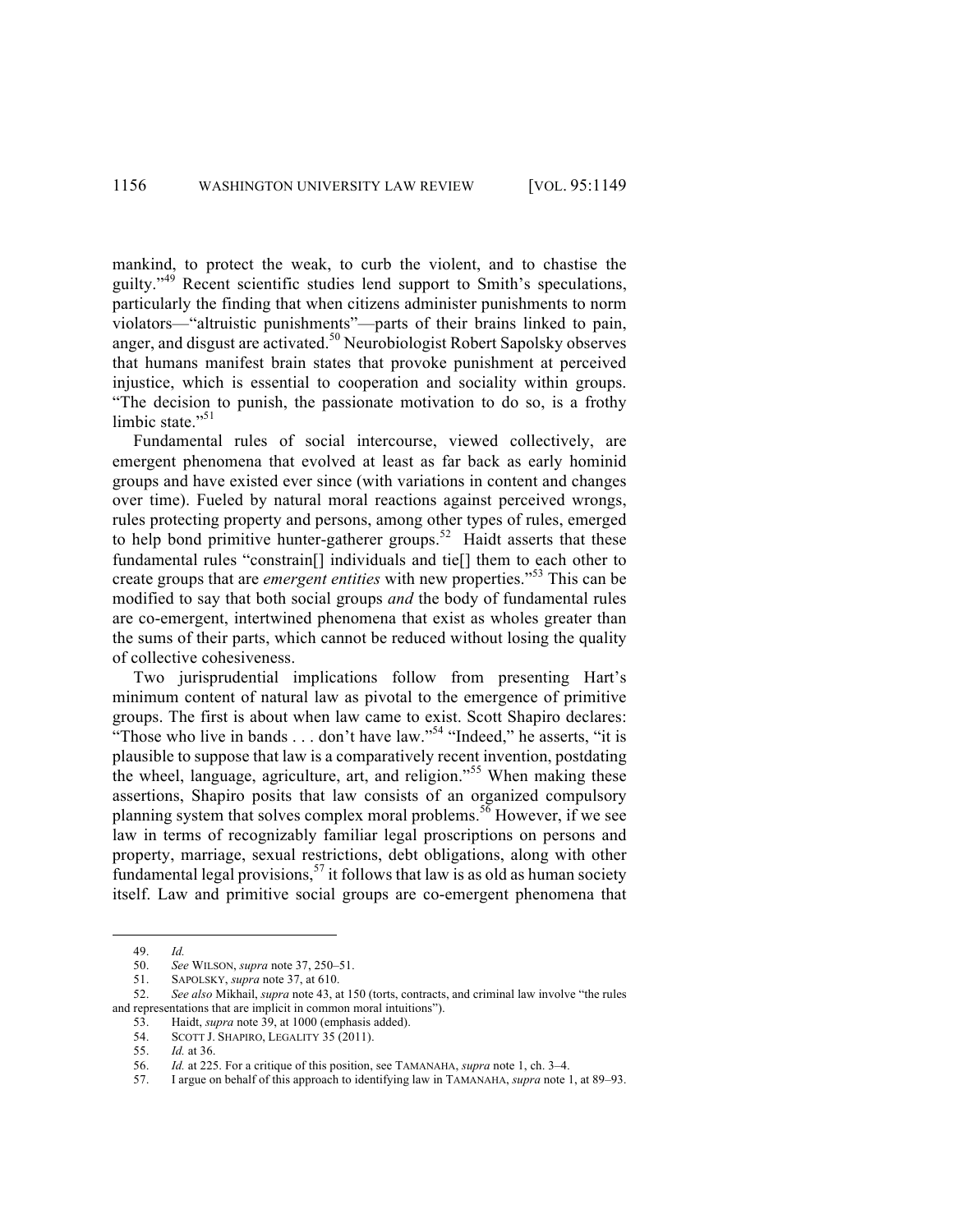could not exist without one another. Law in its origins was not an "invention" by anyone in the sense of a conscious creation, but rather evolved as an emergent product of collective behavior built on natural reactions to perceived wrongs.

The second jurisprudential implication relates to recent efforts to explain the emergence and characteristics of law through economic reasoning. In "What is Law?," Gillian Hadfield and Barry Weingast purport to shed "important light on fundamental questions of how, when and why distinctively legal order emerges in human societies."<sup>58</sup> Their model posits a seller and two buyers of goods who are independent and self-interested, with each buyer indifferent to how the other is treated by the seller.<sup>59</sup> Using this model, Hadfield and Weingast show how actors would purposely create a legal order comprised of "general rules and impersonal abstract reasoning implemented by open, public, and neutral procedures."<sup>60</sup> Likewise applying an economic model, Daniele Bertolini purports to explain the emergence of spontaneous legal orders that protect property and punish fraud, robbery, theft, and so forth, without a centralized lawmaking authority. Among other assumptions, she posits that "community members have no incentives to cooperate by contributing to the collective action required to enforce efficient standards of behaviour."<sup>61</sup> In the absence of incentives, "there is a need for an economic explanation of how self-interested individuals surmount the 'coordination' and 'incentive' problems associated with norm creation and enforcement."<sup>62</sup> Analysts who begin with economic assumptions, as do Hadfield, Weingast, and Bertolini, must then say why people would engage in punishment of norm violators when the cost to each individual exceeds the expected benefit they receive.<sup>63</sup>

These accounts cannot suffice as actual historical explanations of why legal orders arose in human societies. They fail to recognize social groups are already functioning normative orders supported by moral reactions people naturally experience to harms and unfairness to themselves and others. Eminent biologist Edward O. Wilson remarked, "It turns out that people not only passionately wish to see wrongdoers and layabouts punished; they are also willing to take part in administering justice—even

 <sup>58.</sup> Gillian K. Hadfield & Barry R. Weingast, *What is Law? A Coordination Model of the Characteristics of Legal Order*, 4 J. LEGAL ANALYSIS 471, 508 (2012); *see also* Daniele Bertolini, *On the Spontaneous Emergence of Private Law*, 29 CAN. J. L. & JURIS. 5 (2016).

<sup>59.</sup> Hadfield & Weingast, *supra* note 58, at 477.

<sup>60.</sup> *Id.* at 474.

<sup>61.</sup> Bertolini, *supra* note 58, at 7.

<sup>62.</sup> *Id.* at 19.

<sup>63.</sup> *Id.* at 21. *See* Hadfield & Weingast, *supra* note 58, at 505–07.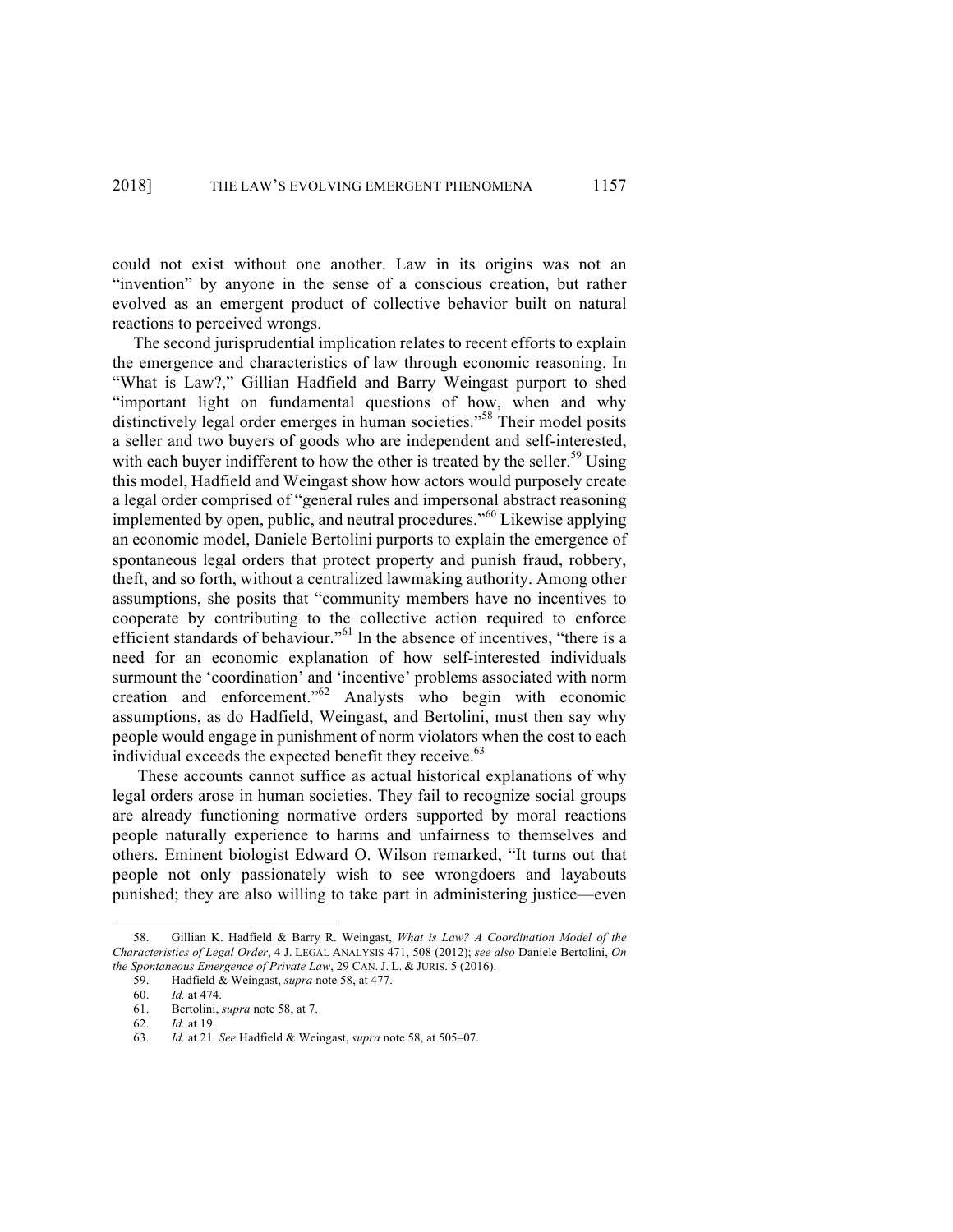at a cost to themselves."<sup>64</sup> As Sapolsky put it, "It makes sense that we've evolved such that it is limbic froth that is at the center of punishing, and that a pleasurable dopaminergic surge rewards doing so…That rush of selfrighteous pleasure is what drives us to shoulder the costs."65 A theory that begins by positing mutually disinterested rationally maximizing individuals detached from a community—a typical starting point for scholars who apply an economic perspective—cannot explain the initial emergence of legal orders in human societies because this model is a complete distortion of social life, not a mere simplifying abstraction. The social group and legal order emerged together in early hominid history through cooperation necessary for collective survival, and individuals have ever since operated within them.<sup>66</sup> A related flaw in economic accounts of the origin of law is the assumption that the explanatory arrow goes from self-interested individuals to the conscious creation of a legal order. The causal arrow instead goes in both directions: the emergent legal order within the social group influences and channels the perceptions and interactions of individuals whose ideas, intuitive responses, and actions give rise to the legal order.

# *B. Legal Systems As Organized Coercion Attached to Polities*

H.L.A. Hart described legal systems as "primary rules" of obligation applicable to the social group, combined with "secondary rules" utilized by legal officials to recognize, change, and apply the primary rules.<sup>67</sup> Small social groups like early hunter-gatherers lived adequately under primary rules, he opined. But a bare regime of primary rules is inadequate for larger groups owing to three defects: there is uncertainty about what the rules are, the rules are static and cannot keep up with social change, and the absence of rules for application and punishment renders the system inefficient.<sup>68</sup> The third deficiency is the most urgent, he indicates, for "many societies have remedies for this defect long before the other[s]."<sup>69</sup> The addition of secondary rules remedies these defects: rules of recognition solve uncertainty, rules of change provide mechanisms for altering rules, and rules of adjudication and enforcement make the application of law more efficient. "[A]ll three remedies together are enough to convert the régime of primary rules into what is indisputably a legal system. $170$ 

 <sup>64.</sup> WILSON, *supra* note 37, at 250.

<sup>65.</sup> SAPOLSKY, *supra* note 37, at 610.

<sup>66.</sup> On the evolutionary roots of group cooperation, see WILSON, *supra* note 37, at 45–61.

<sup>67.</sup> HART, *supra* note 32, at 77–96.

<sup>68.</sup> *Id.* at 89–91.

<sup>69.</sup> *Id.* at 91.

<sup>70.</sup> *Id.*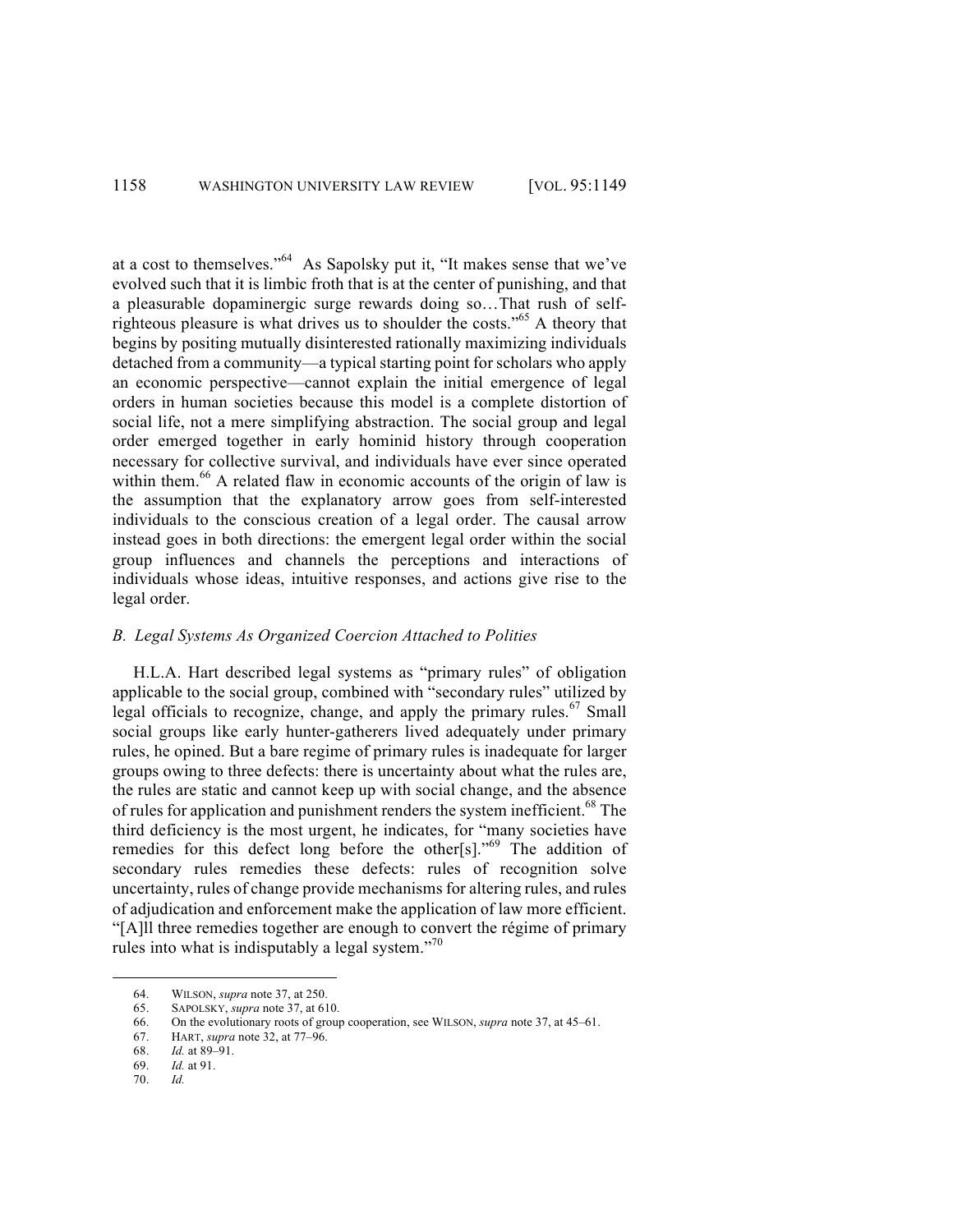Hart's analysis glosses over *who* made these changes and *wh*y. He asserts "societies" or "systems" purposefully created secondary rules to improve the functioning of law,  $\frac{1}{2}$  saying "[m]ost systems have, after some delay, seen the advantages of further centralization of social pressure [in legal institutions]." <sup>72</sup> Along similar lines, Hadfield and Weingast attribute the emergence of legal systems to "deliberate" efforts to create systems that effectively serve the coordination function of law.<sup>73</sup> Explanations of this sort rely on farsighted actors to intentionally create working systems to serve social purposes.

A darker account of the emergence of legal systems seldom gets serious attention from legal theorists: legal systems initially emerged and served as coercive systems of legal domination attached to ruling polities. This second emergent legal phenomenon encompasses the inception of legal coercion in complex chiefdoms that culminated in early states with established legal systems.<sup>74</sup> Adam Smith explicitly tied the emergence of law to interests of elites. 75

[W]hen . . . some have great wealth and others nothing, it is necessary that the arm of authority should be continually stretched forth, and permanent laws or regulations made which may ascertain the property of the rich from the inroads of the poor, who would otherwise continually make incroachments upon it, and settle in what the infringement of this property consists and in what cases they will be liable to punishment.<sup>76</sup>

Nineteenth-century jurist Rudolph von Jhering asserted, "Whoever will trace the legal fabric of a people to its ultimate origins will reach innumerable cases where the force of the stronger has laid down the law for the weaker."<sup>77</sup> "Law without force is an empty name, a thing without reality, for it is force, in realizing the norms of law, that makes law what it is and

 <sup>71.</sup> He refers to historical changes in the law in the course of his explanation. *See id.* at 91 ("The history of law . . . suggest[s] . . . many societies have remedies for this defect"); *id.* at 92 ("as a matter of history this step from the pre-legal to the legal . . . .").

<sup>72.</sup> *Id.* at 95.

<sup>73.</sup> Hadfield & Weingast, *supra* note 58, at 491, 505.

Wilson suggests that the ascent from chiefdoms to states occurred through naturalistic processes propelling expansion and increases in social complexity. WILSON, *supra* note 37, at 98–103.

<sup>75.</sup> *See* Andrew Skinner, *Adam Smith: Society and Government*, *in* PERSPECTIVES IN JURISPRUDENCE 195 (Elspeth Attwooll ed., 1977).

<sup>76.</sup> ADAM SMITH, LECTURES ON JURISPRUDENCE 208 (R. L. Meek et al. eds., 1978) (emphasis added).

<sup>77.</sup> RUDOLPH VON JHERING, LAW AS A MEANS TO AN END 185 (Isaac Husik trans., Boston Book Co. 1913).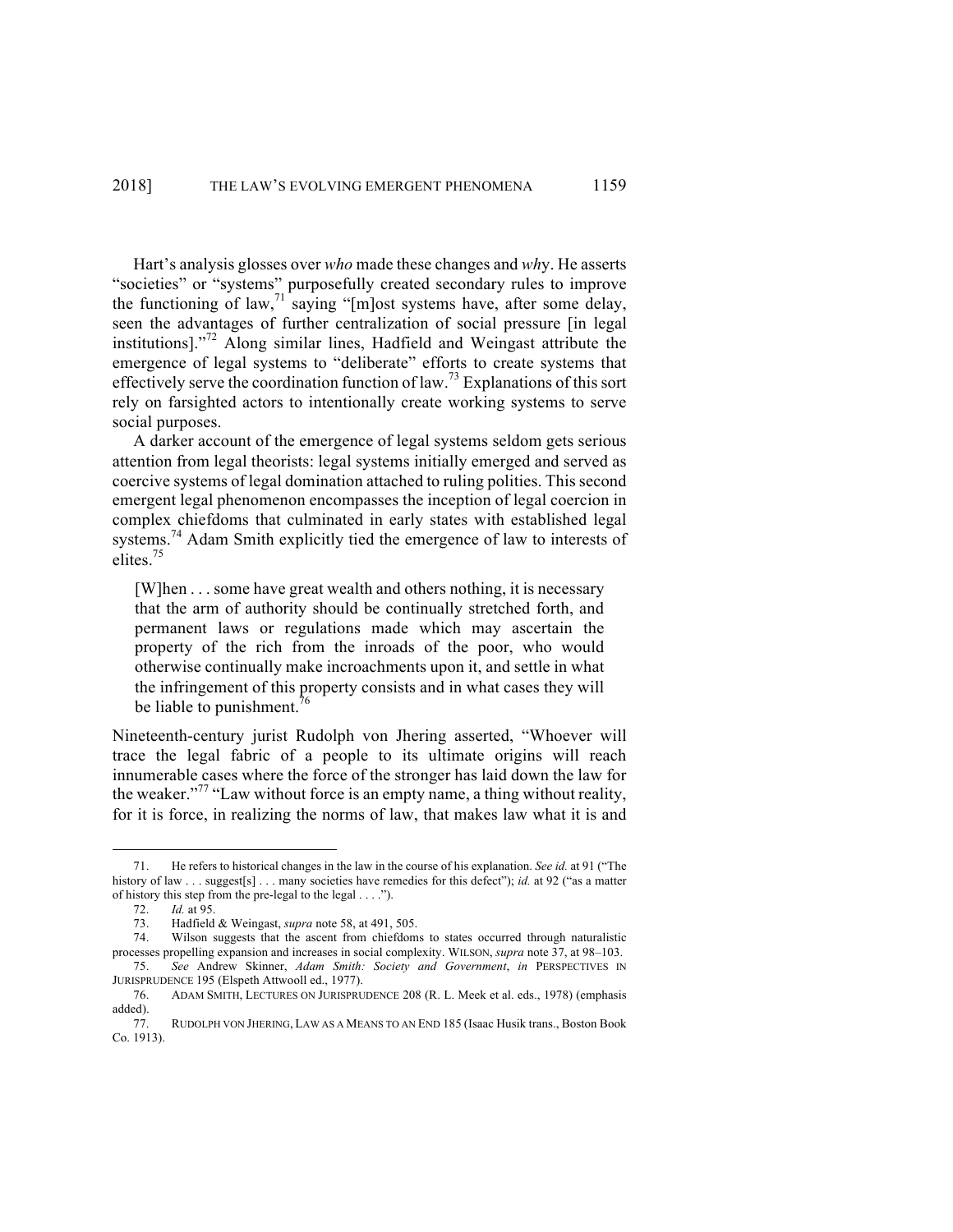ought to be."<sup>78</sup> The modern tendency to assume the legitimacy of law derives from consent obscures the possibility that effective force itself confers legitimacy. In earlier periods, Jhering observed, people "did not look upon force with our eyes; they saw nothing improper in such a condition; nought detestable and damnable, but only what was natural and self-evident. Force as such made an impression on them and was the only kind of greatness they could appreciate."<sup>9</sup>

This alternative theory holds that coercive systems of legal enforcement initially emerged through the actions of a Big Man (from among a ruling oligarchy) <sup>80</sup> and his extended kin group or clan, prepared to exert force in the name of law in return for rents extracted through domination. This theory uses Max Weber's assertion that law "is externally guaranteed by the probability that physical or psychological coercion will be applied by a *staff* of people in order to bring about compliance or avenge violation."<sup>81</sup> The warriors aligned with the Big Man constitute the staff applying legal coercion to enforce rules that maintain the authority of the rulers and elite. The Big Man cum paramount chief and his supporters "live on the surplus accumulated by the tribe, employing it to tighten control upon the tribe, to regulate trade, and to wage war with neighbors."<sup>82</sup> Slowly crystalizing into standing legal institutions, legal systems provided the enforcement muscle that backed ruling polities as they extended their control within society, gradually coming to enforce fundamental rules of social intercourse, resolve disputes, and maintain internal order. After generations (surviving challenges by internal rivals and external threats of conquest), domination by the Big Man and his clan became hereditary rule (via chiefly lineages) supported by property rights and culturally entrenched social ranks (subchiefs, priests, warriors, artisans, commoners, serfs, slaves). The paramount chief controls the most fertile land and sources of food, deriving rents and tributes from sub-chiefs and commoners, fighting wars to gain wealth, rewarding warriors with spoils of war, and exchanging gifts with neighboring chiefdoms to obtain luxury items and desirable goods that enhanced their status.<sup>83</sup>

 <sup>78.</sup> *Id.* at 190.

<sup>79.</sup> *Id.* at 191.

<sup>80.</sup> In his study of human universals, Brown found that a de facto oligarchy supporting the ruler is common. BROWN, *supra* note 36, at 138.

<sup>81.</sup> 1 MAX WEBER, ECONOMY AND SOCIETY 34 (Guenther Roth & Claus Wittich eds., 1978).

<sup>82.</sup> WILSON, *supra* note 37, at 97.

<sup>83.</sup> *See generally* FLANNERY & MARCUS, *supra* note 37. A summary of developments is provided in Chapter 24. Chapters 5, 10, 16, and 17 provide multiple examples, though much of the book is about the transition in social arrangements from egalitarian societies to hierarchical societies. *See also* Timothy K. Earle, *Chiefdoms in Archaeological and Ethnohistorical Perspective*, 16 ANN. REV. ANTHROPOLOGY 279 (1987).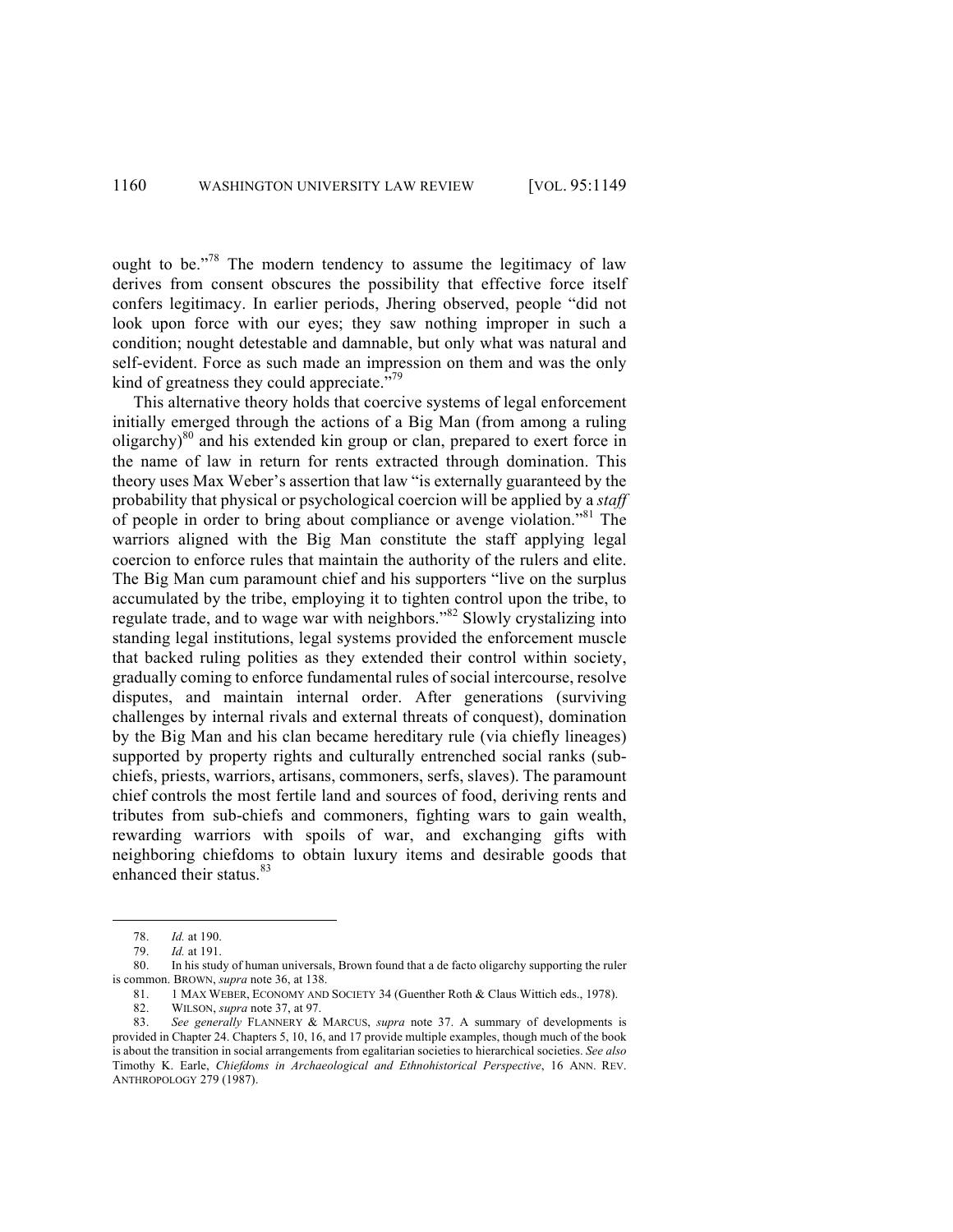As populations increased in settled agrarian societies and polities expanded their reach by conquering neighboring territories, bureaucratic states coalesced under rulers and a professional class of administrators.<sup>84</sup> "One of the most dramatic innovations of states is that the central government monopolizes the use of force, dispensing justice according to rules of law."<sup>85</sup> The state apparatus administered punishment according to established laws and collected taxes to support the bureaucratic state.<sup>86</sup> Rulers, priests, administrators, and judges were drawn from a hereditary aristocracy that controlled landed wealth, using commoners, serfs, and slaves—through debt servitude or capture—to work the land under arrangements enforced by law.<sup>87</sup>

Religious ideologies legitimated early rulers and the legal order, as well as helped secure compliance with law under threat of divine punishment. In early states:

Laws were often claimed to originate with the gods, who transmitted them to humans through the proclamations of rulers. The Aztec term for 'laws', *nahuatilli*, meant 'a set of commands'. Laws were a means by which human society was not only regulated but also aligned with a cosmic order that was profoundly hierarchical. The Babylonian word *mêsaru* and the Egyptian *m3't* referred both to the cosmic order and to legal justice. The Inka state claimed that subjects' commission of crimes such as murder, witchcraft, theft, and neglect of religious cults threatened the health of the king and considered them sacrilege. Later evidence from China indicates that law (*fa*) was believed to have been created by superhuman beings in accordance with divine models and interests. To promote order on earth, rulers sought to suppress blood feuds and punish murder, treason, theft, incest, and many other forms of misconduct.

Supernatural powers were believed to support the legal process by revealing guilt or innocence through oracles and ordeals and by punishing oath-breakers. The gods punished individuals whose crimes went undetected or unpunished by humans. The Babylonian king Hammurabi claimed to have assembled his law code at the command of the god Utu, or Shamash, who, because as the sun god he saw everything that humans did, was also the patron deity of

 <sup>84.</sup> WILSON, *supra* note 37, at 97–99.

<sup>85.</sup> FLANNERY & MARCUS, *supra* note 37, at 476.

<sup>86.</sup> *Id.*

<sup>87.</sup> *Id.* at 478–81, 500–02.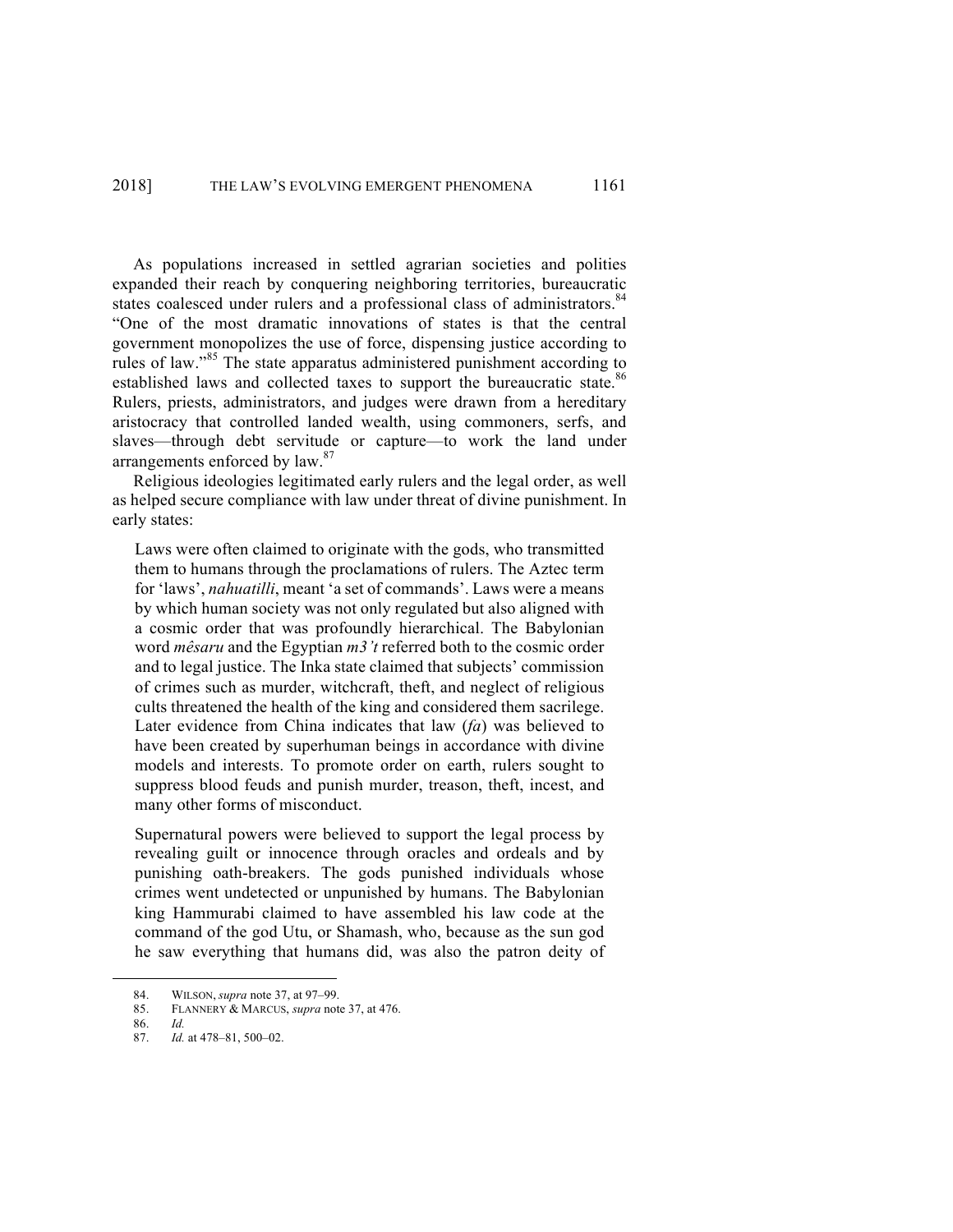justice. Promulgating this law code gave Hammurabi an earthly role analogous to that of Enlil, the chief executive deity of the Sumerian pantheon. The laws proclaimed by the Aztec ruler Mochtezuma I were described as 'flashes that the great king...[had] sown in his breast, from the divine fire, for the total health of his kingdom.' This claim referred to the divine powers that were implanted in the Aztec monarch at the time of his enthronement. The early Chinese believed that improper conduct was supernaturally punished. $88$ 

In many early legal systems, in addition to longstanding customary and religious laws, *law is what the ruler declares*. The Justinian Code makes this explicit: "What has pleased the prince has the force of law;" and "The prince is not bound by the law."<sup>89</sup>

According to this theory, legal systems initially formed as organized coercion—in religious ideological clothing $90$ —attached to the polity that maintained the ruling elite and a hierarchical society, along with laws on property, personal injuries, debt obligations, family unions, sexual restrictions, and sacred matters. Anthropologists, political scientists, and historians who study chiefdoms and early states provide abundant evidence for this account.<sup>91</sup> A leading scholar of state development remarked, "there is always found great inequality in (early) states. Some people, the happy few, are rich and powerful and all others, the great majority, are poor and powerless."<sup>92</sup> A scholar of early civilizations observed, "The state serves, thus, to maintain the privileged position of a ruling class that is largely based on the exploitation and economic degradation of the masses."<sup>93</sup> In a work of comparative politics written two millennia ago, Aristotle saw "in some states the entire aim both of the laws and of the constitution is to give men despotic power over their neighbours."94 A scholar characterizing the early medieval period noted, "To the German successor-kingdoms of the Western Roman Empire, the monarch was not primarily the head of a territorial State

 <sup>88.</sup> BRUCE G. TRIGGER, UNDERSTANDING EARLY CIVILIZATIONS: <sup>A</sup> COMPARATIVE STUDY 221–222 (2003) (alterations in original) (citations omitted).

<sup>89.</sup> DIG. 1.4.1 (Ulpian, Institutes 1); DIG. 1.3.31 (Ulpian, Lex Julia et Papia 13), (quoted in PETER STEIN, ROMAN LAW IN EUROPEAN HISTORY 59 (1999)).

<sup>90.</sup> Earle, *supra* note 83, at 298–300.

<sup>91.</sup> An excellent overview is Robert L. Carneiro, *The Chiefdom: Precursor of the State*, *in* THE TRANSITION TO STATEHOOD IN THE NEW WORLD 37, 37–75 (1981). *See* Earle, *supra* note 83, at 290– 298; Gil J. Stein, *Heterogeneity, Power, and Political Economy: Some Current Research Issues in the Archaeology of Old World Complex Societies*, 6 J. ARCHAEOLOGICAL RES. 1 (Grant D. Jones & Robert R. Kautz eds., 1998).

<sup>92.</sup> Henri J. M. Claessen, *Was the State Inevitable?*, 1 SOC. EVOLUTION & HIST. 101, 104 (2002).

<sup>93.</sup> JOSEPH A. TAINTER, THE COLLAPSE OF COMPLEX SOCIETIES 33 (1988).

<sup>94.</sup> ARISTOTLE, THE POLITICS 159 (Stephen Everson ed., Cambridge Univ. Press 1988) (350 B.C.E.).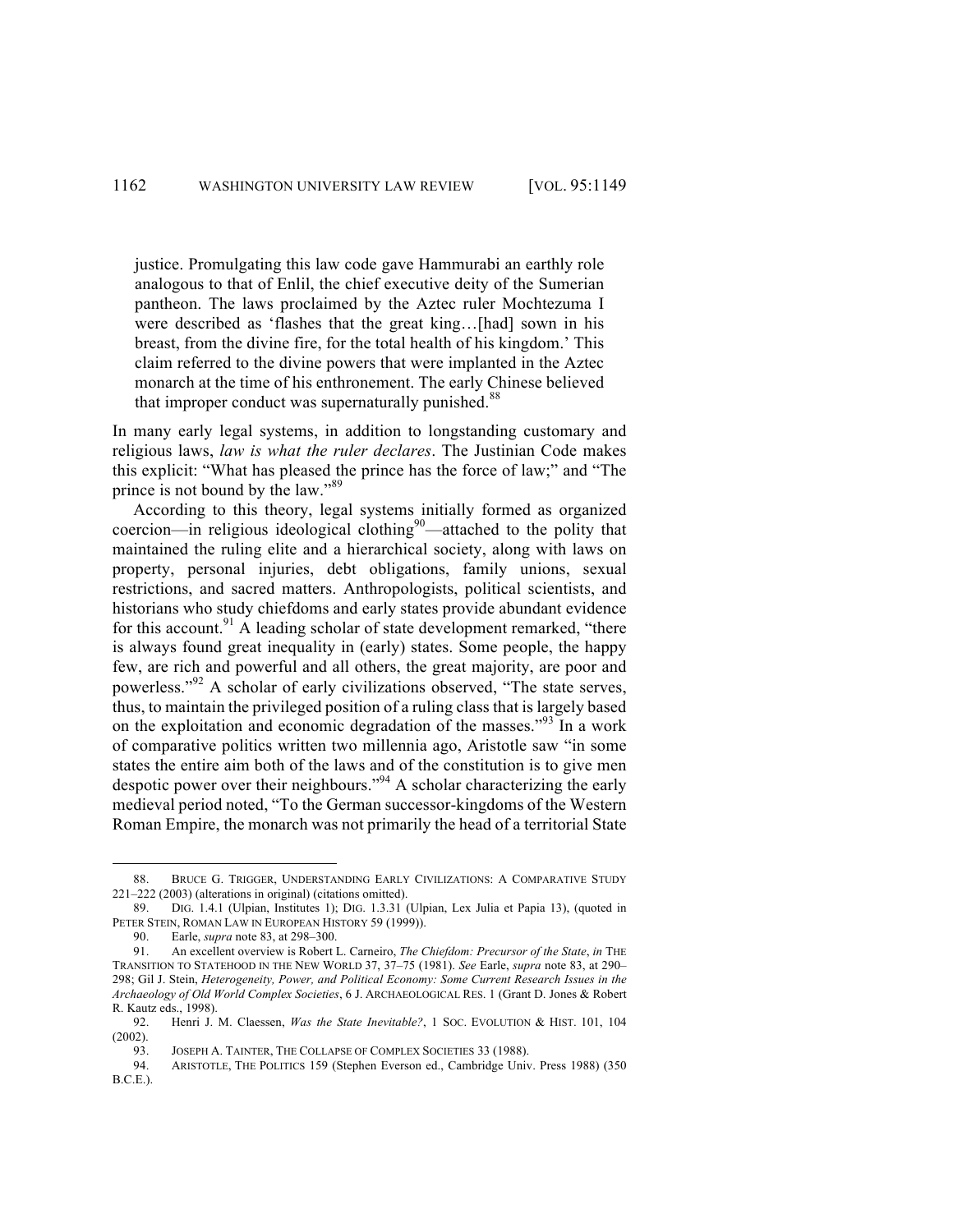but a personal tribal leader; it might not be too wide of the mark to think of him as a gangster chief, surrounded by his henchmen and living with them off the country they had conquered."<sup>95</sup> The use of law as a system of coercion over a population was also common to empires and colonization.<sup>96</sup>

The formation of legal systems as organized systems of coercion to maintain polities and social hierarchy has naturalistic roots. Non-human primates engage in power struggles to establish dominance relationships, which determine access to food, preferred resting spots, and mates.<sup>97</sup> Success in these rivalries relates not only to size, strength, and age, but also to the creation of coalitions with allies to fight to overturn an existing order.<sup>98</sup> Chimpanzees hunt in organized packs for live animals and fight for territory with rival groups.<sup>99</sup> Human societies past and present have been characterized by territorial control, dominance relationships, and status hierarchies, from subjugating and extracting wealth from weaker neighboring populations, to aristocratic and caste systems, to male domination over women, to modern forms of inequality enforced by property law. Humans are "just like numerous other social species in terms of having marked status differences among individuals and hierarchies that emerge from those differences,"<sup>100</sup> although humans alone belong to multiple hierarchies attached to different criteria (work, wealth, religion, race or ethnicity, attractiveness, athletic ability, social circles or clubs, etc.).<sup>101</sup> Neurological studies reveal that human brains are highly attuned to the recognition of status differences, and even "bear the imprint of social status." $102$  Uniquely among primates, however, human societies establish dominance hierarchies passed to offspring through lineage based status ranks or accumulated wealth.<sup>103</sup> "When humans invented socioeconomic status," Sapolsky remarked, "they invented a way to subordinate like nothing that hierarchical primates had ever seen before."104

Natural intuitions have also played a role. In addition to intuitions about harm and fairness mentioned previously, Haidt asserts that evolutionary foundations exist for three further categories of universal moral intuitions:

<sup>95.</sup> JOHN MORRALL, POLITICAL THOUGHT IN MEDIEVAL TIMES 13 (1980).<br>96. See TAMANAHA, *supra* note 1, at 100–05.

<sup>96.</sup> *See* TAMANAHA, *supra* note 1, at 100–05.

<sup>97.</sup> HAUSER, *supra* note 38, at 273, 371.

<sup>98.</sup> *Id.* at 273–77.

<sup>99.</sup> *See* WILSON, *supra* note 37, at 40–41, 46–47, 53–56.

<sup>100.</sup> *See* SAPOLSKY, *supra* note 37, at 475, 425–44.

<sup>101.</sup> *Id.* at 430–31.

<sup>102.</sup> *Id*. at 476, 430–42.

<sup>103.</sup> *See* FLANNERY & MARCUS, *supra* note 35, at 554–55.

<sup>104.</sup> SAPOLSKY, *supra* note 37, at 673.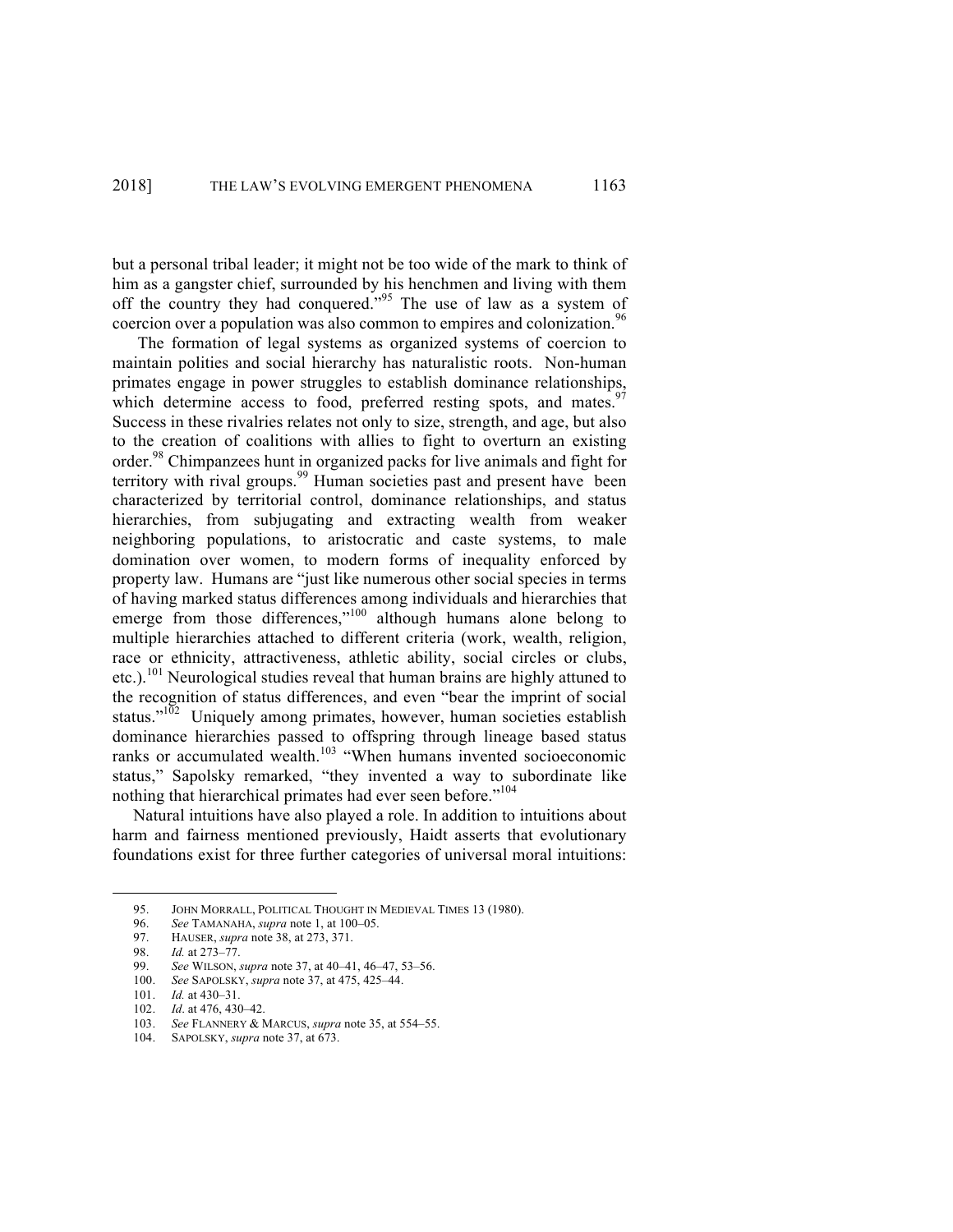"there are also widespread intuitions about ingroup-outgroup dynamics and the importance of loyalty; there are intuitions about authority and the importance of respect and obedience; and there are intuitions about bodily and spiritual purity and the importance of living in a sanctified rather than a carnal way." $105$  All three intuitions support allegiance to divinely appointed ruling authorities and compliance with law backed by organized force. The first binds a populace to their ruler to defend against or to attack neighboring powers;  $106$  the second renders obedience to the political authority and law morally compelling; $107$  and the third relies on religious, aristocratic, and caste ideologies to sanctify the legally enforced hierarchical arrangement.

"Law surely is not the gunman situation writ large, and legal order is surely not to be thus simply identified with compulsion," Hart insisted. <sup>108</sup> There is truth in this assertion. For millennia, law in many societies has been identified with justice, right, and the common good, charged with protecting the weak and restricting the powerful.<sup>109</sup> Recall that, as mentioned earlier, humans have intuitive reactions against injustice and unfairness, which law reflects and enforces (as informed by religious, cultural, economic, and political ideologies). Humans have mixes of selfish and altruistic traits, with the balance in favor of the latter in ways that are oriented to the good of the group.110 Wilson explains: "Human beings are prone to be moral—do the right thing, hold back, give aid to others, sometimes even at personal risk because natural selection has favored those interactions of group members benefitting the group as a whole."<sup>111</sup> Empathy, cooperation, and the desire to punish wrongdoers all follow. <sup>112</sup> The claim that law represents justice is

 <sup>105.</sup> Haidt, *supra* note 39, at 1001.

<sup>106.</sup> Wilson emphasizes that tribalism is a fundamental human trait manifested in wars against neighboring groups for territory and resources. WILSON, *supra* note 37, at 57–76. *See also* SAPOLSKY, *supra* note 37, at 386–424.

<sup>107.</sup> On the natural roots of obedience to authority figures, see SAPOLSKY, *supra* note 37, at 444– 75.

<sup>108.</sup> H.L.A. Hart, *Positivism and the Separation of Law and Morals*, 71 HARV. L. REV. 593, 603 (1958).

<sup>109.</sup> For the deep historical roots of the identification of law with justice and equity, see Larry May, Ancient Legal Thought (2017) (unpublished manuscript) (on file with the author). *See also* TAMANAHA, *supra* note 1, at 39–42.

<sup>110.</sup> Wilson suggests that the trait of selfishness is selected at the individual reproductive level because selfish individuals do better compared to others in the group, while altruism is selected at level of group competition because groups that show altruism will prevail over groups comprised of selfish people. This is why both traits exist, though the balance favors altruism, primarily toward the group. *See* WILSON, *supra* note 37, at 243. Wilson's account combines two levels of selection—the individual and the group. Group selection is controversial in evolutionary theory. Sapolsky concludes there is evidence for individual selection, kin selection, and neo-group selection (producing reciprocal altruism essential to cooperation). SAPOLSKY, *supra* note 37, at 332–373.

<sup>111.</sup> WILSON, *supra* note 37, at 247.

<sup>112.</sup> *Id.* at 247–52.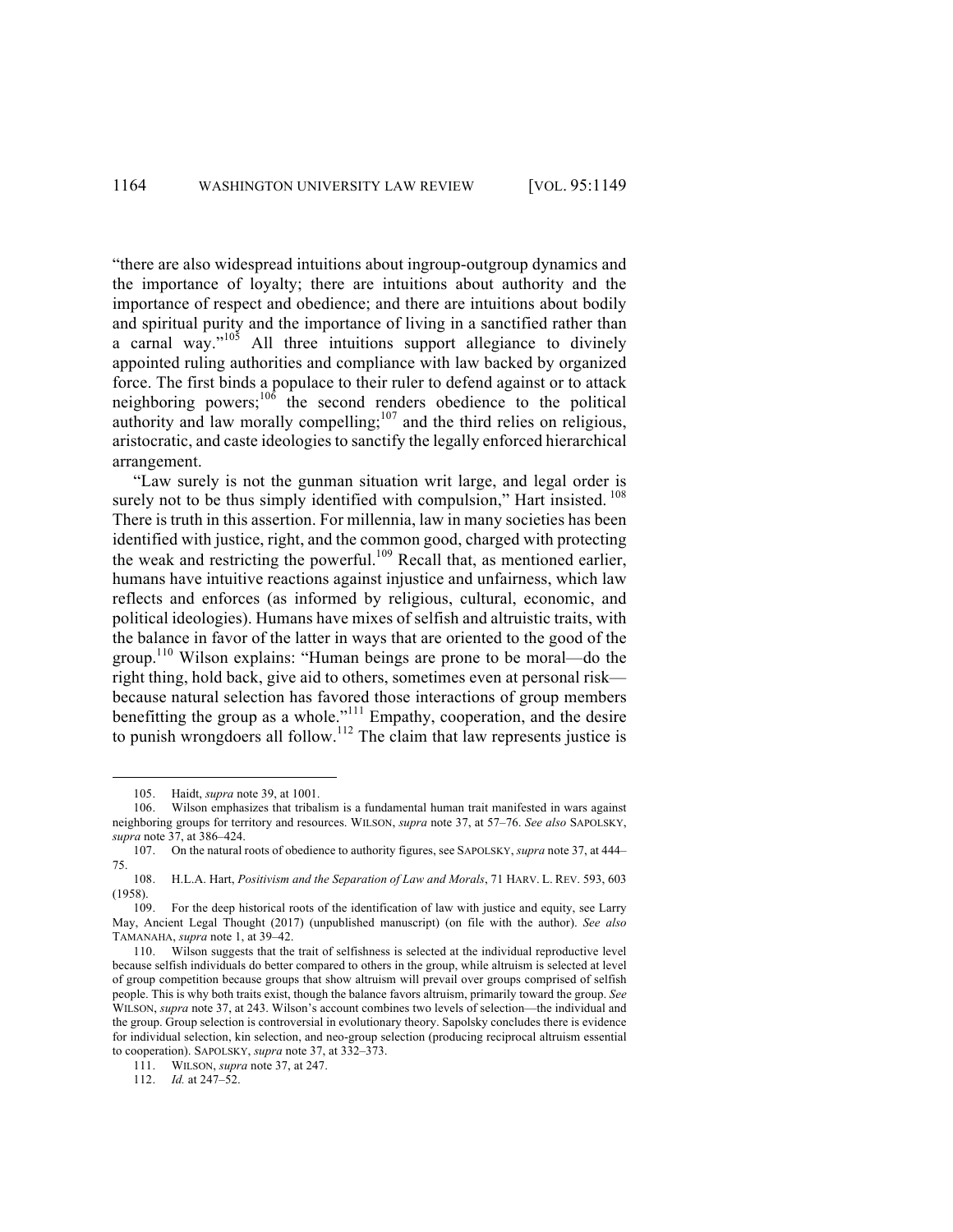a manifestation of these natural human impulses, with important consequences in shaping what is recognized as law and what law is used to do. The identification of law with justice compels officials to explain their actions as consistent with justice and fairness and provides a critical standard the populace can raise against officials. The claim to represent justice thereby points law in the direction of the good.

Yet legal systems look very much like a gunman writ large backing ruling polities and elites when we consider how they formed and have operated in many societies throughout history and today (see North Korea and Syria). Coercive legal systems have commonly served as the enforcer for ruling polities and social-economic hierarchies and to dominate disfavored groups, with the law bolstered by religious, cultural, economic, and political ideologies that legitimate these actions. Again, we can learn from Jhering:

Force produces law immediately out of itself, and as a measure of itself, *law evolving as the politics of force*. It does not therefore abdicate to give the place to law, but whilst retaining its place it adds to itself law as an accessory element belonging to it, and becomes *legal force*. 113

Coercion is a principal feature of legal systems attached to the polity as emergent phenomena, epitomized in the claim of modern states to possess a monopoly over the application of force. This historical fact exposes the unreality of assertions by leading contemporary legal philosophers that coercive force is not an essential feature of law.<sup>114</sup>

Once coercive legal systems became entrenched within the polity and society, competing social groups and individuals strove to shape law and use it to advance their interests. "All the law in the world has been obtained by strife," Jhering wrote. "Every principle of law which obtains had first to be wrung by force from those who denied it."<sup>115</sup> When contesting groups and individuals battle over law, their arguments are often couched in language of justice and the common good, for that is what law purports to represent. But "as in every struggle, the issue is decided not by the weight

 <sup>113.</sup> JHERING, *supra* note 77, at 187.

<sup>114.</sup> A powerful recent corrective to the tendency of analytical jurisprudents to separate law from force can be found in FREDERICK SCHAUER, THE FORCE OF LAW (2015).

<sup>115.</sup> RUDOLPH VON JHERING, THE STRUGGLE FOR LAW 1 (John L. Lalor trans., Callaghan & Co. 2d ed. 1915) (1872).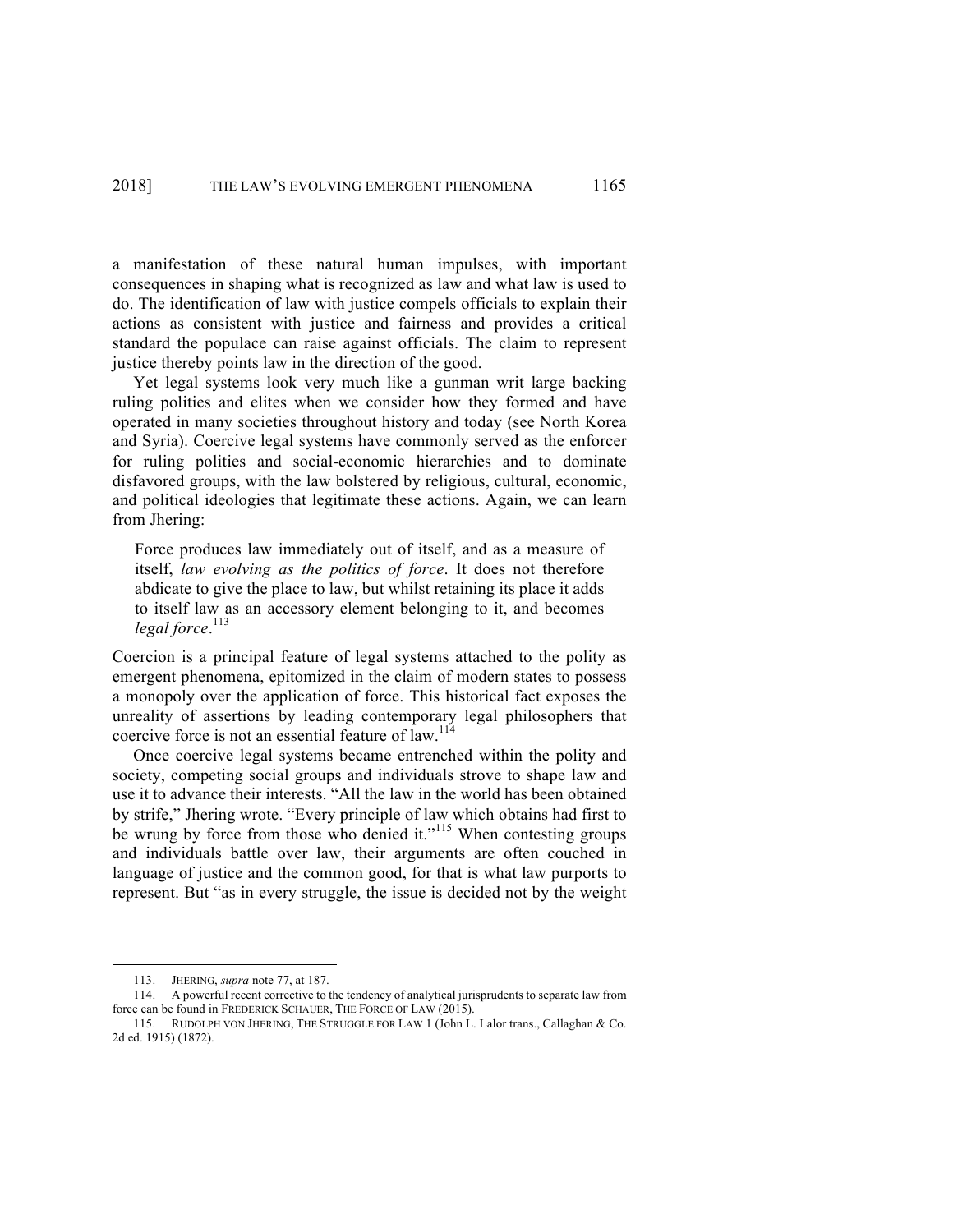of reason, but by the relative strength of opposing forces." <sup>116</sup> Jhering identified these battles as a force propelling the continuous evolution of law.

Notwithstanding the dark overtones of his account, Jhering emphasized that law provides fundamental benefits for society. "Certain legal principles are found among all peoples; murder and robbery are everywhere forbidden; State and property, family and contract are met everywhere. Consequently, in these cases, one may urge, we actually have . . . absolute '*legal truths*,' over which history has no power."<sup>117</sup> The battles between competing interests benefit society in the long run, he believed, because social views of justice and an ethical sense are reflected in law. Jhering's insight is that, along with maintaining social order and views of justice and the common good, legal systems *also* reflect and enforce social, economic, and political hierarchies and sources of power. The first two emergent phenomena of law—fundamental legal rules of social intercourse and coercive systems attached to polities—have proven to be enduring components of human societies.

## *C. Legal Specialists and Legal Knowledge*

Rules of recognition, Hart asserted, solve legal uncertainty by clearly identifying primary rules, and judges follow rules of adjudication "to make authoritative determinations of the question whether, on a particular occasion, a primary rule has been broken."<sup>118</sup> Hadfield and Weingast conclude that law involves general, stable, predictable, and clear rules, with disputes decided in accordance with law through impersonal and public reasoning.<sup>119</sup> They endorse Hart's position on secondary rules, affirming that "[t]he capacity to articulate, clarify, and adapt the content of a classification system [for binding rules] is fundamental to a concept of law ...."<sup>120</sup> Legal clarity has two distinct audiences in these formulations: the populace and legal officials.<sup>121</sup> Legal clarity for the populace is crucial because it provides individuals with advance knowledge of legal constraints and consequences of their actions. Hart identified general obedience to legal rules by the populace as an essential condition for the existence of a legal

 <sup>116.</sup> *Id.* at 11.

<sup>117.</sup> JHERING, *supra* note 77, at 328–29.

<sup>118.</sup> HART, *supra* note 32, at 94.

<sup>119.</sup> Hadfield & Weingast, *supra* note 58, at 492–500.

<sup>120.</sup> *Id.* at 491.

<sup>121.</sup> These two points are confirmed in Hart's two necessary conditions for the existence of a legal system: 1) the primary rules of obligation are "generally obeyed" by the populace, and 2) the secondary rules are "generally accepted" by legal officials. HART, *supra* note 32, at 113.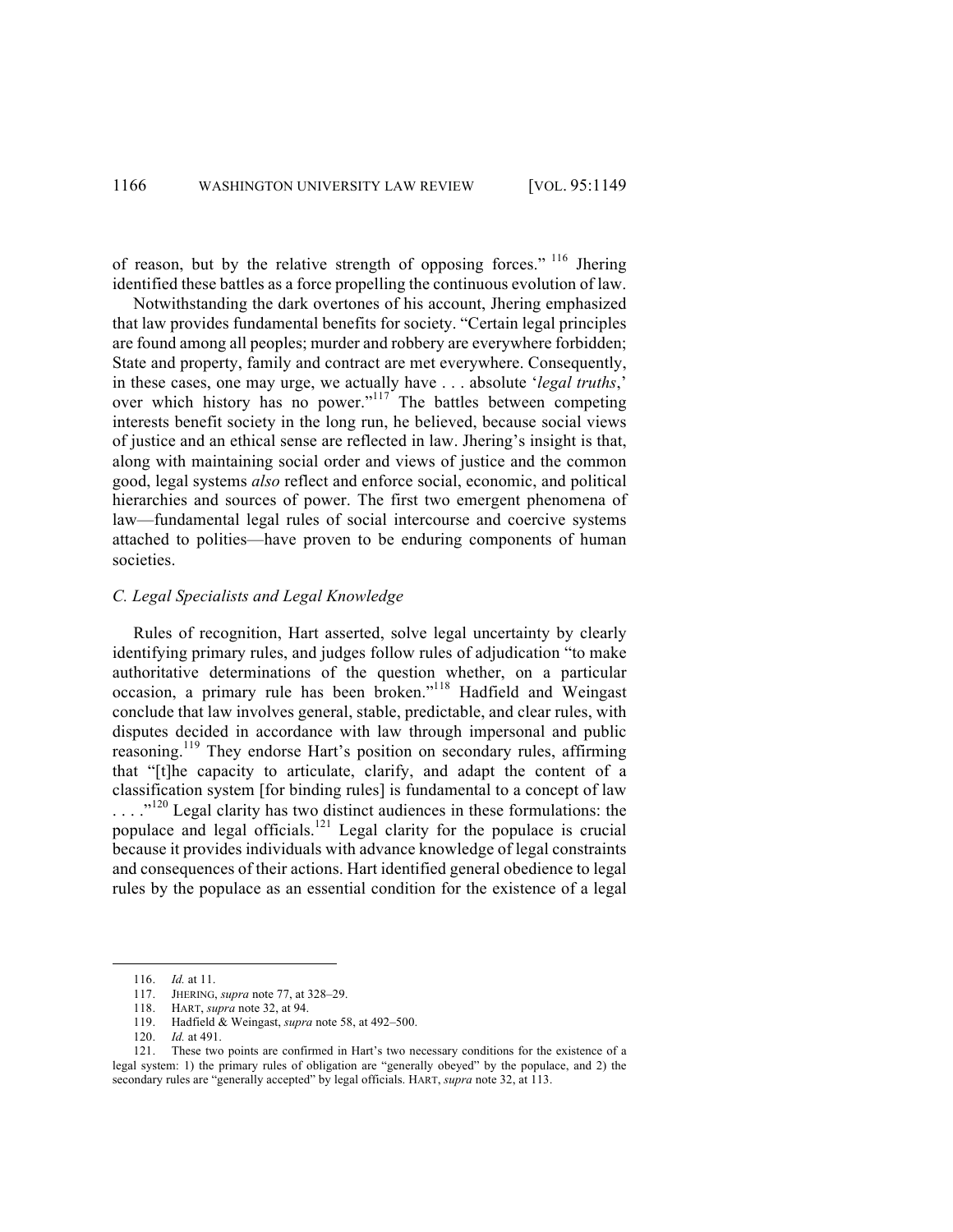system.<sup>122</sup> As legal philosopher Andrei Marmor declared, law serves the "pivotal function of guiding human conduct."<sup>123</sup>

The claim by legal theorists that the populace is guided by law is a misleading idealization. "People can only be *guided* by rules or prescriptions if they know about the existence of the rule or prescription."<sup>124</sup> However, owing to the impact of specialized legal knowledge maintained by legal professionals, magnified by advancing complexity and proliferation of law over time, people do not know about the vast bulk of law. Specialized legal knowledge through which state legal systems operate is the third emergent phenomenon. Together with the two preceding emergent phenomena, they constitute a triumvirate of fundamental features of modern state law.

Throughout its history, the common law has failed to provide clarity to the populace on what the law is. A common law jurist might respond that authoritative precedent identifies law, but that is dubious. Consider this colloquy recorded in the 1345 Year Book on a case in which the judges departed from a previous case:

*R. Thorpe* [counsel] . . . I think you will wish to do what others have done in the same case, or else we do not know what the law is.

HILLARY, J. [judge]. The law is the will of the justices.

STONORE, J. [judge]. No, the law is reason.<sup>125</sup>

As John Dawson explains, at the time "law was an immense body of complex rules carried forward mainly through an oral tradition."<sup>126</sup> Law was located in writs and specialized pleading forms, as well as in past decisions that judges and pleaders "recollected."<sup>127</sup> "[P]articular cases could survive as law only as they were absorbed into the common learning of the élite group."<sup>128</sup>

"Legal historians widely agree that before the eighteen century there was no firm doctrine of *stare decisis* in English common law."<sup>129</sup> Precedent could not be treated as binding in England for a very practical reason. Until

 <sup>122.</sup> *Id.*

<sup>123.</sup> Andrei Marmor, *The Rule of Law and Its Limits*, 23 LAW & PHIL. 1, 5 (2004).

<sup>124.</sup> *Id.*

<sup>125.</sup> *Reprinted in* JOHN P. DAWSON, THE ORACLES OF THE LAW 58 (1968) (alteration in original).

<sup>126.</sup> *Id.* at 59.

<sup>127.</sup> *Id.*

<sup>128.</sup> *Id.*

<sup>129.</sup> Gerald J. Postema, *Philosophy of the Common Law*, *in* THE OXFORD HANDBOOK OF JURISPRUDENCE AND PHILOSOPHY OF LAW 588, 589 (Jules Coleman & Scott Shapiro eds., 2002).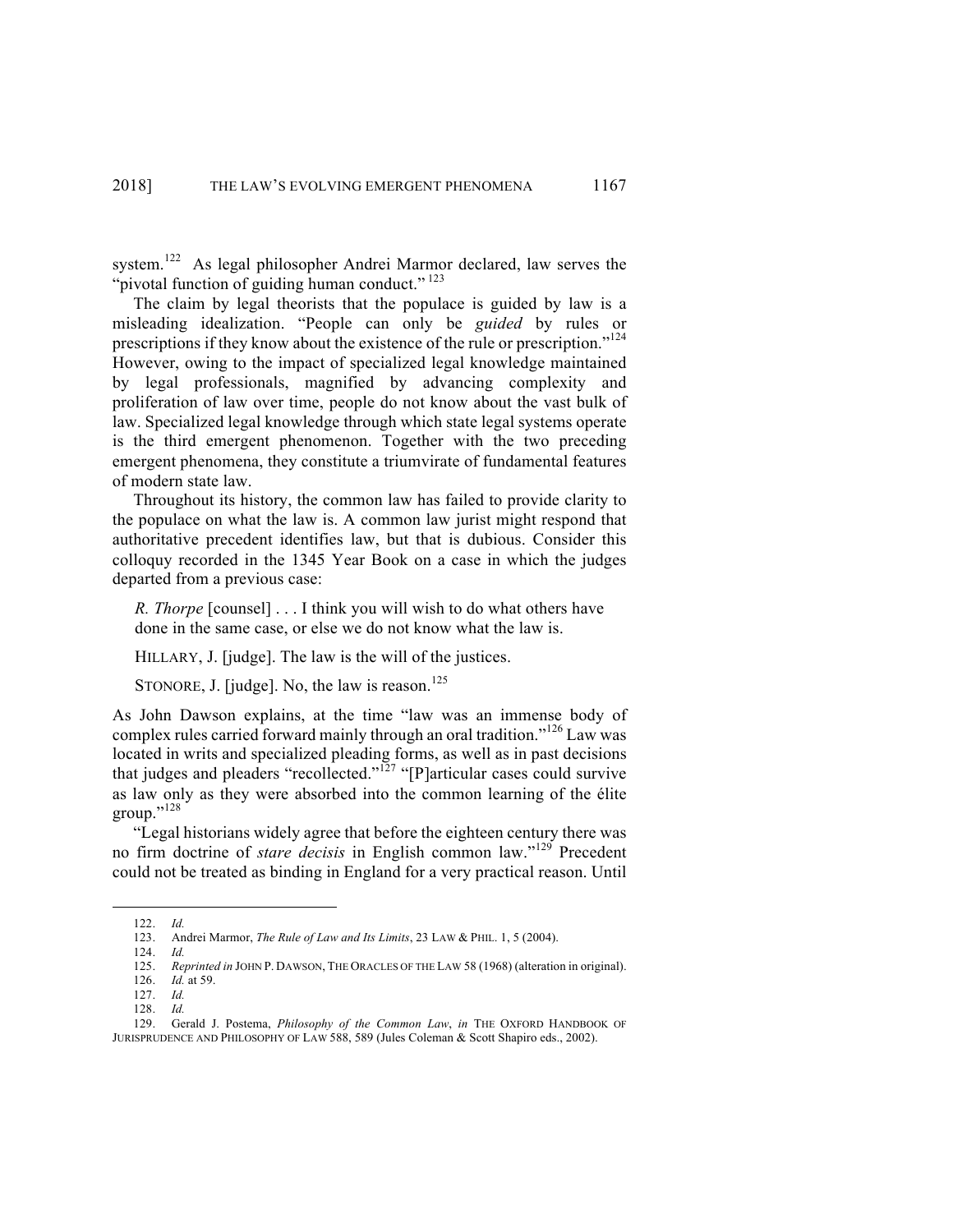the latter half of the nineteenth century, reports of judicial cases were published by private parties for profit, varying greatly in quality. Certain reports in the eighteenth century "were so manifestly unreliable that judges complained against them bitterly and even forbade lawyers to cite them in court."<sup>130</sup> Throughout this period, "[t]o laymen the system [of property law] was wholly unintelligible," legal historian A.W.B. Simpson concluded.<sup>131</sup> The arcane complexity of law also erected a barrier to legislative reform.

To the lawyers, who alone had sufficient grasp of the law to have done something about it, the law of property, and particularly the law of future interests, became a great mystery, an elaborate network of rules so interrelated that any radical legislative interference might destroy the assumed coherence of the whole, and throw men's security in their property into confusion.<sup>132</sup>

Legal uncertainty was also a problem in the United States through the early twentieth century. A 1904 article in the *Yale Law Journal* lamented:

In this condition of affairs judges indulge in the delusion that they are observing *stare decisis* merely because they cite precedents. The truth is that, much in the same manner that expert witnesses are procurable to give almost any opinions that are desired, judicial precedents may be found for any proposition that a counsel, or a court, wishes established, or to establish.<sup>133</sup>

Elihu Root, in the 1916 Presidential Address to the ABA, similarly noted:

The vast and continually increasing mass of reported decisions which afford authorities on almost every side of almost every question admonish us that by the mere following of precedent we should soon have no system of law at all, but the rule of the Turkish cadi who is expected to do in each case what seems to him to be right  $\dots$ .<sup>134</sup>

The common law is clearer today thanks to treatises, restatements, and model codes written in the past century—but this renders the law clear to legal specialists, not the populace. Chief Justice Lord Bingham delivered a 1998 speech advocating the enactment of a Criminal Code, quoting a century old statement of a jurist:

132. *Id.*

 <sup>130.</sup> DAWSON, *supra* note 125, at 77.

<sup>131.</sup> A.W.B. SIMPSON, A HISTORY OF THE LAND LAW 233 (2d ed. 1986).

<sup>133.</sup> Wilbur Larremore, *Judicial Legislation in New York*, 14 YALE L.J. 312, 317–18 (1905). Other jurists at the time said the same. *See* BRIAN Z. TAMANAHA, BEYOND THE FORMALIST-REALIST DIVIDE 33–36 (2010).

<sup>134.</sup> Elihu Root, *Public Service by the Bar*, 39 ANN. REP. A.B.A. 355, 364 (1916).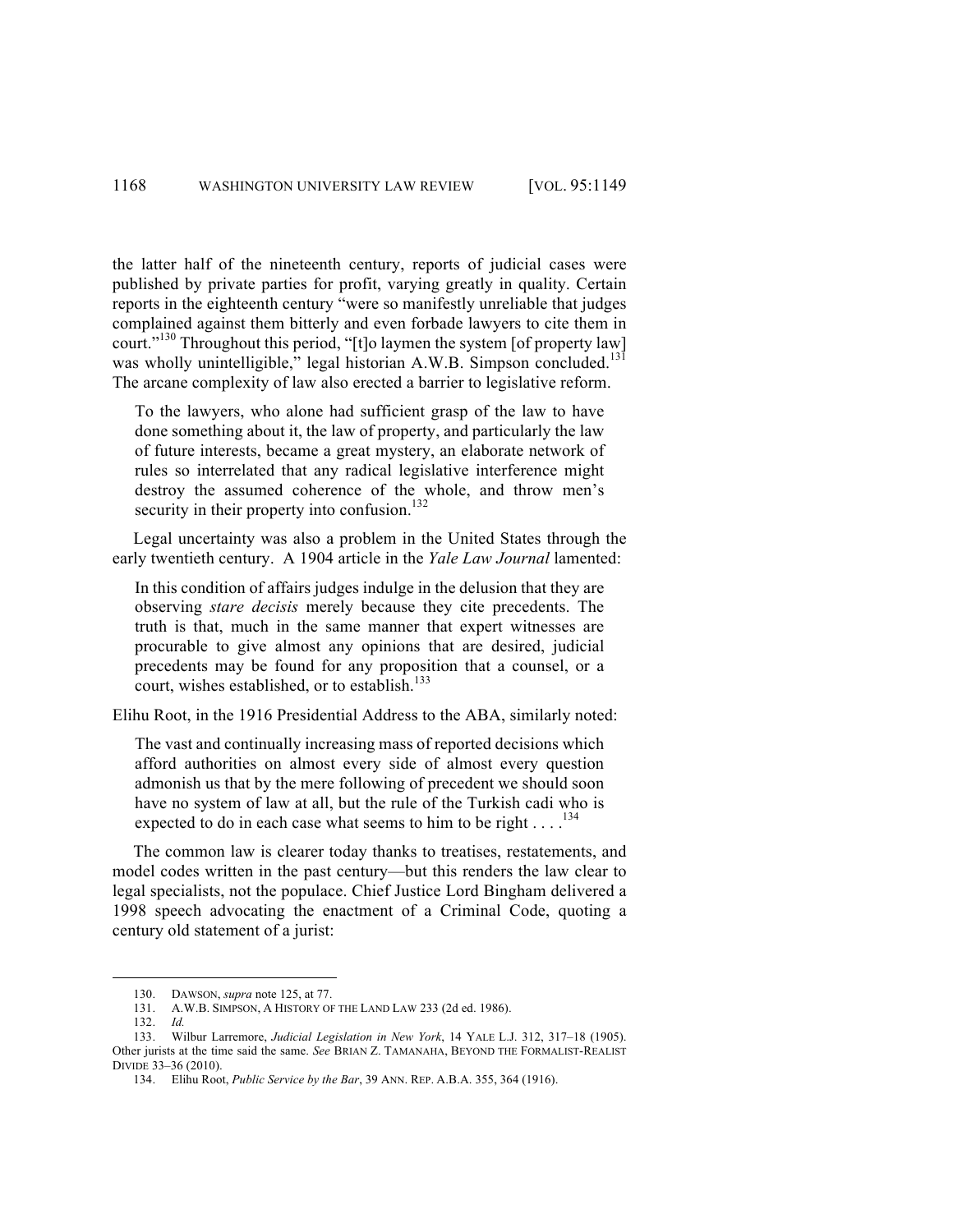The criminal law is entirely different. It is incoherent and inconsistent. State almost any general principle and you will find one or more leading cases which contradict it. It is littered with distinctions which have no basis in reason but are mere historical accidents. I am in favour of codification of the criminal law because I see no other way of reducing a chaotic system to order, of eliminating irrational distinctions and of making the law reasonably comprehensible, accessible and certain.<sup>135</sup>

Justice Bingham endorsed this assessment, asserting "the cure now can only be achieved by codification."<sup>136</sup> "[A]nybody who may want to know the law on a particular subject should be able to turn to a chapter of the Code, and there find the law he is in search of explained in a few intelligible and wellconstructed sentences...."<sup>137</sup> England and Wales still do not have a criminal code.

A person in the United States today who wants to discern tort laws applicable to her conduct would have great difficulty discovering it. Never mind that statements of tort law—a mixture of common law doctrines and statutes—are written in legalese that is difficult to fully comprehend without legal training. The threshold hurdle is to find it. A state's pattern jury instructions provide statements of tort law, though few lay people would know that is where they should look. Nor will the jury instructions be easy to locate. The Missouri Court website unhelpfully announces: "The Court does not prepare or publish a compilation of its Missouri Approved Instructions for civil cases. Nevertheless, such compilations are available from various commercial and other entities."<sup>138</sup> This is tantamount to telling people to call a lawyer.

My argument is not that law is pervasively unclear and uncertain. Legal specialists have an understanding of most areas of law and know how to figure out what they do not know, although uncertainties and open questions regularly arise. However, for the *populace*, the law is hard to find, hard to understand, and obscure in its operation. Studies have found that lay beliefs about law on important matters, common law as well as statutory, are

 <sup>135.</sup> Lord Thomas Bingham, Lord Chief Justice of England, Speech at Dinner for Her Majesty's Judges (July 22, 1998), https://web.archive.org/web/20070927120512/http://www.judiciary.gov. uk/publications\_media/speeches/pre\_2004/mnsion98.htm [http://perma.cc/8WV7-WKVA] (quoting Sir John Smith).

<sup>136.</sup> *Id.*

<sup>137.</sup> *Id.*

<sup>138.</sup> *Jury Instructions and Charges*, MO. CTS., https://www.courts.mo.gov/page.jsp?id=589 [https://perma.cc/XN57-U7JB].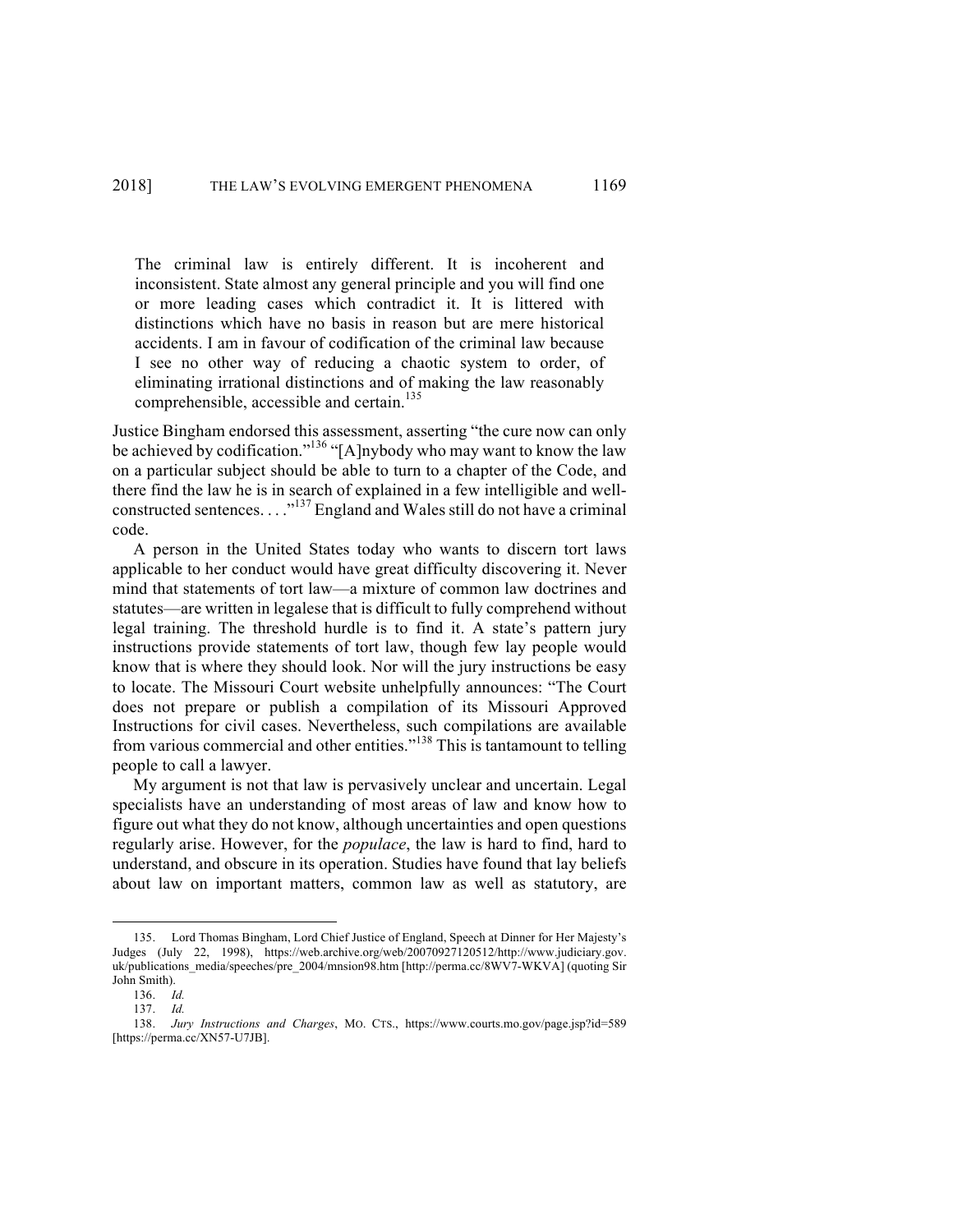incorrect a significant percentage of time across a range of legal subjects.<sup>139</sup> The sheer volume of law in contemporary society insures that people are ignorant of the vast bulk of law. There are over 3,000 federal crimes and another 300,000 federal regulations that carry criminal punishments, along with innumerable state and municipal crimes and regulations.<sup>140</sup> "A citizen who wants to abide by the law has no quick and easy way to find out what the law actually is  $\ldots$  ...<sup>141</sup>

The only way for most people to determine what the law is on a given topic is to consult a lawyer. But legal theorists should not assume access to lawyers provides legal certainty for the general populace  $142$  (as distinguished from commercial actors who retain lawyers). A large proportion of Americans with legal problems—including child custody and support, employment, housing, etc.—forgo legal remedies outright or handle them without retaining a lawyer.<sup>143</sup> A recent report issued by the U.K. judiciary found, "The single, most pervasive and intractable weakness of our civil courts is that they simply do not provide reasonable access to justice for any but the most wealthy individuals."<sup>144</sup> Commercial actors and wealthy individuals use legal specialists extensively to arrange their affairs and assert their legal rights—handsomely compensating lawyers in the process—so for these groups the theoretical assertion that law provides advanced notice is true. But many people dealing with personal matters cannot afford to retain lawyers.

 <sup>139.</sup> *See* Arden Rowell, Legal Rules, Beliefs, and Aspirations (Oct. 13, 2017) (unpublished manuscript), https://papers.ssrn.com/sol3/papers.cfm?abstract\_id=2903049 [https://perma. cc/SW9E-YNUP] (survey finding significant percentages of erroneous beliefs about law on ten subjects); Pauline T. Kim, *Bargaining with Imperfect Information: A Study of Worker Perceptions of Legal Protection in an At-Will World*, 83 CORNELL L. REV. 105 (1997) (showing that workers often harbor erroneous beliefs about legal employment protections); Pauline T. Kim, *Norms, Learning, and Law: Exploring the Influences on Workers' Legal Knowledge*, 1999 U. ILL. L. REV. 447 (1999) (same); John M. Darley et al., *The Ex Ante Function of the Criminal Law*, 35 LAW & SOC'Y REV. 165, 181 (2001) ("[F]or a number of laws, the citizens of states that hold deviant versions of . . . laws are unaware of their content.").

<sup>140.</sup> *See* Stephen L. Carter, *Law Puts Us All in Same Danger as Eric Garner*, BLOOMBERG VIEW (Dec. 4, 2014), https://www.bloomberg.com/view/articles/2014-12-04/law-puts-us-all-in-same-dangeras-eric-garner. For these statistics, Carter cites DOUGLAS HUSAK, OVERCRIMINALIZATION: THE LIMITS OF THE CRIMINAL LAW (2008).

<sup>141.</sup> Carter, *supra* note 140.

<sup>142.</sup> Legal theorist Andrei Marmor recognizes "most people do not know the vast majority of the laws of their country," though he quickly dispels this by noting "there are numerous experts who know the details. When the practical need arises, we can rely on others who know better." Marmor, *supra* note 123, at 16–17.

<sup>143.</sup> *See* Gillian K. Hadfield & Jamie Heine, *Life in the Law-Thick World: Legal Resources for Ordinary Americans*, *in* BEYOND ELITE LAW: ACCESS TO CIVIL JUSTICE IN AMERICA 21 (Samuel Estreicher & Joy Radice eds., 2016); LEGAL SERVS. CORP., DOCUMENTING THE JUSTICE GAP IN AMERICA: THE CURRENT UNMET CIVIL LEGAL NEEDS OF LOW-INCOME AMERICANS (2009).

<sup>144.</sup> LORD JUSTICE BRIGGS, JUDICIARY OF ENG. AND WALES, CIVIL COURTS STRUCTURE REVIEW: INTERIM REPORT 51 (2015).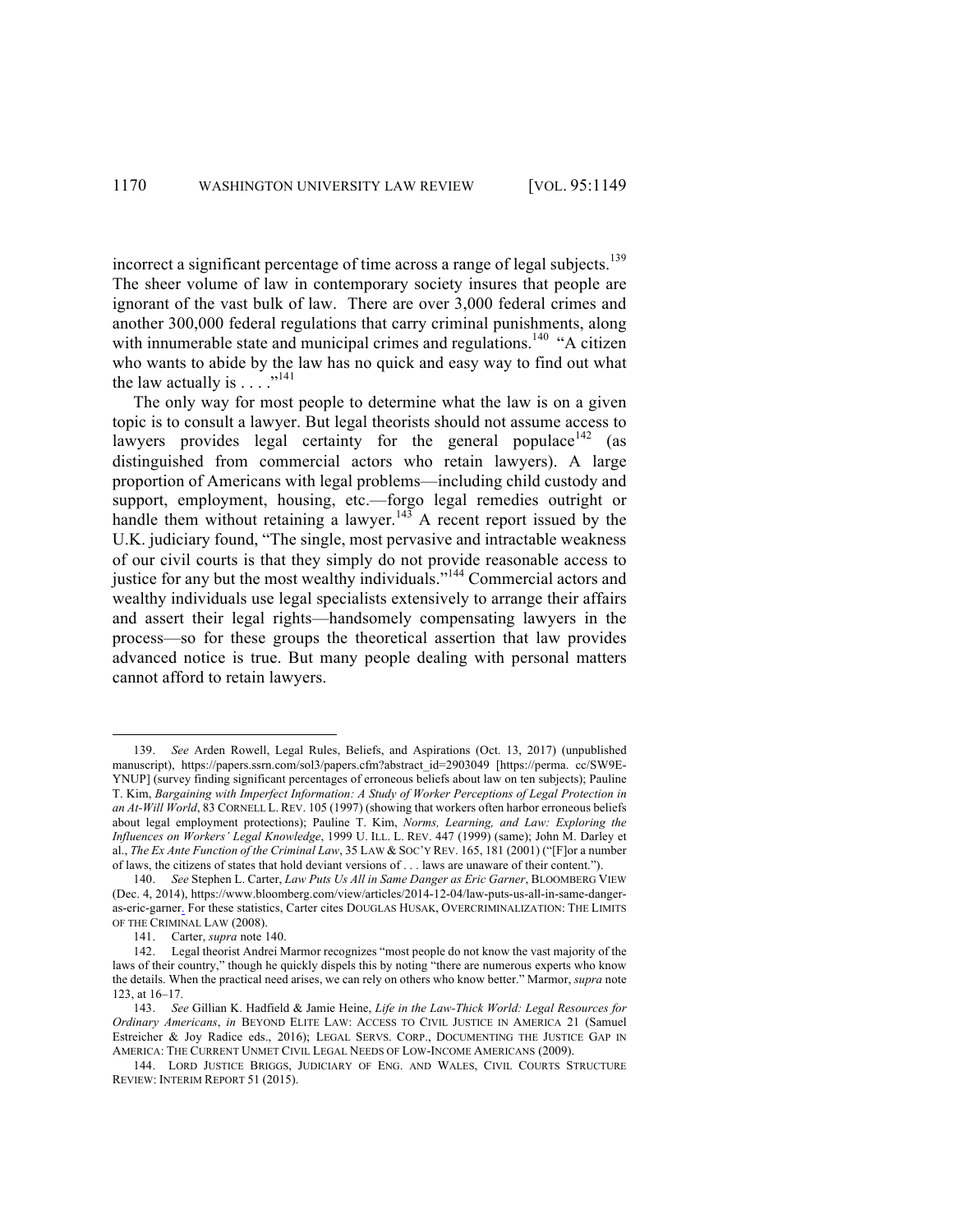Jeremy Bentham and Max Weber paid significant attention to legal specialists and their monopoly over legal knowledge. Bentham castigated the common law for pervasive jargon, technicalities, and fictions that render it obscure to the public.<sup>145</sup> Comprehensible only to members of the legal guild, this enabled lawyers to boost their fees, raise their status, and conceal deficiencies in the law.<sup>146</sup> Cases, statutes and regulations are difficult to comprehend without a baseline of knowledge of legal practices and procedures, concepts, technicalities, methods of interpretation, and modes of analysis maintained by legal specialists. Legal formalism pervades law, the operation of which is not familiar to most people. Legal rules are formal in the sense that they are general proscriptions addressing categories of conduct that specify legal consequences to follow in concrete contexts of application.<sup>147</sup> Formalistic qualities of modern bodies of legal knowledge were enhanced through the efforts of legal specialists toward "increasingly specialized juridical and logical rationality and systematization," Weber explained, until it finally assumes "an increasingly logical sublimation and deductive rigor and develop[s] an increasingly rational technique in procedure."<sup>148</sup> The coherence of legal knowledge as a whole generates "inner necessities," including "increasingly logical interpretation of meaning in relation to the legal norms themselves as well as in relation to legal transactions."<sup>149</sup>

Legal doctrines and concepts (legal personality, intention, malice, etc.) carry technical meanings across various legal contexts, so efforts at conceptual consistency and systematic arrangement, Jeremy Waldron points out, help jurists manage the implications of this "de facto systematicity."<sup>150</sup> This is "law's system," as Gerald Postema put it, whereby particular legal actions—from a specific contract, to a legislative act or judicial decision, to a will or transfer of property, to a bank loan, etc. obtain their legal meaning and implications within a taken-for-granted backdrop of legal doctrines and concepts.<sup>151</sup> This juridical backdrop is the

 <sup>145.</sup> For an illuminating explication of Bentham's critique of the common law, see GERALD J. POSTEMA, BENTHAM AND THE COMMON LAW TRADITION 263–301 (1986).

<sup>146.</sup> *See* H.L.A. HART, ESSAYS ON BENTHAM: STUDIES IN JURISPRUDENCE AND POLITICAL THEORY 29–30 (1982).

<sup>147.</sup> For an explanation of the formal quality of law, see Frederick Schauer, *Formalism*, 97 YALE L.J. 509 (1988).

<sup>148.</sup> 2 MAX WEBER, ECONOMY AND SOCIETY 882 (Guenther Roth & Claus Wittich eds., 1978). 149. *Id.* at 884.

<sup>150.</sup> Jeremy Waldron, *"Transcendental Nonsense" and System in the Law*, 100 COLUM. L. REV. 16, 40 (2000).

<sup>151.</sup> *See* Gerald J. Postema, *Law's System: The Necessity of System in Common Law*, 2014 N.Z. L. REV. 69 (2014).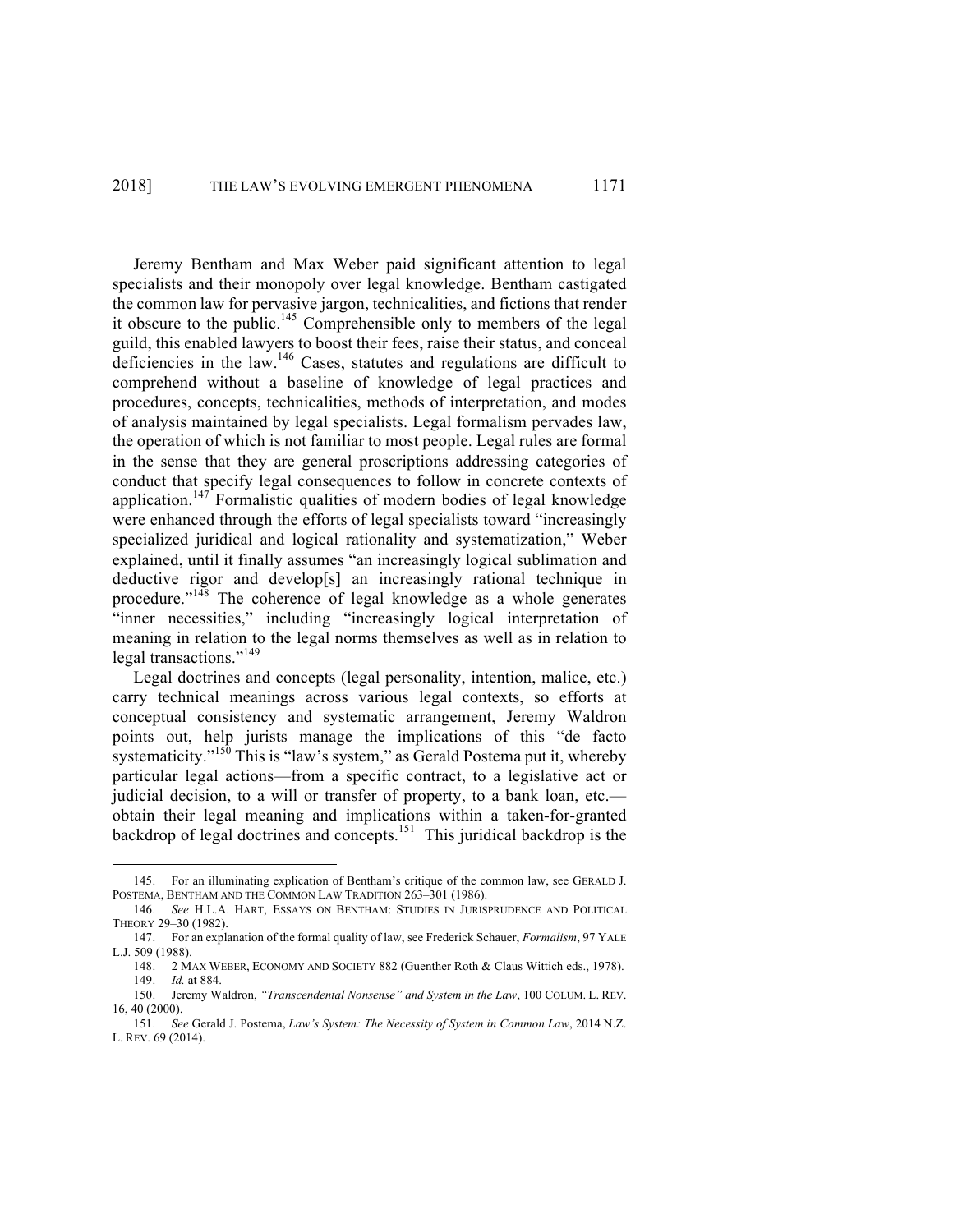legal tradition, which evolved to acquire its present content and form, including many historical vestiges, through the efforts of generations of jurists modifying law to adjust to external influences while striving to render law systematic.<sup>152</sup> Also propelling the urge to construct legal systematicity is the tendency of theoretically minded jurists to seek analytical clarity, consistency, and order in law. A loop of reciprocal causation exists in which legal concepts and doctrines—continuously added to and modified in connection with surrounding changes and social battles over law—in the aggregate constitute legal knowledge as a whole, which in turn influences the contours of particular constituent legal concepts and doctrines and their development.

Once legal specialists monopolize legal knowledge attached to the operation of the legal system, inputs from the cultural, social, economic, political, and technological environment are absorbed on law's own terms, thereby transformed. Through this process of incorporation, results produced by the legal system may diverge from expectations of lay people. A substantial majority of the population, for example, was opposed to the Supreme Court decision that corporations have constitutionally protected free speech rights that prohibit limits on campaign contributions.<sup>153</sup> "Such disappointments are inevitable indeed," Weber observed, "where the facts of life are juridically 'construed' in order to make them fit the abstract propositions of law and in accordance with the maxim that nothing can exist in the realm of law unless it can be 'conceived' by the jurist in conformity with those 'principles' which are revealed to him by juristic science."<sup>154</sup>

Legal specialists are thus oriented in two directions in perpetual tension: keeping law in sync with surrounding social influences and changes, and maintaining the conceptual coherence of law. As Friedrich Savigny first made clear:

A two-fold spirit is indispensable to the jurist; the historical, to seize with readiness the peculiarities of every age and every form of law; and the systematic, to view every notion and every rule in lively connection and co-operation with the whole [legal science], that is, in the only true and natural relation.<sup>155</sup>

 <sup>152.</sup> *See* Krygier, *supra* note 2.

<sup>153.</sup> Citizens United v. Fed. Election Comm'n, 558 U.S. 310 (2010). *See* Dan Eggen, *Poll: Large Majority Opposes Supreme Court's Decision on Campaign Financing*, WASH. POST (Feb. 17, 2010, 4:38 PM), http://www.washingtonpost.com/wp-dyn/content/article/2010/02/17/AR2010021701151.h tml [https://perma.cc/YML2-SGNG]; *Washington Post-ABC News Poll*, WASH. POST (Feb. 4–8, 2010) https://www.washingtonpost.com/wp-srv/politics/polls/postpoll\_021010.html [https://perma.cc/9FHN-4RQD] (question 35, 80 percent oppose ruling).

<sup>154.</sup> 2 WEBER, *supra* note 81, at 885.

<sup>155.</sup> FRIEDRICH CHARLES VON SAVIGNY, OF THE VOCATION OF OUR AGE FOR LEGISLATION AND JURISPRUDENCE 64–65 (Abraham Hayward trans., London, Littlewood & Co. Old Bailey 1831).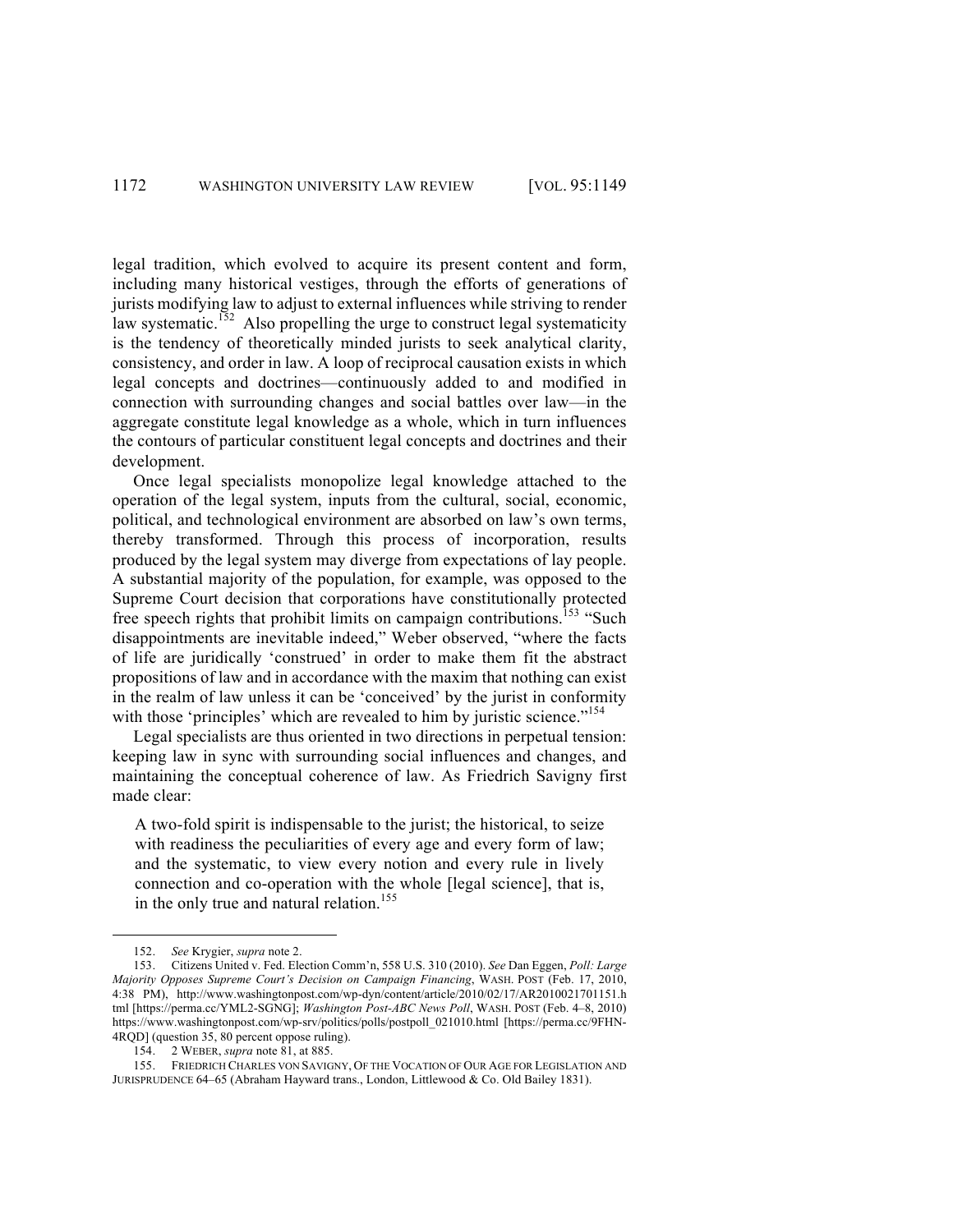The latter orientation constantly pulls legal specialists towards satisfying the inner necessities of a coherent body of legal knowledge. Savigny warned, however, that if legal science "veers away" too much from concrete social relations, it "can reach a high degree of formal perfection, but it will nonetheless be devoid of any true reality."<sup>156</sup>

The emergent phenomenon of systematic legal knowledge constructed by legal specialists attached to the legal system constitutes a filter through which surrounding factors are brought into law in reconstructed form. An essential consequence of this whole is that jurists collectively are committed to perpetuate law's system as a value in itself—dedicated to the proposition that the integrity of law and legal knowledge are goods worth maintaining. Jurists are the group in society most devoted to this proposition, which significantly contributes to the functioning of law.

When this emergent phenomenon arose cannot be precisely identified, and the answer varies depending on the history of particular legal systems. A pivotal factor was the development of institutions for the creation, preservation, and transmission of legal knowledge. In a sweeping historical survey of Western legal thought extending back more than two millennia, Donald Kelley shows that over many centuries "the language of the law has been preserved—through intellectual habits, professional conventions, technical terms, proverbs, maxims, and the like; $\mathbb{R}^{57}$  at least since the twelfth century, legal professionals have maintained "its structure and texture, including general categories, time-tested assumptions and 'maxims,' standards of judgment, and methods of analysis."<sup>158</sup> Legal specialists have long monopolized legal knowledge attached to coercive legal systems, at least in the West, which likely will continue far into the future. The monopoly of legal knowledge attached to the official legal system is enduring and resilient.

Legal knowledge is complex and inaccessible for reasons entirely apart from law's technical system. Social, economic, technological, and political life are increasingly complex, and law is correspondingly complex as it struggles to keep up with surrounding technical complexities that legal officials themselves sometimes have difficulty comprehending. A feature of modern society identified by social theorist Anthony Giddens is the "disembedding" or "lifting out" from local social relations of expert bodies

 <sup>156.</sup> 9 A TREATISE OF LEGAL PHILOSOPHY AND GENERAL JURISPRUDENCE 208 (Enrico Pattaro ed., 2009).

<sup>157.</sup> DONALD R. KELLEY, THE HUMAN MEASURE: SOCIAL THOUGHT IN THE WESTERN LEGAL TRADITION xii–xiii (1990).

<sup>158.</sup> *Id.* at 11.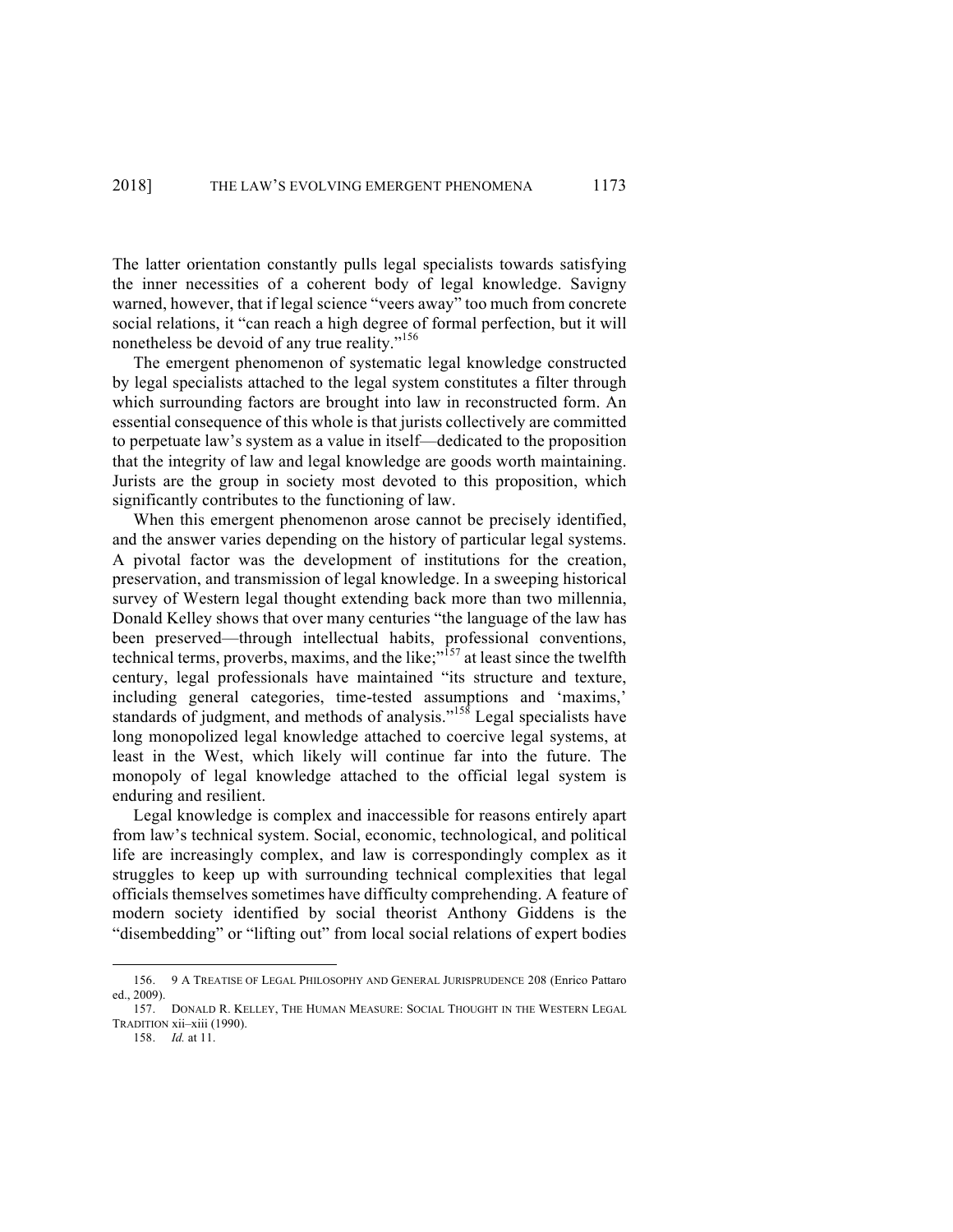of knowledge—including law, medicine, engineering, etc.—which pervasively influence the circumstances of our existence, but which lay people lack the capacity to understand.<sup>159</sup> Legal theorists recognize that technology, medicine, engineering, and other specializations are beyond the ken of the public, yet overlook that the same holds for legal knowledge.

Legal rules do not substantially guide and provide notice to the populace, notwithstanding repeated avowals by legal theorists. "It is . . . the essence of *following* a rule that one is aware of the rule one follows."<sup>160</sup> Yet it is undeniable that most people do not know the overwhelming bulk of law, and even lawyers do not know much law outside their area of expertise. A centuries old common law maxim is "everyone is presumed to know the law."<sup>161</sup> Jurists have long acknowledged, however, that this proposition "is on its face absurd."162 The justification for the maxim was not factual accuracy, but a prudential government policy that purportedly incentivizes people to know the law and holds them responsible regardless.<sup>163</sup> Legal theorists who categorically assert that legal rules guide the populace in effect implicitly adopt as true a maxim that is known to be a convenient fiction. The actual relationship between law and the populace is otherwise, as I describe later.

## *D. The Relatively Fixed Legal Fabric*

Contemporary society involves countless millions of actors (natural and artificial) engaged in an incalculable number and range of social, economic, and political interactions. Beneath these interactions in advanced capitalist societies lay a relatively fixed legal fabric. Not intentionally created by anyone, this legal fabric is an emergent phenomenon that gradually coalesced in the past two centuries owing mainly to the aggregate impact of five factors.<sup>164</sup>

The first factor is a monumental change in social action involving the proliferation of organizations extensively using law in their affairs that coincided with rapid demographic expansion, industrialization, and

 <sup>159.</sup> ANTHONY GIDDENS, THE CONSEQUENCES OF MODERNITY 21–29 (1990).

<sup>160.</sup> Marmor, *supra* note 123, at 5.

<sup>161.</sup> Richard E. Kohler, *Ignorance or Mistake of Law as a Defense in Criminal Cases*, 40 DICK. L. REV. 113, 113 (1935).

<sup>162.</sup> Edwin R. Keedy, *Ignorance and Mistake in the Criminal Law*, 22 HARV. L. REV. 75, 91 (1908). *See also* Livingston Hall & Selig J. Seligman, *Mistake of Law and Mens Rea*, 8 U. CHI. L. REV. 641, 646 (1941) ("It is easy to show that such a presumption is now indefensible as a statement of fact, even though it may have been substantially true in the very early days of the criminal law."); Ronald A. Cass, *Ignorance of the Law: A Maxim Reexamined*, 17 WM. & MARY L. REV. 671, 691 (1976).

<sup>163.</sup> Hall & Seligman, *supra* note 162, at 646–52.

<sup>164.</sup> This account is a revised version of the argument in TAMANAHA, *supra* note 1, at 118–20, 139–42.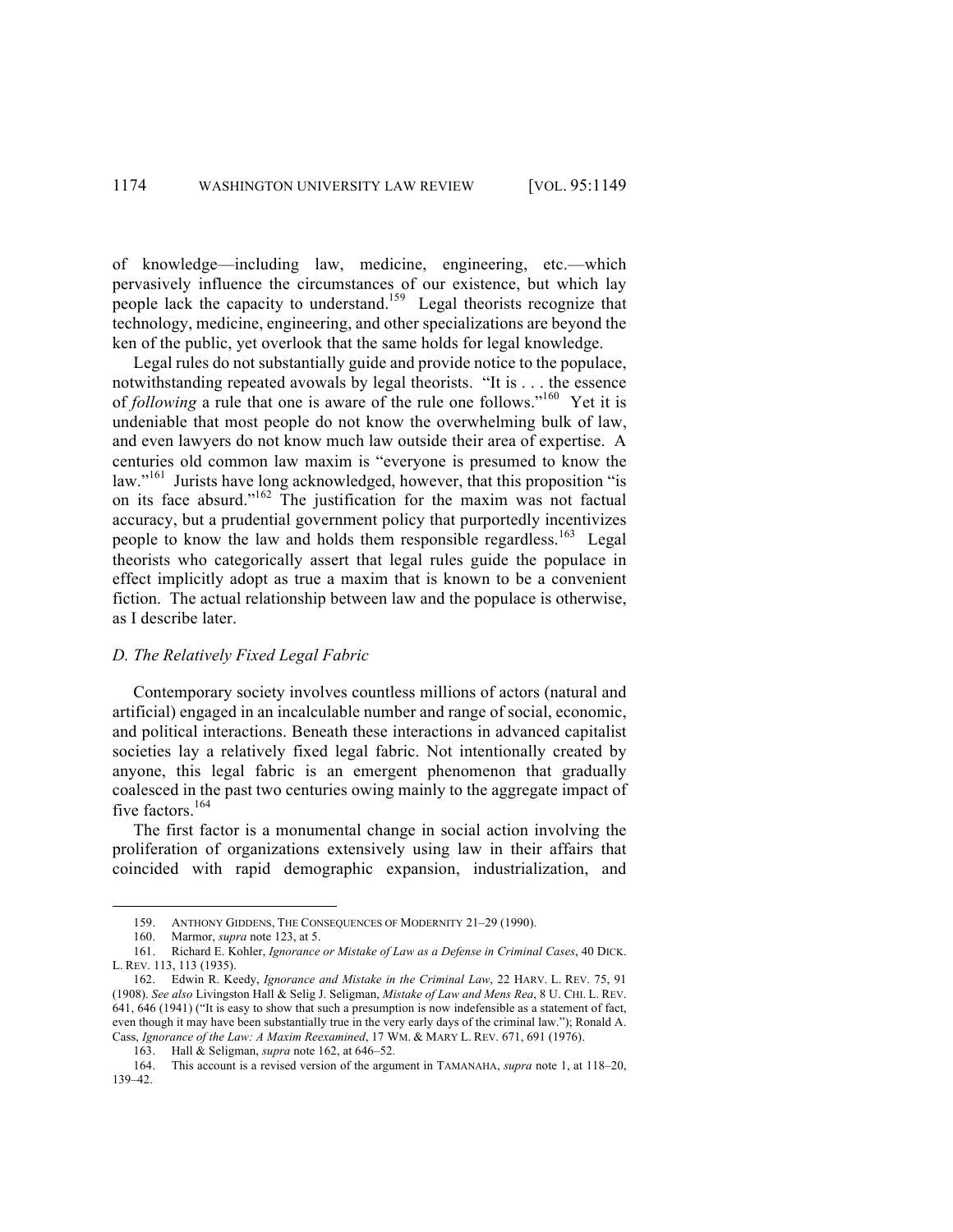urbanization. We live in "a society of organizations," "the key phenomenon of our time."165 "It is the corporate actors, the organizations that draw their power from persons and employ that power to corporate ends, that are the primary actors in the social structure of modern society," social theorist James Coleman declared.<sup>166</sup> Organizations engage with law in a variety of ways: they are created by and structured through law; they use contracts with employees, customers, suppliers, and sources of financing; they exercise property rights to acquire, preserve, and transfer assets; tort law and criminal law apply to their actions; corporate law and securities laws govern the operation of private corporations; various regulatory regimes apply to their relations with employees, the products or services they sell, etc.; government organizations wield law to achieve their purposes; and much more.

The second factor is that a huge portion of legal arrangements involve fixed-form contracts. Renting an apartment, taking out a mortgage, hooking up gas and electricity, acquiring a credit card, obtaining a loan, opening a bank account, signing with a phone carrier, downloading a computer program, entering an employment relationship, purchasing goods, attending a sporting event or concert—for these and innumerable other daily transactions, while price can be haggled and quality and quantity decided, the legal arrangement is preset. People bind themselves to form contracts filled with detailed legal language specifying terms and conditions, often without thinking twice about it. These contracts usually cannot be individually tailored through negotiation except by wealthy or powerful parties. Form contracts are ubiquitous because they are cheaper and more efficient to use, and their use reflects the superior bargaining powers of private and public organizations over the parties with which they interact.

The third factor is the multitude of instrumental uses of law by government organizations to achieve social purposes. Layers of laws and regulations address a vast range of activities, setting minimum terms and restricting options. Health regulations impose standards for food and drugs; consumer protection regulations impose warranties and protect purchasers from fraud; safety regulations cover the features and operation of trains, planes, buses, automobiles, and so on; safety and sanitation features are required in homes, rental properties, hotels, and restaurants; labor laws set rules for collective bargaining and employment laws apply to work conditions; workman compensation laws cover injuries suffered at work;

 <sup>165.</sup> Charles Perrow, *A Society of Organizations*, 20 THEORY & SOC'Y 725, 725 (1991).

<sup>166.</sup> JAMES S. COLEMAN, POWER AND THE STRUCTURE OF SOCIETY 49 (1973).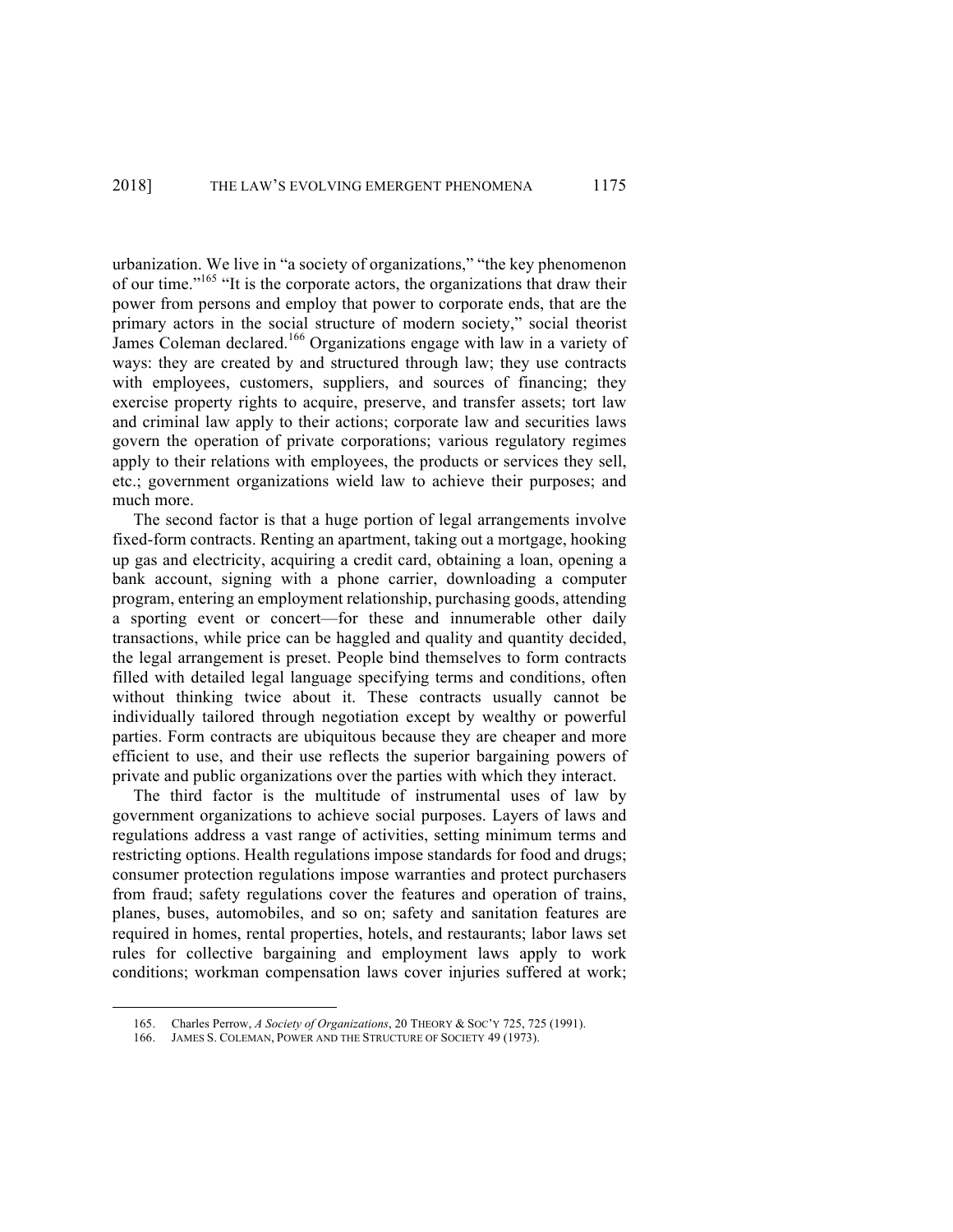licensing requirements apply to countless occupations; medical insurance, life insurance, vehicle insurance, annuities, pensions, banks accounts and loans, etc., have minimum requirements and restrictions; environmental restrictions apply to pesticide use, particulates released from factories, and so on. The list of legally imposed terms and conditions is endless and constantly added to.

The fourth factor is a combination of the effects of law as a body of specialized knowledge and the tendency within law to settle on, copy, and repeat standard words, phrases, and provisions. This involves the formalization of legal terminology in packets of settled legal meaning.<sup>167</sup> Many legal agreements are cut-and-paste products comprised of previously interpreted and utilized words and phrases. Legal actors repeat technical words and phrases because their implications are relatively known and predictable, and imitation is more cost effective and less risky than drafting entirely new provisions. Standard templates are common in legal offices for transactions, complaints, motions, briefs, and other legal documents. Legal standardization builds on and incorporates generally fixed aspects of background legal rules, like established rules of property, contract, and torts, and incorporates terms and requirements of various sorts legally imposed by government.

The fifth factor is the passage of time (historicism) and the interconnectedness of law within society (holism). Long co-evolution within society renders existing legal doctrines into normalized background aspects of social interaction.<sup>168</sup> Routine affairs build on top of and around laws (though social actors may also ignore law or rearrange their actions to circumvent it). Mortgages, for instance, developed over the course of several centuries in English law via the interaction of evolving common law property doctrines with statutes promoting selected economic interests.<sup>169</sup> Mortgages now occupy a pivotal place in real property financing and can be modified in various respects but cannot be abolished without wreaking economic havoc. The same is true of many other longstanding legal arrangements—in principle completely alterable but in practice not. Resistance to change is not just passive inertia. As Jhering remarked, "In the course of time, the interests of thousands of individuals and of whole classes, have become bound up with the existing principles of law in such a manner that these cannot be done away with, without doing the greatest injury to the former."<sup>170</sup> Parties who benefit from existing arrangements will

 <sup>167.</sup> See Pierre Bourdieu, *The Force of Law: Toward a Sociology of the Juridical Field*, 38 HASTINGS L.J. 814, 848–850 (1987).

<sup>168.</sup> *Id.* at 843–848.

<sup>169.</sup> *See* SIMPSON, *supra* note 131.

<sup>170.</sup> JHERING, *supra* note 77, at 10.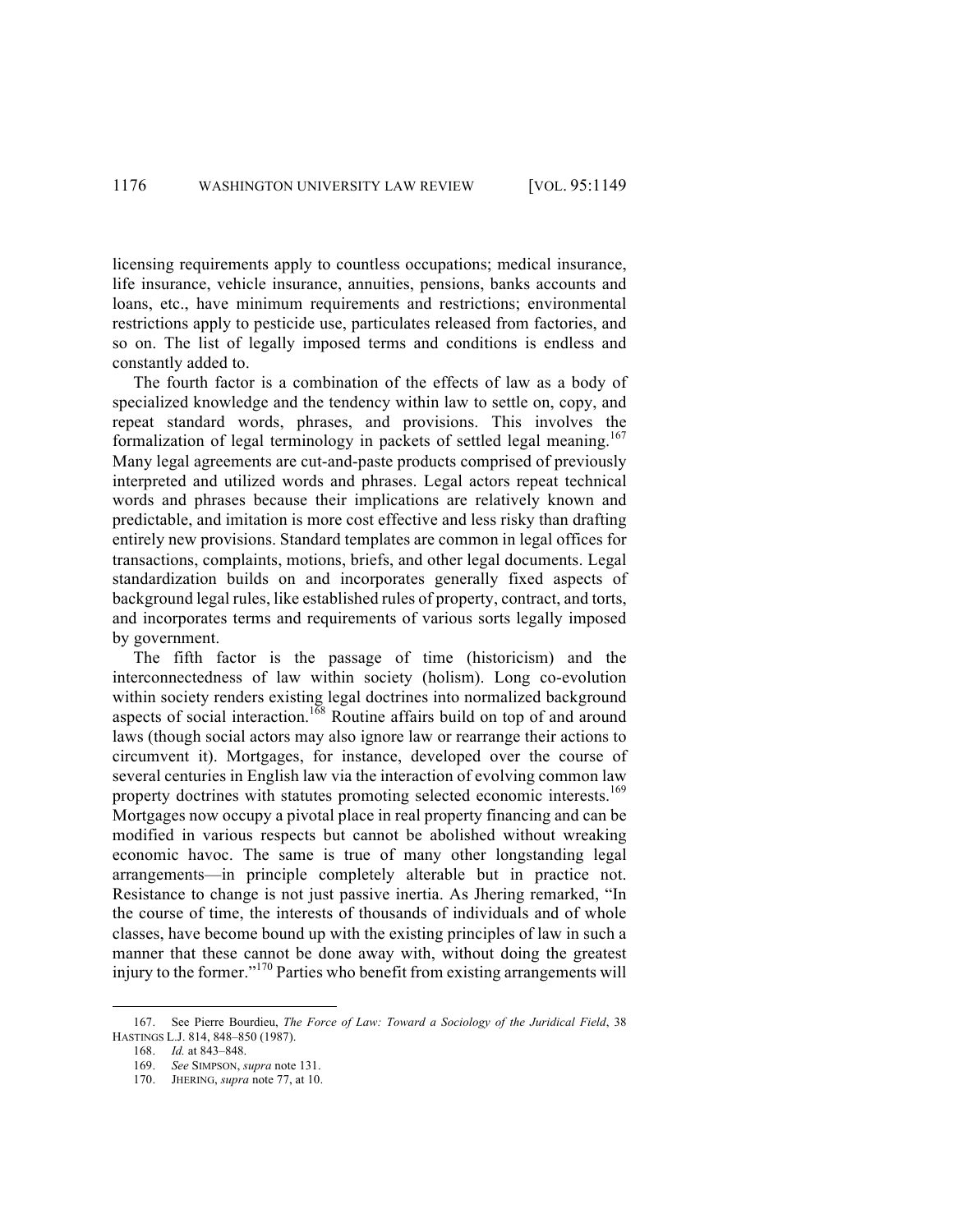fight to defend them. Law and surrounding social and economic relations thereby become mutually anchored and relatively fixed though lengthy coexistence.

The emergent legal fabric for social, economic, and political interaction has two dimensions: omnipresence and fixity. The *omnipresence* of law is largely the product of the first and third factors. The proliferation of organizations extensively using law has brought a mountainous multiplication of law. Uses of law by government organizations to advance myriad projects in the social arena brings an extensive penetration of law into social and economic affairs. Supplementing these two factors, individuals use law in personal matters outside of interaction with organizations—marriage, divorce, property transactions, wills, trusts, and so forth. As the population increases, the absolute quantity of law grows. Multiple factors contribute to the *fixity* of the fabric: the ubiquity of repeated standardized form contracts; government regulations once in place are hard to dislodge; systematic elements of legal knowledge as a whole and the tendency within law to copy and repeat; and the passage of time and interconnectedness of law within society. This fixity is only relatively so because aspects of the legal fabric are constantly changing to reflect new surrounding developments and battles among competing interests to use law for their purposes. These modifying influences enter through political mechanisms (legislative, regulatory, executive orders, municipal orders, etc.), through court decisions altering law, and through the work of jurists adjusting law to meet new circumstances or effectuate legal change. At any given moment, however, the bulk of the fabric remains a stable backdrop for life in advanced capitalist societies. The emergent legal fabric is integral to and interacts continuously with its environment.

Law was not pervasive in society two centuries ago. On the demand side, there were vastly fewer organizations using law, vastly fewer instrumental uses of law by governments, and vastly fewer people. On the supply side, state legal institutions lacked the capabilities necessary to provide large volumes of law with extensive reach. Not until effective bureaucratic legal organizations had developed and multiplied in number—as part of the rise of bureaucratic organizations more generally—could legal mechanisms be utilized so extensively. The legal fabric is not the result of law in isolation, it must be emphasized, but of modern social developments, in particular the rationalization and explosion of organizations as vehicles of coordinated social action.

The relatively fixed legal fabric in advanced capitalist societies is an emergent phenomenon never before present. Taken as a whole, the legal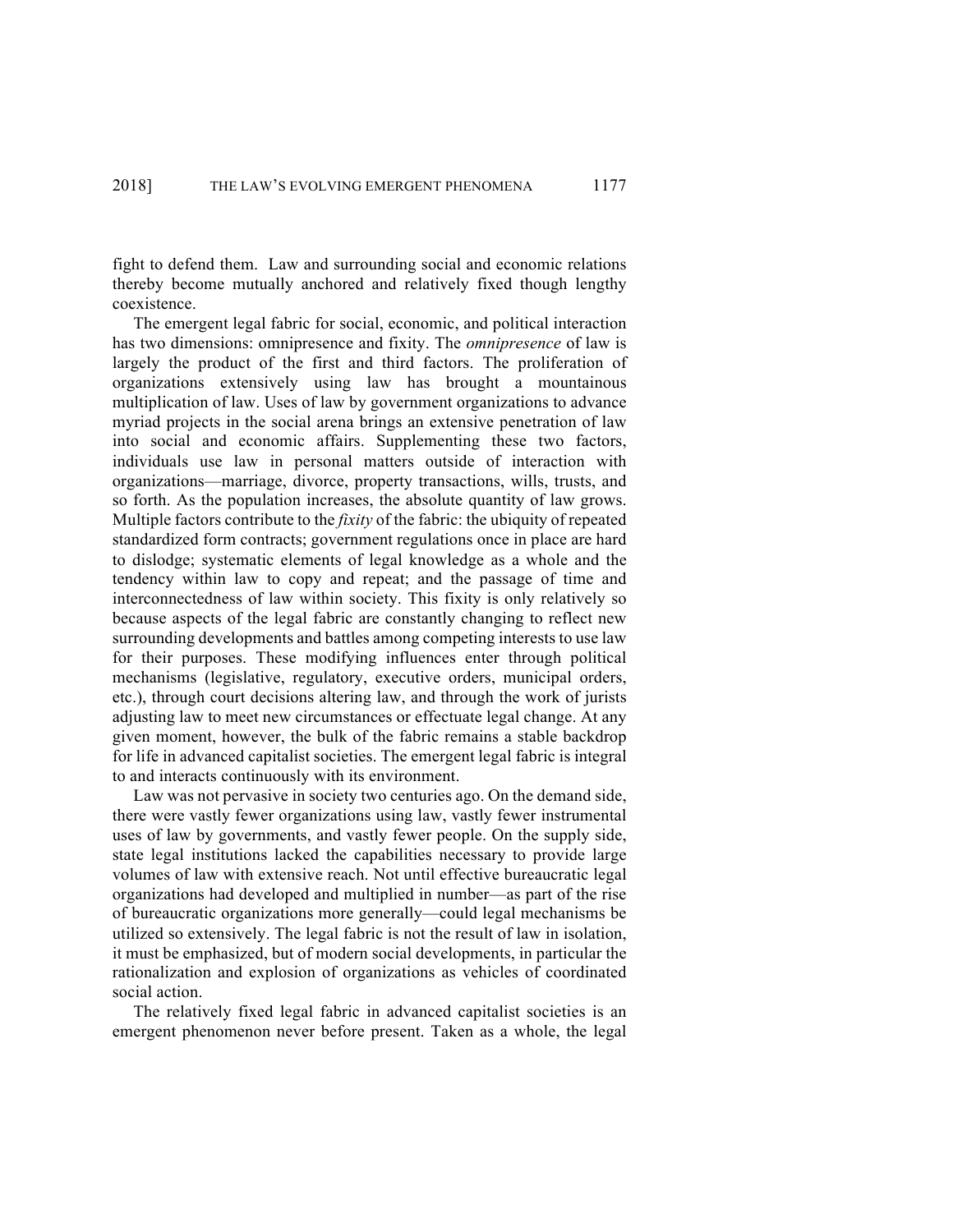fabric enables and constrains an unfathomable range and number of interactions in society by supplying an assurance that law stands ready to be called on should something go wrong. Karl Llewellyn captured this in a comment about contracts:

[T]he major importance of legal contract is to provide a frame-work for well-nigh every type of group organization and for well-nigh every type of passing or permanent relations between individuals and groups, up to and including states—a frame-work highly adjustable, a frame-work which almost never accurately indicates real working relations, but which affords a rough indication around which such relations vary, an occasional guide in cases of doubt, and a norm of ultimate appeal when the relations cease in fact to work.<sup>171</sup>

His comment applies beyond contracts to the entire legal-regulatory realm. The assurance provided by the legal fabric holds even when, as often occurs, people have incorrect intuitions about law or they do not in fact resort to law when problems arise. Implicit trust owing to the presence of the legal fabric underwrites life in advanced capitalist societies.

The legal fabric is an emergent infrastructure constructed through legal mechanisms that supports social, economic, and political dynamics in modern societies—a type of social connectivity—much like modern cities rely on physical infrastructures of roads, electricity grids, water lines, mass transit, waste disposal, and so forth. <sup>172</sup> And akin to other forms of social connectivity, the legal fabric is pervasively interconnected with and interdependent on cultural, economic, political, and all other aspects of society.<sup>173</sup>

## *E. A Rule of Law Society*

Theoretical discussions of the rule of law span a range of literatures, from legal theory,  $^{174}$  to political science,  $^{175}$  to development theory and practice.<sup>176</sup> At the core of debates over what the rule of law entails is an idea articulated by Friedrich Hayek seven decades ago.

 <sup>171.</sup> Karl N. Llewellyn, *What Price Contract?—An Essay in Perspective*, 40 YALE L.J. 704, 736– 37 (1931).

<sup>172.</sup> Studies have found that the number of lawyers scales in relation to other social-economic and physical factors. *See* WEST, *supra* note 3, at 370–78.

<sup>173.</sup> *Id.* at 412.

<sup>174.</sup> *See* BRIAN Z. TAMANAHA, ON THE RULE OF LAW: HISTORY, POLITICS, THEORY (2004).

<sup>175.</sup> *See* Gillian K. Hadfield & Barry R. Weingast, *Microfoundations of the Rule of Law*, 17 ANN. REV. POL. SCI. 21 (2014).

<sup>176.</sup> *See* Mark Brown,*"An Unqualified Human Good"? On Rule of Law, Globalization, and Imperialism*, LAW & SOC. INQUIRY (May 19, 2017), http://onlinelibrary.wiley.com/doi/10.1 111/lsi.12302/full [https://perma.cc/6RJN-DCTP].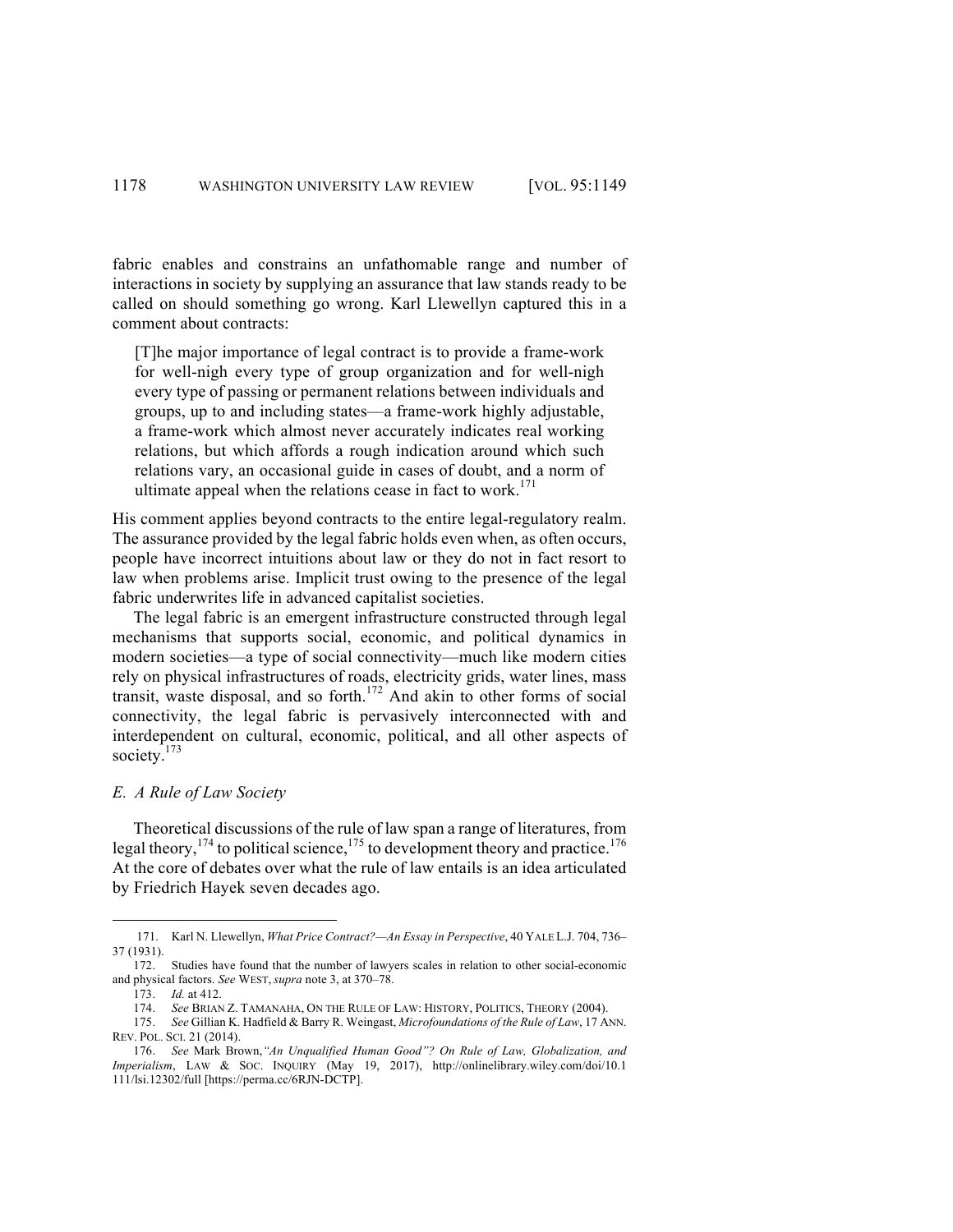Stripped of all technicalities this means that government in all its actions is bound by rules fixed and announced beforehand—rules which make it possible to foresee with fair certainty how the authority will use its coercive powers in given circumstances, and to plan one's individual affairs on the basis of this knowledge. $177$ 

Following Hayek, Joseph Raz identified the "the basic intuition" underlying the rule of law that "[the law] must be capable of guiding the behaviour of its subjects."178 This requires that law be prospective, general, clear, public, and relatively stable. This also requires mechanisms necessary to effectuate legal rules: an independent judiciary, open and fair hearings without bias, review of legislative and administrative officials, and limitations on the discretion of police to insure conformity to law.

Many accounts of the rule of law center on the common theoretical claim that law provides the populace notice of rules governing their conduct. However, if many lay people do not actually know the law because of legal complexity, the proliferation of law, and the obscurity of legal knowledge and practices, as I argued earlier, it is implausible to explain the rule of law in these terms.

The rule of law is not only a topic of interest to theorists. Billions of dollars have been expended in recent decades to develop the rule of law in societies that suffer from its absence, with little evident success.<sup>179</sup> The World Bank's 2017 World Development Report, "Governance and the Law," reaffirms the signal importance of law to society, while acknowledging that intransigent difficulties stymie efforts to develop the rule of law.<sup>180</sup> The rule of law does not follow from judicial training programs or training police, from writing codes and regulations, from computerizing court systems, from training more lawyers, or any other common development approaches. <sup>181</sup> Nor does the rule of law appear to consist of a necessary set of institutional arrangements. The United States has judicial review though the United Kingdom does not, for example, and the United States has many more lawyers per capita than Japan, while all three are considered rule of law countries. The enigma is how to build the rule of law in a society that lacks it.

 <sup>177.</sup> F.A. HAYEK, THE ROAD TO SERFDOM 75–76 (Routledge Classics 2001) (1944).

<sup>178.</sup> JOSEPH RAZ, THE AUTHORITY OF LAW 214 (2d ed. 2009).

<sup>179.</sup> *See* Brown, *supra* note 176, at 2.

<sup>180.</sup> THE WORLD BANK, WORLD DEVELOPMENT REPORT 2017: GOVERNANCE AND THE LAW (2017).

<sup>181.</sup> *See* Brian Z. Tamanaha, *The Primacy of Society and the Failures of Law and Development*, 44 CORNELL INT'L L.J. 209 (2011).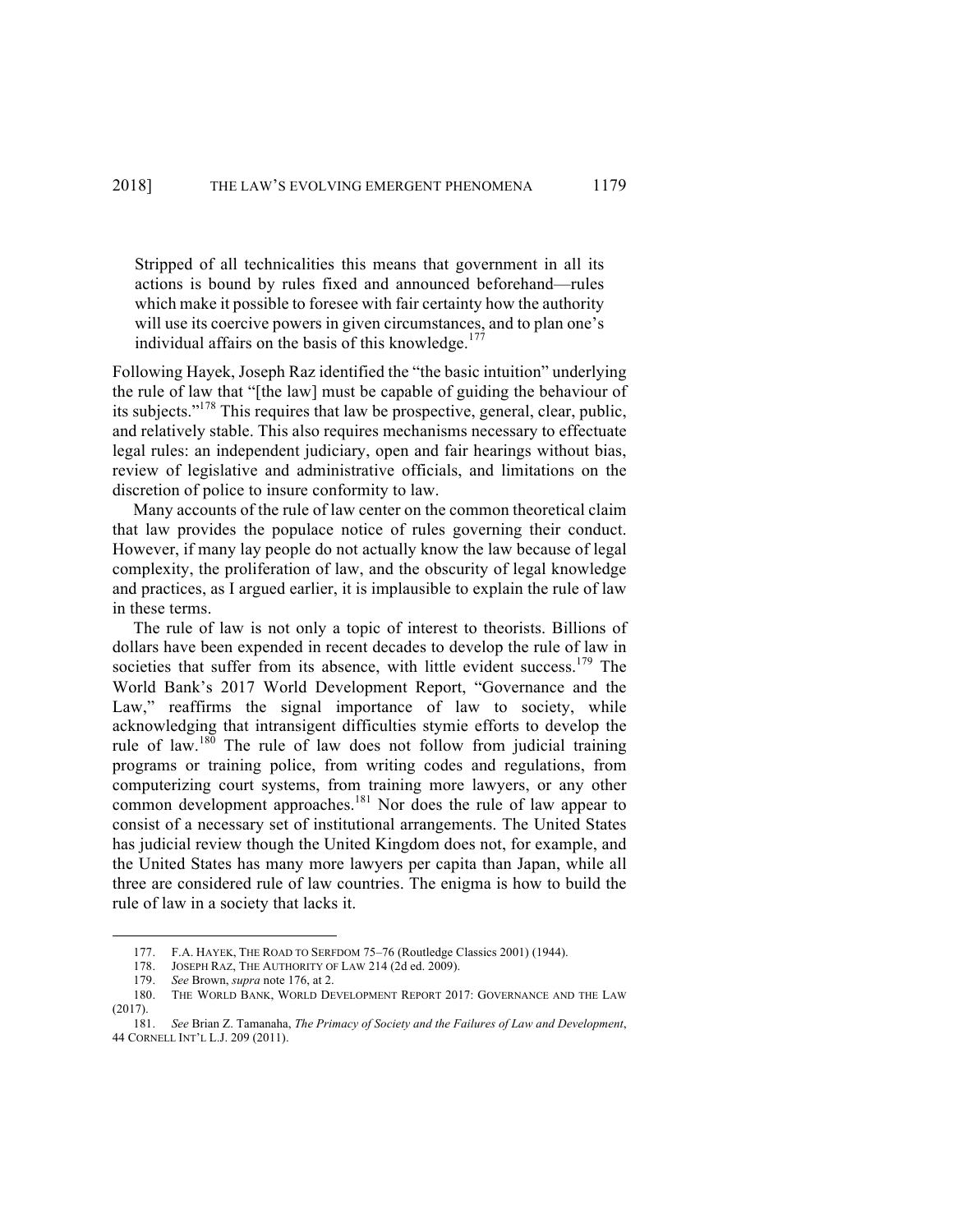Put in the simplest terms, the rule of law exists in societies in which the populace and government officials largely act consistent with the law. The rule of law today amounts to a society under law. The rule of law society as an emergent phenomenon is not about the legal system itself, but law and society together. The evolution that led to its emergence transpired over millennia building on the first three emergent phenomena identified earlier and coinciding with the fourth. The very existence of the rule of law helps perpetuate the attitudes and institutions necessary to produce the rule of law. This comprises a loop of reciprocal causation in which individuals and their legally bound interactions produce a society under law, which encourages legally bound behavior of individuals and their interactions, which produces a society under law—with the lower-level actions and higher-level whole forming a mutually perpetuating relationship (though it can break down). With law and society developing in unison over time, this virtuous loop was not consciously created and cannot be intentionally duplicated when the emergent whole does not exist.

A major plank of the rule of law society is in place from the outset. Individuals already generally act consistent with fundamental legal rules of social intercourse, for these rules are *socially* perpetuated through collectively shared actions, moral views, and cultural understandings (though violators and disputes inevitably arise). It does not matter that the details of official law are obscure to most people. If law generally comports in outcome with their moral views and intuitions about law, the populace acts consistent with law, although they are not actually guided by publicly declared law. Most people do not commit murder because they find it repugnant, not because the law punishes it. A general correspondence between intuitions about law held by the populace on fundamental rules of intercourse is what allows legal theorists (Hart, Hayek, Raz, and many others) to repeat that publicly declared law provides notice to the populace, though this is inaccurate. Law is not actually guiding behavior, but instead generally matches behavior.

The hard part of the rule of law lies in two contexts outside the fundamental rules of social intercourse. The first is securing compliance of the populace with government legal dictates (taxes, conscription, safety standards, etc.). In addition to having a shared cultural orientation that people should be law-abiding, this can be obtained by a credible looming threat of coercive legal sanctions (though not in the face of sustained mass resistance). The second is securing adherence to law by government officials in their conduct toward the populace. The apparent dilemma this poses is that it cannot be maintained by force because government officials themselves wield legal coercion. This conundrum is behind Hobbes's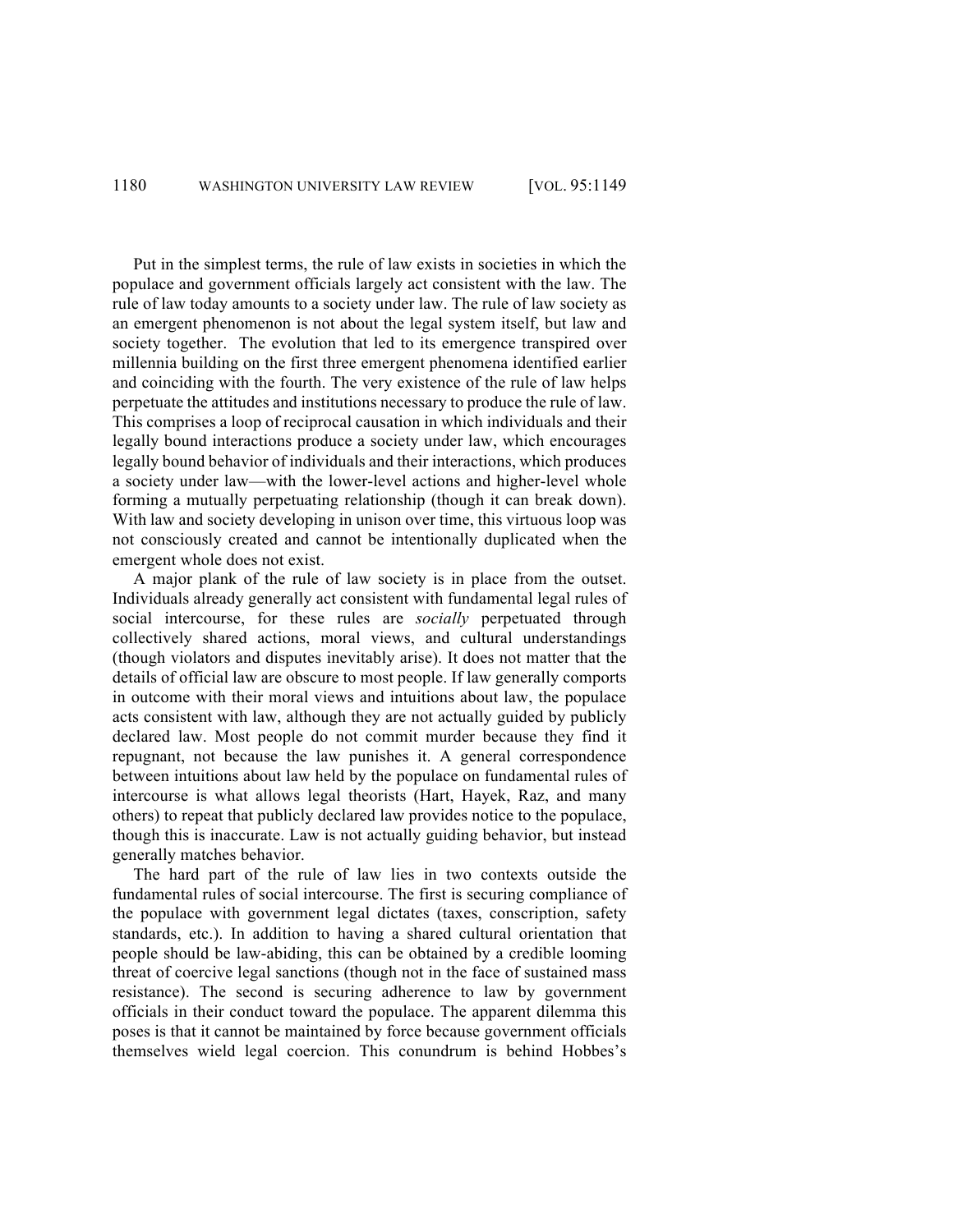objection that the rule of law is illogical, for "he that is bound to himself only, is not bound."<sup>182</sup>

A sophisticated account of the development of the rule of law was provided by Douglass North, John Wallis, and Barry Weingast. The crucial first step, according to their account, is that elites find it in their mutual selfinterest to subject themselves to an order of impersonally administered legal rules as a means to dampen intra-elite fighting, allowing them to focus on maximizing their economic return. "The ability of elites to organize cooperative behavior under the aegis of the state enhances the elite return from society's productive resources—land, labor, capital, and organizations."<sup>183</sup> The authors call this "rule of law for elites."<sup>184</sup> Elites converted their privileges into rights enforced by legal institutions that guaranteed their ability to engage in open economic and political competition.<sup>185</sup> The rule of law extended to society at large in midnineteenth-century Britain and America, they assert, when it became possible for people to freely create and participate in "perpetually lived organizations" for economic purposes (through general incorporation laws) and political purposes (through open public offices and political parties) operating through and governed under impersonal legal rules.<sup>186</sup>

Their illuminating account recognizes the significance of the rise of organizations for the rule of law. But it misses fundamental aspects of law, and of society, which have been essential in the development of the rule of law society. A key factor giving rise to the rule of law was a centuries-old shared cultural view that everyone, including rulers, operated within a preexisting legal order. In Medieval Europe, rulers were seen as subject to customary law, natural law, and ecclesiastical law, a shared understanding expressed in coronation oaths. "These ceremonies, controlled and performed by the Church hierarchy, incorporated the secular Germanic idea that the king's chief duty was to be guardian of the community's law; in all the rituals the king promised to perform this duty faithfully."<sup>187</sup> Pepin said, "Inasmuch as we shall observe law toward everybody, we wish everybody to observe it toward us;" Charles the Bold swore, "I shall keep the law and justice;" Louis the Stammerer asserted "I shall keep the customs and the

 <sup>182.</sup> THOMAS HOBBES, LEVIATHAN 207 (Michael Oakeshott ed., Simon & Schuster 2008).

<sup>183.</sup> DOUGLASS C. NORTH ET AL., VIOLENCE AND SOCIAL ORDERS: A CONCEPTUAL FRAMEWORK FOR INTERPRETING RECORDED HUMAN HISTORY 20 (2009).

<sup>184.</sup> *Id.* at 26.

<sup>185.</sup> *Id.* at 256.

<sup>186.</sup> *Id.* at 26–27, 148–250, 254–55.

<sup>187.</sup> John B. Morrall, *Political Thought in Medieval Times* (1980) 24.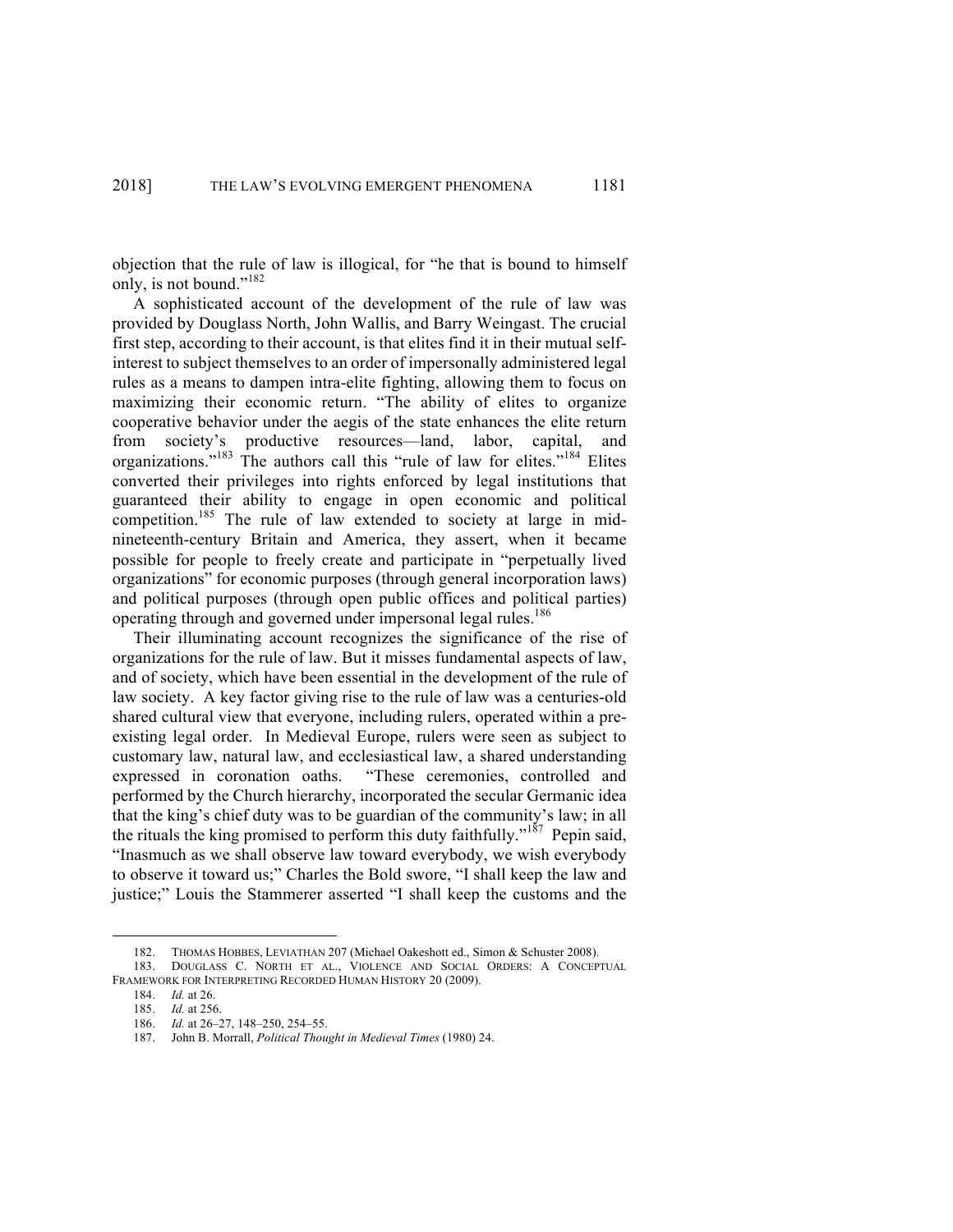laws of the nation."<sup>188</sup> Louis XIV stated in an ordinance in 1667, "Let it be not said that the sovereign is not subjected to the laws of his State; the contrary proposition is a truth of natural law…; what brings perfect felicity to a kingdom is the fact that the king is obeyed by his subjects and that he himself obeys the law."<sup>189</sup> The general expectation that rulers are accountable to law like everyone else provided a deeply rooted cultural foundation for the rule of law.

The authors extensively discuss the evolution of property rights as pivotal to elite interests, <sup>190</sup> while depicting this evolution in passive terms— "the land law changed"<sup>191</sup>—with no attention to the impact of legal specialists and systematic legal knowledge. Property rights evolved in response to political and economic demands, to be sure, but excruciatingly slowly and within constraints of established procedures and concepts of the common law tradition maintained by jurists deriving income therefrom.<sup>192</sup> Law existed as a body of specialized knowledge with its own internal imperatives and consequences. Absent widespread belief among legal specialists that law genuinely exists apart from political and economic clashes (never mind regular deviations from this ideal)—without their commitment to maintain law's system—there would have been no impersonal law to which elites could submit themselves. To function as impersonal law, individuals who staffed legal positions, judges in particular (who were societal elites as well), must have been steeped in and oriented to carrying out the law. Necessary for the rule of law is the presence of an entrenched tradition of specialists monopolizing legal knowledge (the third emergent phenomenon). Their account thus presupposes, without explaining, an essential condition for the emergence of the rule of law.<sup>193</sup>

North, Wallis, and Weingast also miss several social developments significant in the emergence of rule of law societies. They correctly emphasize that the ability to easily create and enter public and private organizations are central to democratic capitalist societies. For the rule of law specifically, however, the more salient point is that public and private organizations use law in nearly all aspects of their existence and interaction, so the profusion of law-using organizations brought a profusion of law

 <sup>188.</sup> Andre Tunc, "The Royal Will and the Rule of Law," *in* ARTHUR E. SUTHERLAND, GOVERNMENT UNDER LAW 404 (1956).

<sup>189.</sup> *Id*. p. 408.

<sup>190.</sup> North et al., *supra* note 183, at 77–104.

<sup>191.</sup> *Id.* at 91.

<sup>192.</sup> For a superb history that shows the interaction between the common law of property and surrounding interests, see SIMPSON, *supra* note 131.

<sup>193.</sup> Chapter 3 presents a lengthy account of the development of English property law without discussing the legal specialists who produced these changes and carried out the law, a serious omission for an account that purports to explain of the establishment of the rule of law. NORTH ET AL., *supra* note 183, at 77–109.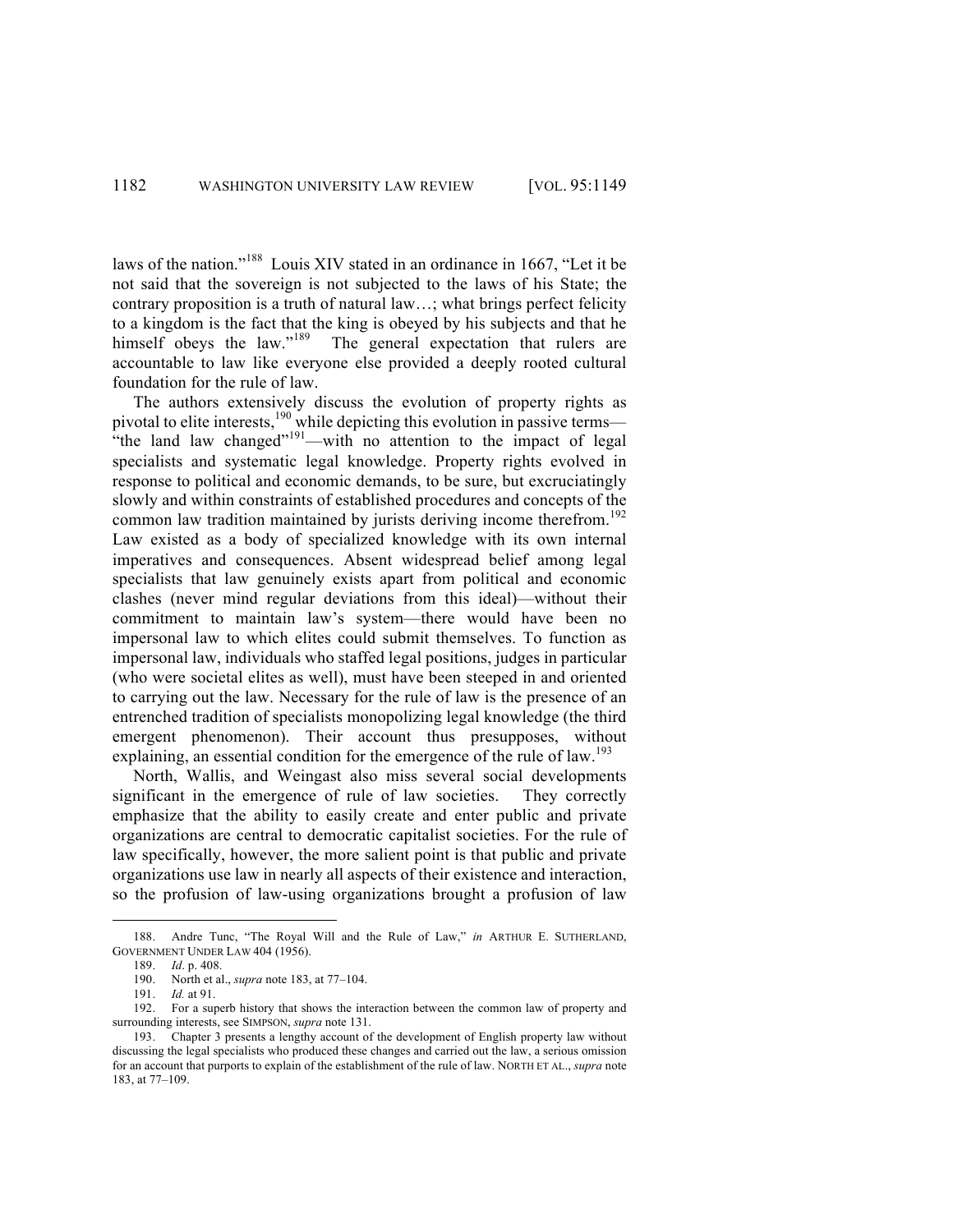throughout society. Legal relations thereby thoroughly penetrated economic, political, and cultural arenas, flowing through and beneath all manner of public and private interaction. Everyone came implicitly to rely on the legal order in their myriad interactions with other individuals and organizations, rendering law a normalized background of social interaction (the fourth emergent phenomenon). The ubiquitous permeation of law within society has been a pivotal factor that coincided with and gave rise to the rule of law society.

Another essential social development during the rise of organizations was the enhancement of bureaucratic rationality within organizations, which likewise took place in legal organizations, and the subsequent distribution of legal institutions and legal specialists across social arenas. Well into the nineteenth century, courts, prosecutors, and other government officials derived income from payments by private parties for public services; this practice was gradually abolished, replaced with regular salaries tied to offices. <sup>194</sup> Legal institutions became widely disbursed, spread across law schools rapidly increasing in number (from the final quarter of the nineteenth century), across a multitude of lawmaking, judicial, and prosecutorial offices at various levels and types (municipal, state, federal, agencies, etc.), and across private attorneys working solo, in firms, in government agencies, and as legal advisors within private business corporations. This disbursed proliferation resulted in the absence of central control for legal institutions. The solution to Hobbes' objection—that a sovereign bound to itself is not bound—is that no singular sovereign creates and enforces law. A multitude of diffuse institutionalized locations of law staffed by legal specialists committed to law—in the aggregate hold government officials accountable to law.

Finally, lengthy co-evolution entrenches the penetration of law throughout society.<sup>195</sup> The interconnectedness of law within society yokes them together from both directions over time. Law interacts with and changes in relation to surrounding cultural, social, economic, political, and technological forces and competing social interests; these surrounding forces and interests build on, react to (avoiding or conforming), and intertwine their activities with law. The longer law and society have evolved together, the more thoroughly imbricated they become, in the aggregate constituting a rule of law society.

 <sup>194.</sup> *See* NICHOLAS R. PARILLO, AGAINST THE PROFIT MOTIVE: THE SALARY REVOLUTION IN AMERICAN GOVERNMENT, 1780–1940 1 (2013).

<sup>195.</sup> North, Wallis, and Weingast describe law in evolving terms, without specifically identifying how this matters. NORTH ET AL., *supra* note 183.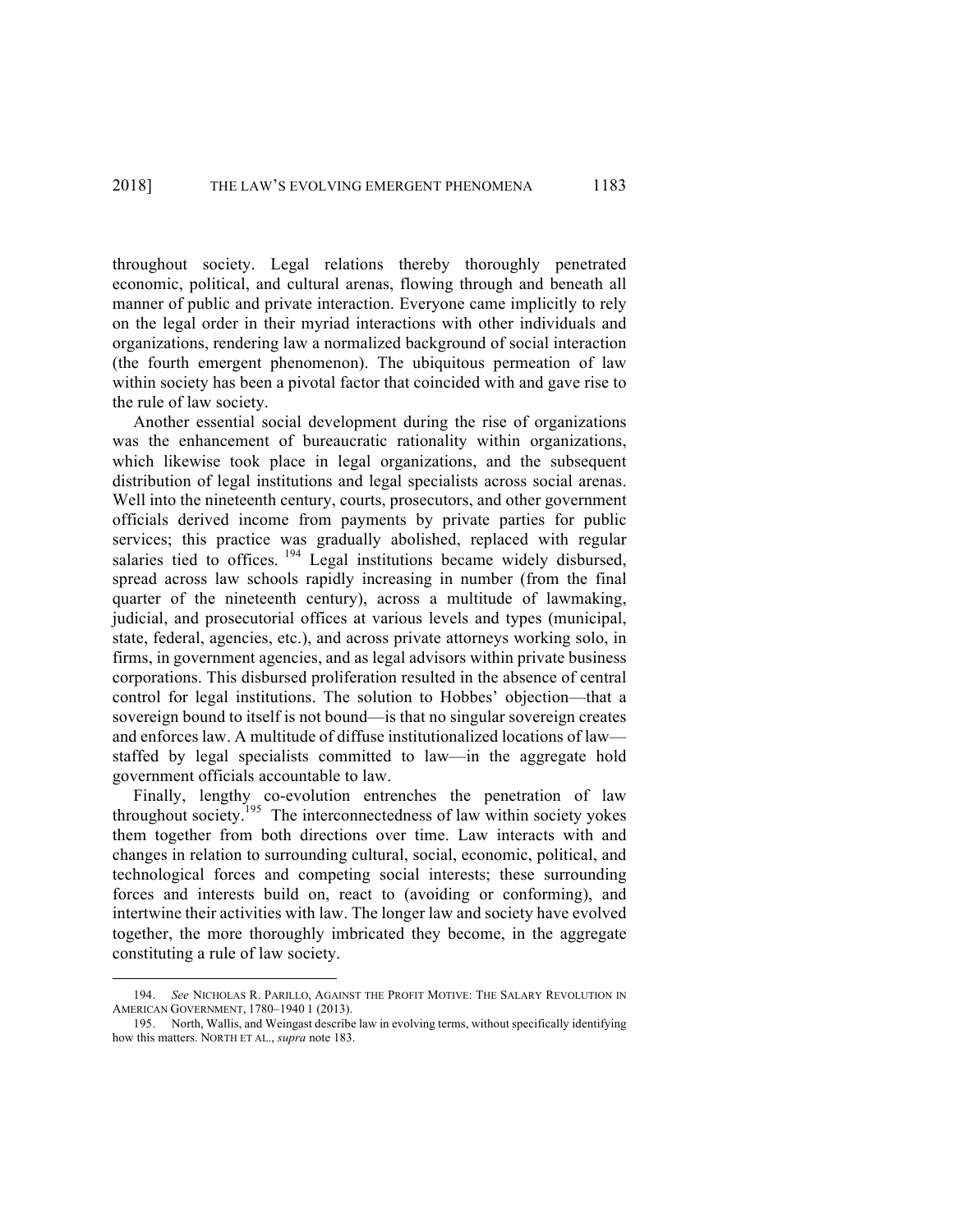Rule of law societies are emergent wholes of relatively recent vintage, by this account, congealing into existence in decades spanning the turn of the twentieth century. Various aspects and manifestations of the rule of law go back millennia, but the existence of a *rule of law society* required social transformations that occurred with the rise of organizations in mass societies. It came about concomitant with the establishment of the fixed legal fabric. Though they emerged together in advanced capitalist societies, a rule of law society is not identical with the legal fabric. A legal fabric can exist alongside an authoritarian ruling polity that does not operate subject to legal constraints.

Societies that lack the rule of law did not undergo the same evolutionary sequence as rule of law societies, needless to say, and each took its own uniquely different path. There are many possible barriers impeding the development of the rule of law, but five quick generalizations can be gleaned from this analysis. First, the fundamental rules of social intercourse in many of these societies are based on traditional customary and religious systems, while significant elements of their state legal systems have been transplanted through colonial imposition or voluntary borrowing. Consequently, a large schism exists in which a significant percentage of the population (in some places up to ninety percent)<sup>196</sup> use a body of fundamental legal rules of social intercourse that diverge from state law. The general correspondence between fundamental rules and state-enforced law that rule of law societies take for granted does not exist. Second, much of the body of legal knowledge has been transplanted from elsewhere, its content built within the society of origin, and, therefore, it did not co-evolve for a lengthy period within the recipient society. Though time has passed since initial transplantation, this has served to entrench the schism and the complex of actions in response to it by settlers and indigenous actors. Third, they lack robust traditions of legal knowledge maintained by legal specialists. Fourth, they lack the ubiquity of bureaucratic organizations extensively using law and pervasive instrumental uses of law by government, so law is not a background aspect of society, and legal institutions and legal specialists are not widely distributed and decentralized. Finally, they lack a longstanding and broadly shared cultural expectation that everyone, rulers included, are bound by and must act consistent with state law (though this orientation often exists toward customary and religious law).

As a result of these five factors, state law is only partially interconnected within society; it lacks deep social roots and supportive cultural attitudes; it

 <sup>196.</sup> *See* Leila Chirayath et al., *Customary Law and Policy Reform: Engaging with the Plurality of Justice Systems* 3 (World Bank, Paper No. 33655, July 2005).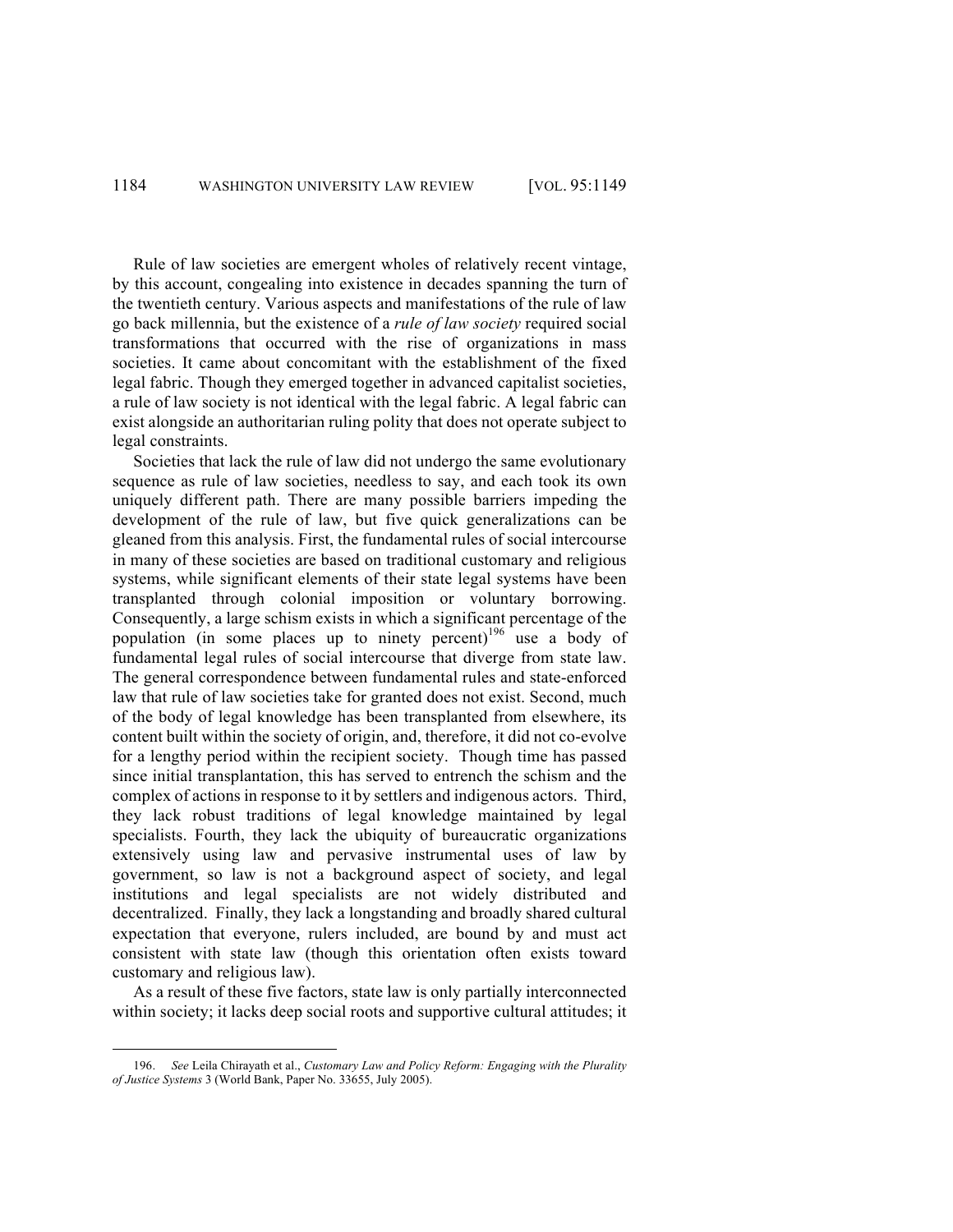suffers from a shortage of legal specialists committed to upholding law across a multitude of social, legal, economic, and political settings; and it cannot consistently hold government officials legally accountable. These entrenched aspects are the products of initial conditions and historical developments which resulted in present conditions and path-dependent dynamics that will not be erased. If the rule of law is to develop in these societies, they must evolve entirely novel arrangements built on their unique circumstances.

#### **CONCLUSION**

Let me close with a few words about why legal theorists should give greater attention to naturalism, historicism, and holism. A prominent legal philosopher recently claimed to produce a theory of law true for alien civilizations,<sup>197</sup> while another invoked a society of angels to analyze the features of law,<sup>198</sup> both undeterred by the fact that they know nothing about aliens or angels beyond what is supplied by their imaginations. Economic efforts to explain law typically posit independent, mutually indifferent, selfinterested rational actors engaging in transactions, building up law therefrom, never mind that this scenario strips away much of what gives rise to legal orders. The naturalistic discussions in this essay show that, to understand what generates and gives shape to law, one must attend to its roots in natural human traits and life in social groups. What historicism emphasizes is that law has undergone profound changes over time in connection with the evolution of human societies. This runs contrary to claims by prominent contemporary analytical jurisprudents that they have identified necessary features of law for all times and places.<sup>199</sup> Finally, the lesson of holism is that law cannot be reduced to a set of features distinct and apart from surrounding social influences because they course through its every pore and are integral aspects of law. Holism is antithetical to legal philosophers who assert, like Joseph Raz:

Since a legal theory must be true of all legal systems the identifying features by which it characterizes them must of necessity be very general and abstract. It must disregard those functions which some legal systems fulfil in some societies because of the special social,

 <sup>197.</sup> *See* SHAPIRO, *supra* note 54, at 406–07 n.16.

<sup>198.</sup> *See* Leslie Green, *The Forces of Law: Duty, Coercion, and Power*, 29 RATIO JURIS 164, 165 (2016).

<sup>199.</sup> *See, e.g.*, JOSEPH RAZ, BETWEEN AUTHORITY AND INTERPRETATION 91 (2009). For a critique of this position, see TAMANAHA, *supra* note 1, at 57.